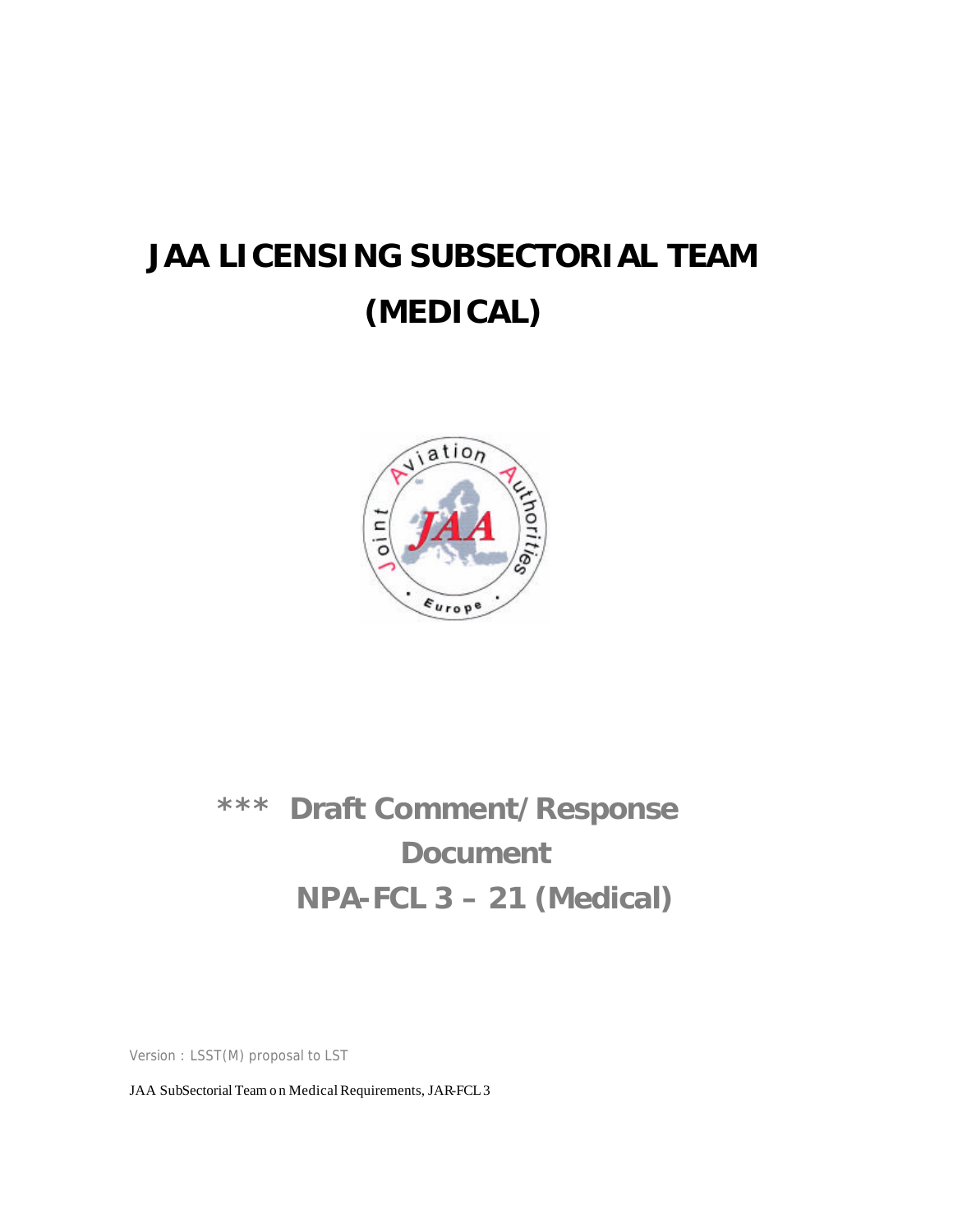| Draft Comment/Response Document NPA-FCL 3 - 21 (Medical) |  |  |  |
|----------------------------------------------------------|--|--|--|
|----------------------------------------------------------|--|--|--|

| Comment<br>number | Commentator         | <b>Proposed text/comment</b>                                                                                                                                                                                                                                                                                                                                                                                                                             | Reason(s) for proposed<br>text/comment | <b>Response</b> |
|-------------------|---------------------|----------------------------------------------------------------------------------------------------------------------------------------------------------------------------------------------------------------------------------------------------------------------------------------------------------------------------------------------------------------------------------------------------------------------------------------------------------|----------------------------------------|-----------------|
| General           |                     |                                                                                                                                                                                                                                                                                                                                                                                                                                                          |                                        |                 |
| 030               | ALPA, International | The Air Line Pilots Association,<br>International welcomes the chance to<br>comment on this document. It is clear<br>that a considerable amount of time was<br>devoted into making this a more<br>comprehensive, modern aeromedical<br>certification outline. The section on<br>tropical and travel medicine is<br>particularly informative and well done.<br>Notwithstanding our suggested<br>changes, in general, ALPA is pleased<br>with the outcome. |                                        | <b>Noted</b>    |

| Draft Comment/Response Document NPA-FCL 3 - 21 (Medical) - LSST(M) proposal to LST (after discussion LSST(M) # 9 Vilnius) |  |  |
|---------------------------------------------------------------------------------------------------------------------------|--|--|
|                                                                                                                           |  |  |

We would be pleased to discuss our comments and suggestions in any further appropriate

cardiovascular sections (draft) is an improvement compared to the actual version. The topic "coronary artery disease" and the topic "arrhythmias"

exceptions of those wordings, which we have critizised above (Comments

What has to be done as next step is a

are better presented - with

forums, as required.

035 - 042).

034 CIMP Generally, the new version of the

**Noted**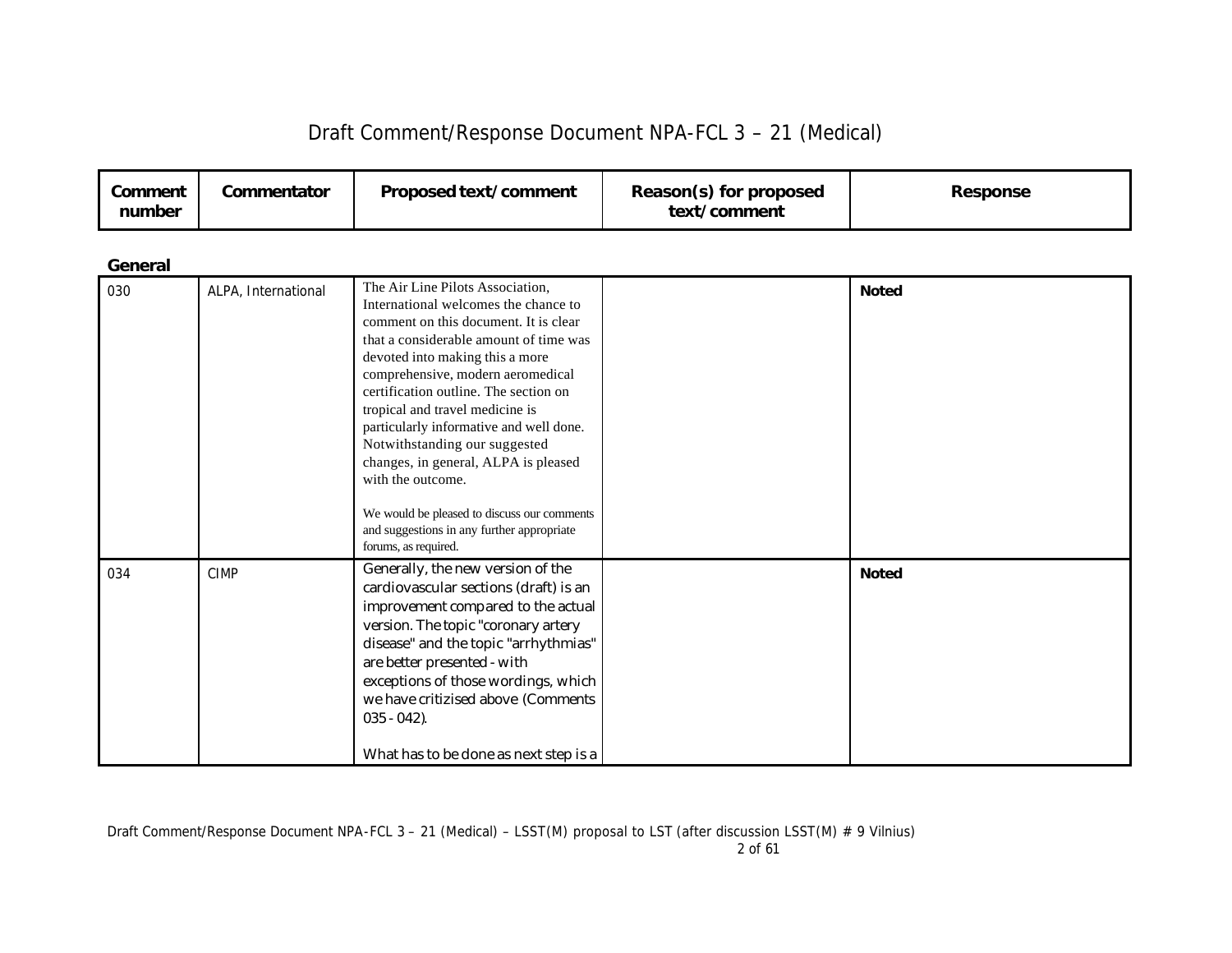| Draft Comment/Response Document NPA-FCL 3 - 21 (Medical) |  |
|----------------------------------------------------------|--|
|----------------------------------------------------------|--|

| Comment<br>number | Commentator | <b>Proposed text/comment</b>        | Reason(s) for proposed<br>text/comment | <b>Response</b> |
|-------------------|-------------|-------------------------------------|----------------------------------------|-----------------|
|                   |             |                                     |                                        |                 |
|                   |             | new version about the topic "aortic |                                        |                 |
|                   |             | stenosis". This comment has already |                                        |                 |
|                   |             | been made by Dr. R. Maire some      |                                        |                 |
|                   |             | years ago at the time when he was   |                                        |                 |
|                   |             | participating at the JAR-FCL-       |                                        |                 |
|                   |             | Medical-Subcommittee-Meetings.      |                                        |                 |

### *JAR-FCL 3.001*

| 010                                                                                                                        | <b>CJAA</b>                          | see below                                                                                                                                                           | The mentioned paragraphs in JAR-      | Accepted |  |
|----------------------------------------------------------------------------------------------------------------------------|--------------------------------------|---------------------------------------------------------------------------------------------------------------------------------------------------------------------|---------------------------------------|----------|--|
|                                                                                                                            |                                      |                                                                                                                                                                     | FCL 3 are only copies of the          |          |  |
|                                                                                                                            |                                      |                                                                                                                                                                     | relevant paragraphs in JAR-FCL 1      |          |  |
|                                                                                                                            |                                      |                                                                                                                                                                     | and of no relevance for aviation      |          |  |
|                                                                                                                            |                                      |                                                                                                                                                                     | medicine. It has been proved to be    |          |  |
|                                                                                                                            |                                      |                                                                                                                                                                     | difficult to keep these paragraphs in |          |  |
|                                                                                                                            |                                      |                                                                                                                                                                     | line with the actual amendments in    |          |  |
|                                                                                                                            |                                      |                                                                                                                                                                     | JAR-FCL 1 thus creating               |          |  |
|                                                                                                                            |                                      |                                                                                                                                                                     | inconsistent provisions in both       |          |  |
|                                                                                                                            |                                      |                                                                                                                                                                     | documents.                            |          |  |
| <b>JAR FCL 3.001</b>                                                                                                       | <b>Definitions and Abbreviations</b> |                                                                                                                                                                     |                                       |          |  |
|                                                                                                                            | $(See$ IEM FCL $3.001$ )             |                                                                                                                                                                     |                                       |          |  |
|                                                                                                                            | Category (of aircraft):              |                                                                                                                                                                     |                                       |          |  |
| Categorisation of aircraft according to specified basic characteristics, e.g. aeroplane, helicopter, glider, free balloon. |                                      |                                                                                                                                                                     |                                       |          |  |
| Conversion (of a licence):                                                                                                 |                                      |                                                                                                                                                                     |                                       |          |  |
| The issue of a JAR FCL licence on the basis of a licence issued by a non-JAA State.                                        |                                      |                                                                                                                                                                     |                                       |          |  |
| Co-pilot:                                                                                                                  |                                      |                                                                                                                                                                     |                                       |          |  |
|                                                                                                                            |                                      | "Co-pilot" means a pilot operating other than as pilot in command, an aircraft for which more than one pilot is required under the list of types of aeroplanes (see |                                       |          |  |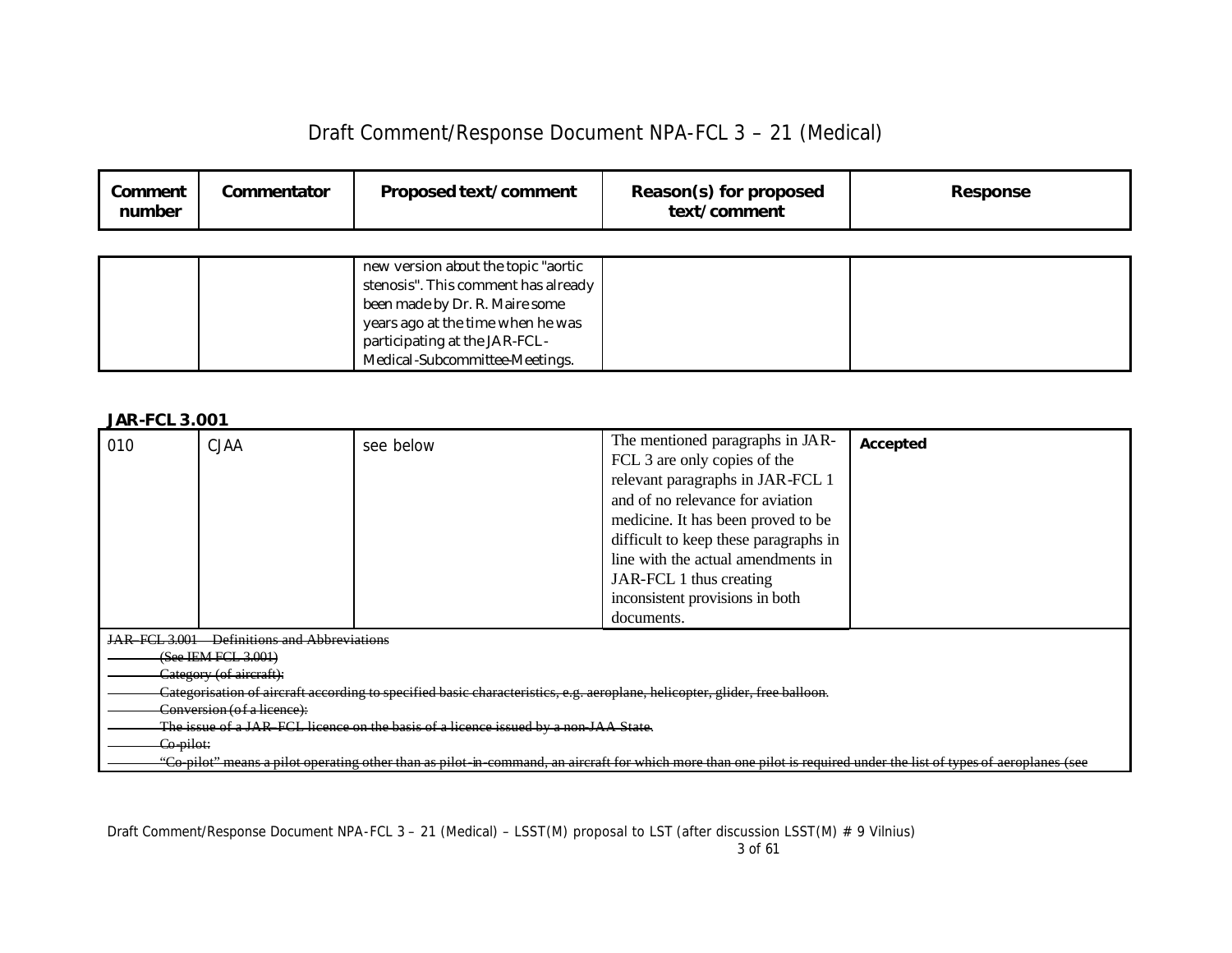| Comment<br>number | Commentator                                                                                                                                                               | Proposed text/comment                                                                                                              | Reason(s) for proposed<br>text/comment | <b>Response</b>                                                                                                                                                                   |  |  |  |
|-------------------|---------------------------------------------------------------------------------------------------------------------------------------------------------------------------|------------------------------------------------------------------------------------------------------------------------------------|----------------------------------------|-----------------------------------------------------------------------------------------------------------------------------------------------------------------------------------|--|--|--|
|                   |                                                                                                                                                                           |                                                                                                                                    |                                        |                                                                                                                                                                                   |  |  |  |
|                   |                                                                                                                                                                           |                                                                                                                                    |                                        | Appendix 1 to JAR-FCL 1.220) or the type certification of the aircraft, or the operational regulations under which the flight is conducted, but excluding a pilot who is on board |  |  |  |
|                   |                                                                                                                                                                           | the aircraft for the sole purpose of receiving flight instruction for a licence or rating.                                         |                                        |                                                                                                                                                                                   |  |  |  |
|                   | Dual instruction time:                                                                                                                                                    |                                                                                                                                    |                                        |                                                                                                                                                                                   |  |  |  |
|                   |                                                                                                                                                                           | Flight time or instrument ground time during which a person is receiving flight instruction from a properly authorised instructor. |                                        |                                                                                                                                                                                   |  |  |  |
| Flight time:      |                                                                                                                                                                           |                                                                                                                                    |                                        |                                                                                                                                                                                   |  |  |  |
|                   |                                                                                                                                                                           |                                                                                                                                    |                                        | The total time from the moment that an aircraft first moves under its own or external power for the purpose of taking-off until the moment it comes to rest at the end of         |  |  |  |
| the flight.       |                                                                                                                                                                           |                                                                                                                                    |                                        |                                                                                                                                                                                   |  |  |  |
|                   | Instrument time:                                                                                                                                                          |                                                                                                                                    |                                        |                                                                                                                                                                                   |  |  |  |
|                   | Instrument flight time or instrument ground time.                                                                                                                         |                                                                                                                                    |                                        |                                                                                                                                                                                   |  |  |  |
|                   | Instrument flight time:                                                                                                                                                   |                                                                                                                                    |                                        |                                                                                                                                                                                   |  |  |  |
|                   |                                                                                                                                                                           | Time during which a pilot is controlling an aircraft in flight solely by reference to instruments.                                 |                                        |                                                                                                                                                                                   |  |  |  |
|                   | Instrument ground time:                                                                                                                                                   |                                                                                                                                    |                                        |                                                                                                                                                                                   |  |  |  |
|                   |                                                                                                                                                                           | Time during which a pilot is receiving instruction in simulated instrument flight in synthetic training devices (STDs).            |                                        |                                                                                                                                                                                   |  |  |  |
|                   | Medical Institute:                                                                                                                                                        |                                                                                                                                    |                                        |                                                                                                                                                                                   |  |  |  |
|                   |                                                                                                                                                                           |                                                                                                                                    |                                        | A Medical Institute is an organisation consisting of clinical research and training facilities with a range of experts, including aeromedical specialists, available in the       |  |  |  |
|                   | relevant area of aviation medicine to satisfy the technical need.                                                                                                         |                                                                                                                                    |                                        |                                                                                                                                                                                   |  |  |  |
|                   | Multi-crew co-operation:                                                                                                                                                  |                                                                                                                                    |                                        |                                                                                                                                                                                   |  |  |  |
|                   |                                                                                                                                                                           | The functioning of the flight crew as a team of co-operating members led by the pilot-in-command.                                  |                                        |                                                                                                                                                                                   |  |  |  |
|                   | Multi-pilot aeroplanes:                                                                                                                                                   |                                                                                                                                    |                                        |                                                                                                                                                                                   |  |  |  |
|                   |                                                                                                                                                                           | Aeroplanes certificated for operation with a minimum crew of at least two pilots.                                                  |                                        |                                                                                                                                                                                   |  |  |  |
|                   | Night:                                                                                                                                                                    |                                                                                                                                    |                                        |                                                                                                                                                                                   |  |  |  |
|                   | The period between the end of evening civil twilight and the beginning of morning civil twilight, or such other period between sunset and sunrise as may be               |                                                                                                                                    |                                        |                                                                                                                                                                                   |  |  |  |
|                   | prescribed by the appropriate Authority.                                                                                                                                  |                                                                                                                                    |                                        |                                                                                                                                                                                   |  |  |  |
|                   | Other training devices:                                                                                                                                                   |                                                                                                                                    |                                        |                                                                                                                                                                                   |  |  |  |
|                   | Training aids other than flight simulators, flight training devices or flight and navigation procedures trainers which provide means for training where a complete flight |                                                                                                                                    |                                        |                                                                                                                                                                                   |  |  |  |
|                   | deck environment is not necessary.                                                                                                                                        |                                                                                                                                    |                                        |                                                                                                                                                                                   |  |  |  |
| Private pilot:    |                                                                                                                                                                           |                                                                                                                                    |                                        |                                                                                                                                                                                   |  |  |  |
|                   |                                                                                                                                                                           | A pilot who holds a licence which prohibits the piloting of aircraft in operations for which remuneration is given.                |                                        |                                                                                                                                                                                   |  |  |  |
|                   | Professional pilot:                                                                                                                                                       |                                                                                                                                    |                                        |                                                                                                                                                                                   |  |  |  |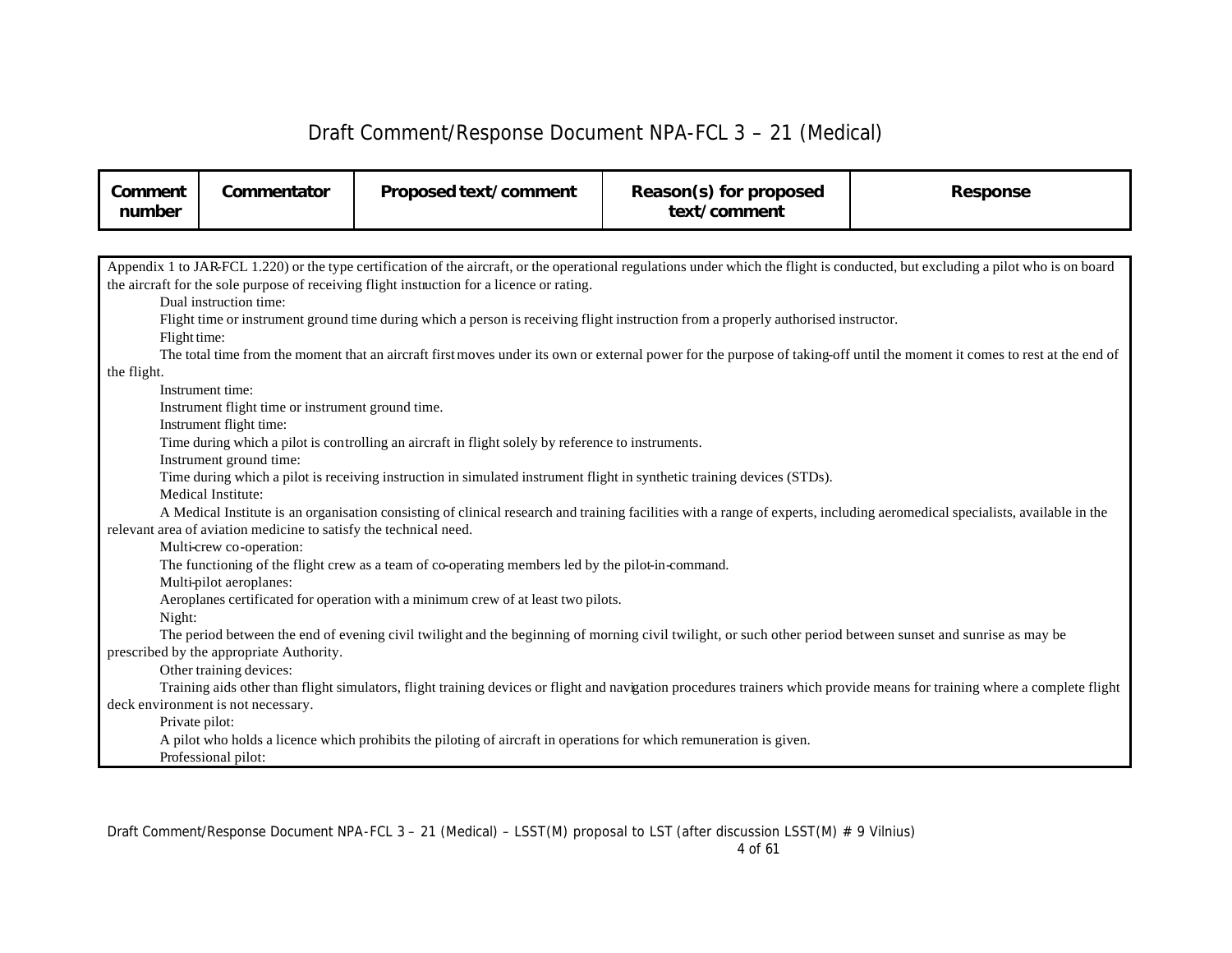JAR-FCL 3.001 (continued)

| Comment<br>number | Commentator | Proposed text/comment | Reason(s) for proposed<br>text/comment | Response |
|-------------------|-------------|-----------------------|----------------------------------------|----------|
|                   |             |                       |                                        |          |

| A pilot who holds a licence which permits the piloting of aircraft in operations for which remuneration is given.                                                         |
|---------------------------------------------------------------------------------------------------------------------------------------------------------------------------|
| Proficiency checks:                                                                                                                                                       |
| Demonstrations of skill to revalidate or renew ratings, and including such oral examination as the examiner may require.                                                  |
| Rating:                                                                                                                                                                   |
| An entry in a licence stating special conditions, privileges or limitations pertaining to that licence.                                                                   |
| Renewal (of e.g. a rating or approval):                                                                                                                                   |
| The administrative action taken after a rating or approval has lapsed that renews the privileges of the rating or approval for a further specified period consequent      |
| upon the fulfilment of specified requirements.                                                                                                                            |
| Revalidation (of e.g. a rating or approval):                                                                                                                              |
| The administrative action taken within the period of validity of a rating or approval that allows the holder to continue to exercise the privileges of a rating or        |
| approval for a further specified period consequent upon the fulfilment of specified requirements.                                                                         |
| Route sector:                                                                                                                                                             |
| A flight comprising take-off, departure, cruise of n ot less than 15 minutes, arrival, approach and landing phases.                                                       |
| Single-pilot aeroplanes:                                                                                                                                                  |
| Aeroplanes certificated for operation by one pilot.                                                                                                                       |
| Skill tests:                                                                                                                                                              |
| Skill tests are demonstrations of skill for licence or rating issue, including such oral examination as the examiner may require.                                         |
| Solo flight time:                                                                                                                                                         |
| Flight time during which a student pilot is the sole occupant of an aircraft.                                                                                             |
| Student pilot-in-command (SPIC):                                                                                                                                          |
| Flight time during which the flight instructor will only observe the student acting as pilot-in-command and shall not influence or control the flight of the aircraft.    |
| Touring Motor Glider (TMG):                                                                                                                                               |
| A motor glider having a certificate of airworthiness issued or accepted by a JAA Member State having an integrally mounted, non-retractable engine and a non-             |
| retractable propeller plus those listed in Appendix 1 to JAR-FCL 1.215.                                                                                                   |
| It shall be capable of taking off and climbing under its own power according to its flight manual.                                                                        |
| Type (of aircraft):                                                                                                                                                       |
| All aircraft of the same basic design, including all modifications except those modifications which result in a change of handling, flight characteristics or flight crew |
| complement.                                                                                                                                                               |
| For abbreviations see IEM FCL 3.001                                                                                                                                       |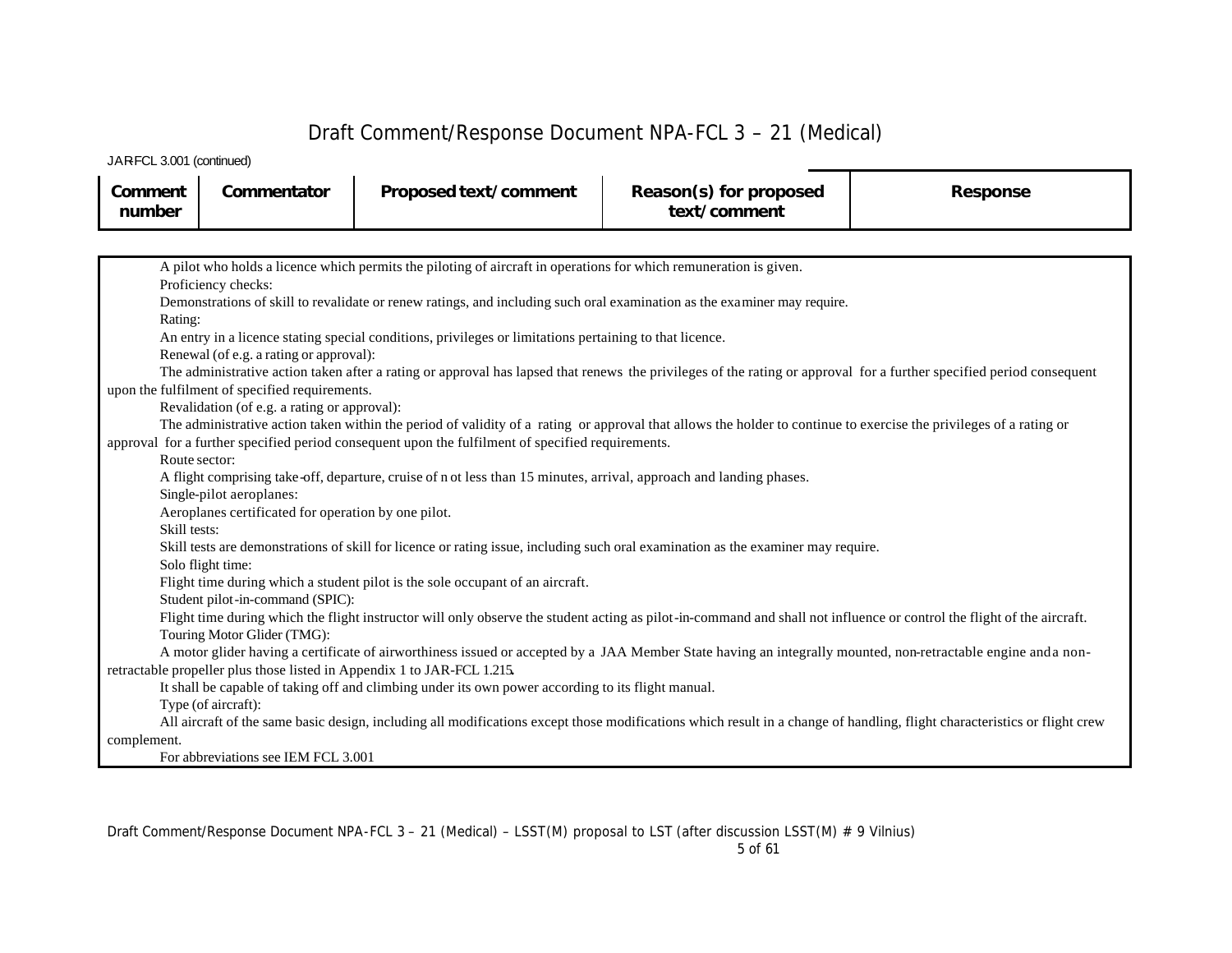| Comment<br>number | Commentator | Proposed text/comment | Reason(s) for proposed<br>text/comment | Response |
|-------------------|-------------|-----------------------|----------------------------------------|----------|
|-------------------|-------------|-----------------------|----------------------------------------|----------|

[Amdt.1, 01.12.00; Amdt. 2, 01.06.02]

### *JAR-FCL 3.005*

| 010                                                                                                                                                                | <b>CJAA</b>                                                                                                                                                           | see below                                                                                                                                                           | The mentioned paragraphs in JAR-<br>FCL 3 are only copies of the<br>relevant paragraphs in JAR-FCL 1<br>and of no relevance for aviation<br>medicine. It has been proved to be | Accepted |  |  |  |
|--------------------------------------------------------------------------------------------------------------------------------------------------------------------|-----------------------------------------------------------------------------------------------------------------------------------------------------------------------|---------------------------------------------------------------------------------------------------------------------------------------------------------------------|--------------------------------------------------------------------------------------------------------------------------------------------------------------------------------|----------|--|--|--|
|                                                                                                                                                                    |                                                                                                                                                                       |                                                                                                                                                                     | difficult to keep these paragraphs in                                                                                                                                          |          |  |  |  |
|                                                                                                                                                                    |                                                                                                                                                                       |                                                                                                                                                                     | line with the actual amendments in<br>JAR-FCL 1 thus creating                                                                                                                  |          |  |  |  |
|                                                                                                                                                                    |                                                                                                                                                                       |                                                                                                                                                                     | inconsistent provisions in both                                                                                                                                                |          |  |  |  |
|                                                                                                                                                                    |                                                                                                                                                                       |                                                                                                                                                                     | documents.                                                                                                                                                                     |          |  |  |  |
|                                                                                                                                                                    |                                                                                                                                                                       |                                                                                                                                                                     |                                                                                                                                                                                |          |  |  |  |
|                                                                                                                                                                    | JAR FCL 3.005 Applicability                                                                                                                                           |                                                                                                                                                                     |                                                                                                                                                                                |          |  |  |  |
|                                                                                                                                                                    | (See Appendix 1 to JAR FCL 1.005)                                                                                                                                     |                                                                                                                                                                     |                                                                                                                                                                                |          |  |  |  |
|                                                                                                                                                                    | (See AMC FCL 1.005 & 1.015)                                                                                                                                           |                                                                                                                                                                     |                                                                                                                                                                                |          |  |  |  |
| General<br>(a)                                                                                                                                                     |                                                                                                                                                                       |                                                                                                                                                                     |                                                                                                                                                                                |          |  |  |  |
|                                                                                                                                                                    |                                                                                                                                                                       | The requirements set out in JAR FCL shall apply to all arrangements made for training, testing and applications for the issue of licences, ratings, authorisations, |                                                                                                                                                                                |          |  |  |  |
|                                                                                                                                                                    | approvals or certificates received by the Authority from 1 July 1999.                                                                                                 |                                                                                                                                                                     |                                                                                                                                                                                |          |  |  |  |
|                                                                                                                                                                    | Whenever licences, ratings, authorisations, approvals or certificates are mentioned in JAR FCL, these are meant to be licences, ratings, authorisations, approvals or |                                                                                                                                                                     |                                                                                                                                                                                |          |  |  |  |
| certificates issued in accordance with JAR FCL. In all other cases these documents are specified as e.g. ICAO or national licences.                                |                                                                                                                                                                       |                                                                                                                                                                     |                                                                                                                                                                                |          |  |  |  |
| Whenever a reference is made to JAA Member State for the purpose of mutual recognition of licences, ratings, authorisations, approvals or certificates, this means |                                                                                                                                                                       |                                                                                                                                                                     |                                                                                                                                                                                |          |  |  |  |
| <b>JAA full Member State.</b>                                                                                                                                      |                                                                                                                                                                       |                                                                                                                                                                     |                                                                                                                                                                                |          |  |  |  |
| All synthetic training devices mentioned in JAR FCL substituting an aircraft for training purposes are to be device qualified in accordance with JAR-STD and user  |                                                                                                                                                                       |                                                                                                                                                                     |                                                                                                                                                                                |          |  |  |  |
|                                                                                                                                                                    |                                                                                                                                                                       | approved in accordance with JAR FCL by the Authority for the exercises to be conducted.                                                                             |                                                                                                                                                                                |          |  |  |  |
| Whenever a reference is made to aeroplanes this does not include microlights as defined nationally, unless otherwise specified.<br>(5)                             |                                                                                                                                                                       |                                                                                                                                                                     |                                                                                                                                                                                |          |  |  |  |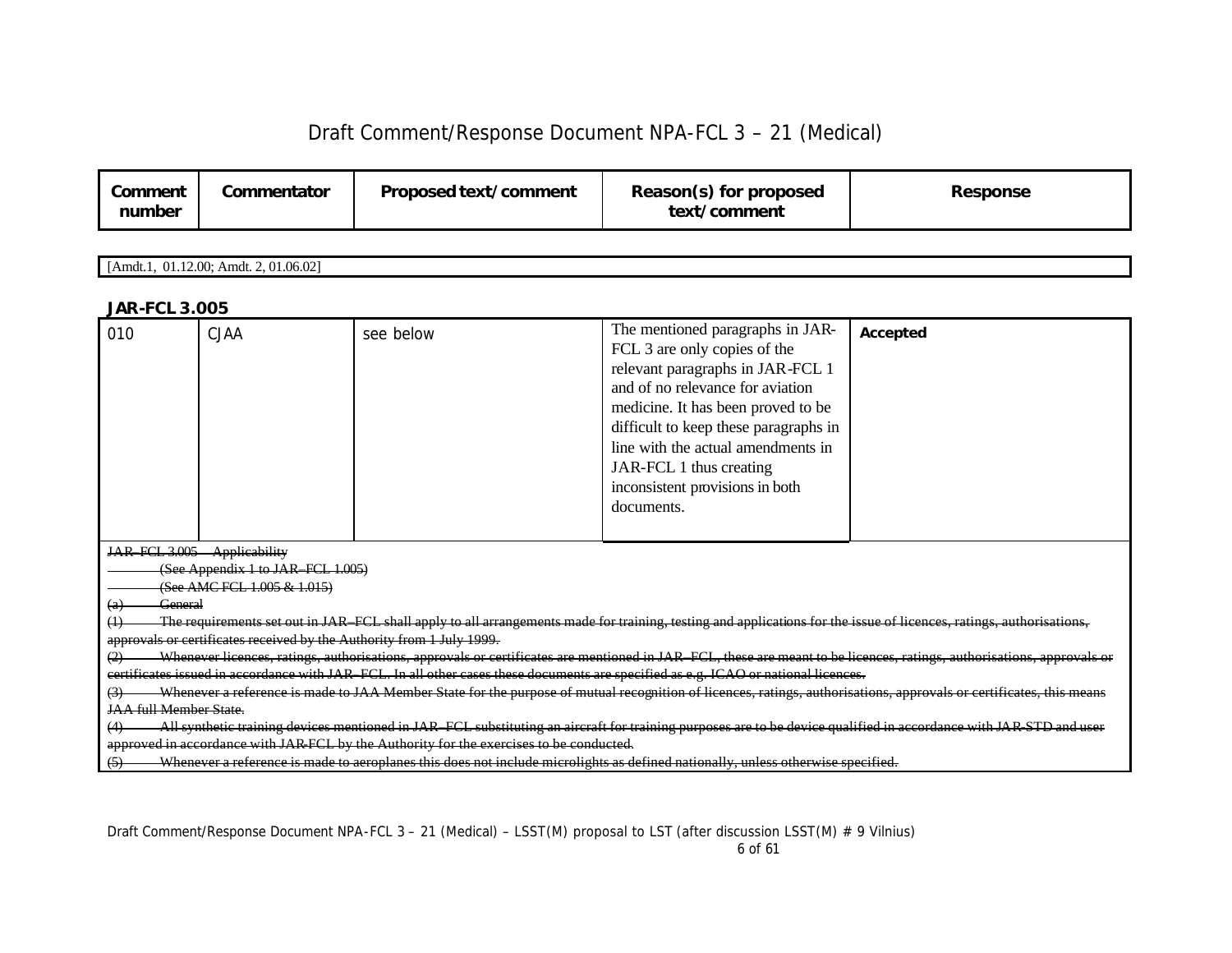| JARFCL 3.010(a)(1) (continued)<br>JARFCL 3.005(b)(2) (continued) |             |                       |                                        |                 |
|------------------------------------------------------------------|-------------|-----------------------|----------------------------------------|-----------------|
| Comment<br>number                                                | Commentator | Proposed text/comment | Reason(s) for proposed<br>text/comment | <b>Response</b> |

(6) A licence issued on the basis of training performed outside a JAA Member State, except training done according to JAR-FCL 1.055(a)(1), shall have an entry to limit the privileges to aircraft registered in the State of licence issue.

(7) Rating(s) issued on the basis of training performed outside a JAA Member State, except training performed according to JAR-FCL 1.055(a)(1), shall be limited to aircraft registered in the State of licence issue.

(b) *Transitional arrangements*

(1) Training commenced prior to 1 July 1999 according to national regulations will be acceptable for the issue of licences or ratings under national regulations provided that training and testing is completed before 30th June 2002 for the applicable licence or rating.

(2) Licences and ratings, authoris ations, approvals or medical certificates issued in accordance with the national regulations of JAA Member States before 1 July 1999 or issued in accordance with paragraph (1) above, shall continue to be valid with the same privileges, ratings and limitations, if any, provided that after 1 January 2000 all requirements for revalidation or renewal of such licences or ratings, authorisations, approvals or medical certificates shall be in accordance with the requirements of JAR–FCL, except as specified in sub paragraph (4).

(3) Holders of a licence issued in accordance with the national regulations of a JAA Member State before 1 July 1999 or in accordance with (b)(1) above, may apply to the State of licence issue for the issue of the equivalent licence specified in JAR–FCL 1 (Aeroplane) which extends the privileges to other States as set out in JAR–FCL  $3.015(a)(1)$ . For the issue of such licences, the holder shall meet the requirements set out in Appendix 1 to JAR–FCL 1.005.

(4) Holders of a licence issued in accordance with the national regulations of a JAA Member State who do not fully meet the Section 1 requirements of JAR–FCL Part 3 (Medical) shall be permitted to continue to exercise the privileges of the national licence held.

(c) *Continuation of examiners holding national authorisations.* Examiners holding national authorisations prior to implementation date, may be authorised as JAR–FCL examiner provided that they have demonstrated a knowledge of JAR–FCL and JAR–OPS to the Authority. The authorisation will be for a maximum of 3 years. Thereafter re authorisation will be subject to completion of the requirements set out in JAR–FCL 1.425(a) and (b). [Amdt.1, 01.12.00; Amdt. 2, 01.06.02]

### *JAR-FCL 3.010*

| 010 | <b>CJAA</b> | see below | The mentioned paragraphs in JAR-<br>FCL 3 are only copies of the | Accepted |
|-----|-------------|-----------|------------------------------------------------------------------|----------|
|     |             |           | relevant paragraphs in JAR-FCL 1                                 |          |
|     |             |           | and of no relevance for aviation                                 |          |
|     |             |           | medicine. It has been proved to be                               |          |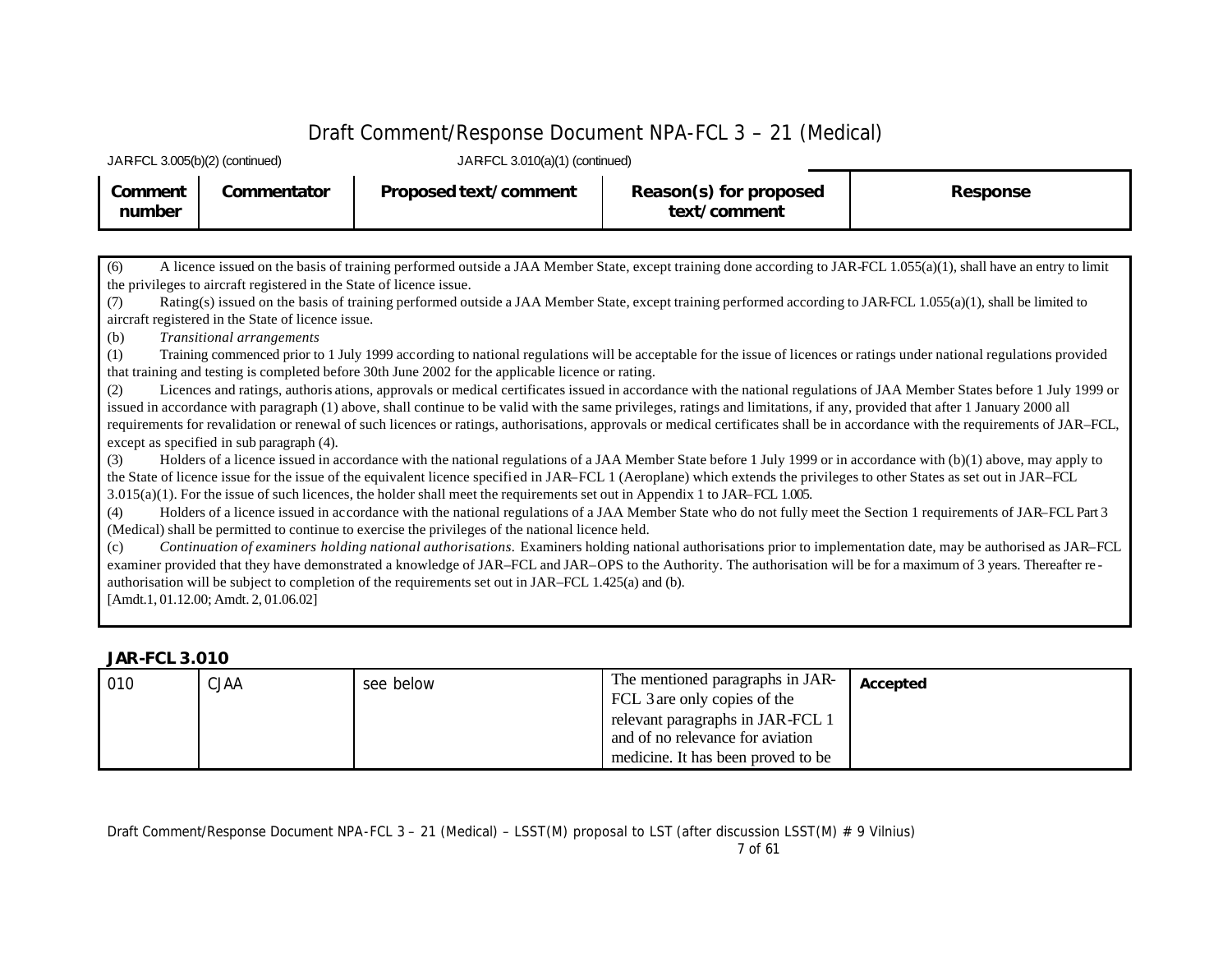|                                                                                                                                    |                                                                                                                                                 |                                                                                                                                                                                                    | Reason(s) for proposed<br>text/comment                                                                                                                                                                                                                                                                                                                                                                                                                                                                   | <b>Response</b>                                                                                                                                                                                                                                                                                                                                                                                                                                                                                                                                                                                                                                                                                                                                                                                                                                                                                   |
|------------------------------------------------------------------------------------------------------------------------------------|-------------------------------------------------------------------------------------------------------------------------------------------------|----------------------------------------------------------------------------------------------------------------------------------------------------------------------------------------------------|----------------------------------------------------------------------------------------------------------------------------------------------------------------------------------------------------------------------------------------------------------------------------------------------------------------------------------------------------------------------------------------------------------------------------------------------------------------------------------------------------------|---------------------------------------------------------------------------------------------------------------------------------------------------------------------------------------------------------------------------------------------------------------------------------------------------------------------------------------------------------------------------------------------------------------------------------------------------------------------------------------------------------------------------------------------------------------------------------------------------------------------------------------------------------------------------------------------------------------------------------------------------------------------------------------------------------------------------------------------------------------------------------------------------|
|                                                                                                                                    |                                                                                                                                                 |                                                                                                                                                                                                    |                                                                                                                                                                                                                                                                                                                                                                                                                                                                                                          |                                                                                                                                                                                                                                                                                                                                                                                                                                                                                                                                                                                                                                                                                                                                                                                                                                                                                                   |
|                                                                                                                                    |                                                                                                                                                 |                                                                                                                                                                                                    | difficult to keep these paragraphs in<br>line with the actual amendments in<br>JAR-FCL 1 thus creating<br>inconsistent provisions in both<br>documents.                                                                                                                                                                                                                                                                                                                                                  |                                                                                                                                                                                                                                                                                                                                                                                                                                                                                                                                                                                                                                                                                                                                                                                                                                                                                                   |
| $\left( a\right)$<br>(1)<br>issued by:<br>$\ddot{a}$<br>(ii)<br>(3)<br>that State's airspace.<br>(b)<br>$\left( \mathrm{e}\right)$ | JAR FCL 3.010 Basic authority to act as a flight crew member<br><del>Licence and ratine</del><br>a JAA Member State: or<br>Appeals, Enforcement | another ICAO Contracting State and rendered valid in accordance with JAR FCL 3.015(b) or (c).<br>longer meets, the requirements of JAR FCL or relevant national law of the State of licence issue. | Pilots holding national motor gliders licences/ratings/authorisations are also permitted to operate touring motor gliders under national regulations.<br>A JAA Member State may at any time in accordance with its national procedures act on appeals, limit privileges, or suspend or revoke any licence, rating,                                                                                                                                                                                       | A person shall not act as a flight crew member of a civil aeroplane registered in a JAA Member State unless that person holds a valid licence and rating complying<br>with the requirements of JAR FCL and appropriate to the duties being performed, or an authorisation as set out in JAR FCL 1.085 and/or 1.230. The licence shall have been<br>Pilots holding a restricted national private pilot's licence are permitted, under national regulations to operate aeroplanes registered in the State of licence issue within<br>Exercise of privileges. The holder of a licence, rating or authorisation shall not exercise privileges other than those granted by that licence, rating or authorisation.<br>authorisation, approval or certificate it has issued in accordance with the requirements of JAR FCL if it is established that an applicant or a licence holder has not met, or no |
|                                                                                                                                    |                                                                                                                                                 |                                                                                                                                                                                                    | If a JAA Member State establishes that an applicant or licence holder of a JAR FCL licence issued by another JAA Member State has not<br>the requirements of JAR FCL or relevant national law of the State in which an aircraft is being flown, the JAA Member State shall inform the State of licence issue and the<br>has duly reported to the State of licence issue and the JAA for the above reason may not pilot aircraft registered in that State or pilot any aircraft in that State's airspace. | Licensing Division of the JAA Headquarters. In accordance with its national law, a JAA Member State may direct that in the interest of safety an applicant or licence holder it                                                                                                                                                                                                                                                                                                                                                                                                                                                                                                                                                                                                                                                                                                                   |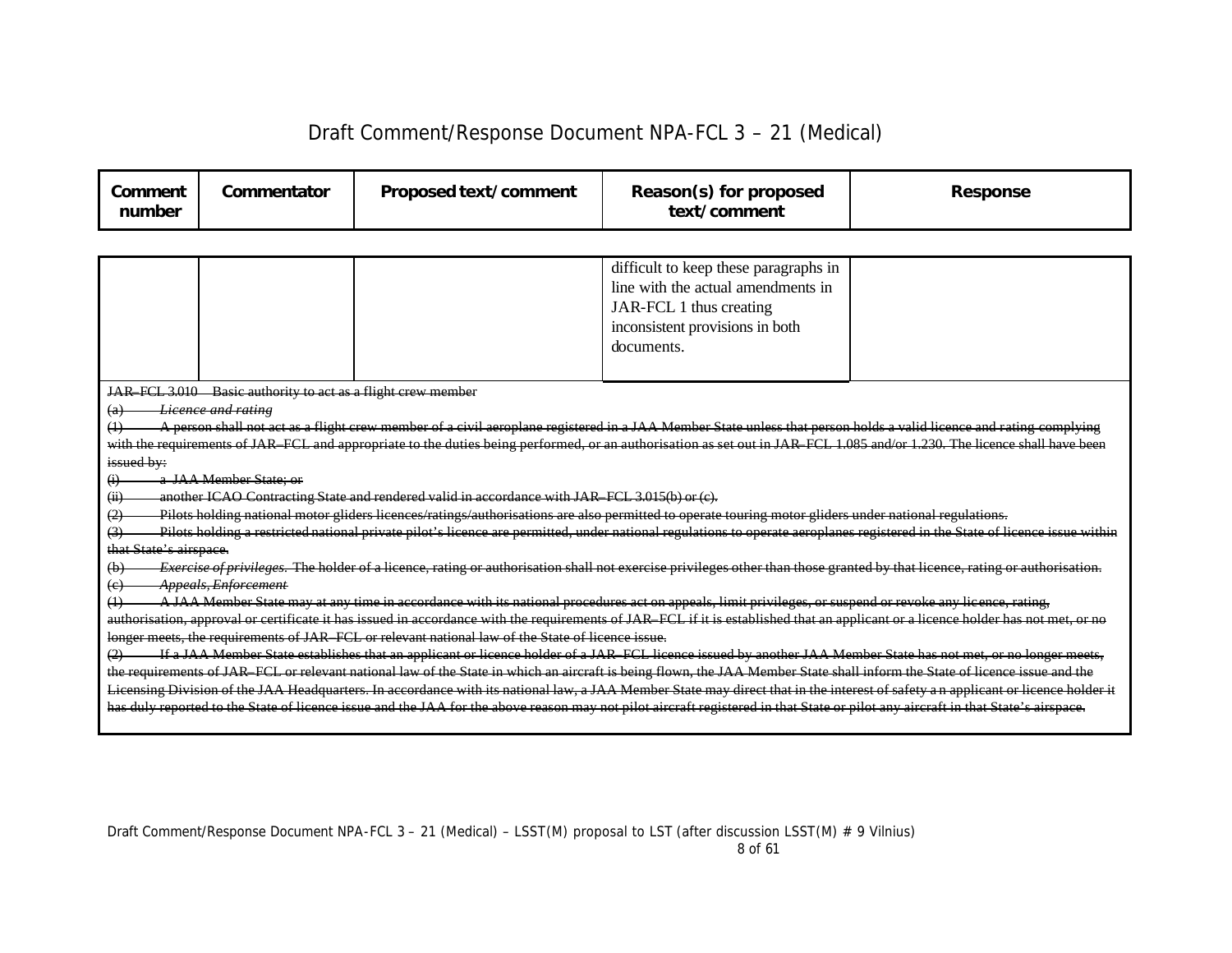JAR-FCL 3.015(b)(3) (continued)

| Comment<br>number | Commentator | Proposed text/comment | Reason(s) for proposed<br>text/comment | <b>Response</b> |
|-------------------|-------------|-----------------------|----------------------------------------|-----------------|
|-------------------|-------------|-----------------------|----------------------------------------|-----------------|

### *JAR-FCL 3.015 (a) (2), (b), (c), (d)*

| 010 | <b>CJAA</b>                                                                              | see below                                                                                                                                                              | The mentioned paragraphs in JAR-      | Accepted                                                                                                                                                                 |  |  |
|-----|------------------------------------------------------------------------------------------|------------------------------------------------------------------------------------------------------------------------------------------------------------------------|---------------------------------------|--------------------------------------------------------------------------------------------------------------------------------------------------------------------------|--|--|
|     |                                                                                          |                                                                                                                                                                        | FCL 3 are only copies of the          |                                                                                                                                                                          |  |  |
|     |                                                                                          |                                                                                                                                                                        | relevant paragraphs in JAR-FCL 1      |                                                                                                                                                                          |  |  |
|     |                                                                                          |                                                                                                                                                                        | and of no relevance for aviation      |                                                                                                                                                                          |  |  |
|     |                                                                                          |                                                                                                                                                                        | medicine. It has been proved to be    |                                                                                                                                                                          |  |  |
|     |                                                                                          |                                                                                                                                                                        | difficult to keep these paragraphs in |                                                                                                                                                                          |  |  |
|     |                                                                                          |                                                                                                                                                                        | line with the actual amendments in    |                                                                                                                                                                          |  |  |
|     |                                                                                          |                                                                                                                                                                        | JAR-FCL 1 thus creating               |                                                                                                                                                                          |  |  |
|     |                                                                                          |                                                                                                                                                                        | inconsistent provisions in both       |                                                                                                                                                                          |  |  |
|     |                                                                                          |                                                                                                                                                                        | documents.                            |                                                                                                                                                                          |  |  |
|     |                                                                                          |                                                                                                                                                                        |                                       |                                                                                                                                                                          |  |  |
|     | JAR–FCL 3.015 Acceptance of licences, ratings, authorisations, approvals or certificates |                                                                                                                                                                        |                                       |                                                                                                                                                                          |  |  |
|     | (See Appendix 1 to JAR–FCL 1.015)                                                        |                                                                                                                                                                        |                                       |                                                                                                                                                                          |  |  |
|     | (See AMC FCL 1.005 & 1.015)                                                              |                                                                                                                                                                        |                                       |                                                                                                                                                                          |  |  |
| (a) |                                                                                          | Licences, ratings, authorisations, approvals or certificates issued by JAA Member States                                                                               |                                       |                                                                                                                                                                          |  |  |
| (1) |                                                                                          |                                                                                                                                                                        |                                       | Where a person, an organisation or a service has been licensed, issued with a rating, authorisation, approval or certificated by the Authority of a JAA Member State     |  |  |
|     |                                                                                          | in accordance with the requirements of JAR-FCL and associated procedures, such licences, ratings, authorisations, approvals or certificates shall be accepted without  |                                       |                                                                                                                                                                          |  |  |
|     | formality by other JAA Member States.                                                    |                                                                                                                                                                        |                                       |                                                                                                                                                                          |  |  |
| (2) |                                                                                          | JAR-FCL licence and ratings, provided that licences in accordance with JAR-FCL shall not be issued until after 30 June 1999.                                           |                                       | Training performed after 8 October 1996 and in accordance with all the requirements of JAR-FCL and associated procedures shall be accepted for the issuance of           |  |  |
| (b) | Licences issued by non-JAA States                                                        |                                                                                                                                                                        |                                       |                                                                                                                                                                          |  |  |
| (1) |                                                                                          | A licence issued by a non-JAA State may be rendered valid at the discretion of the Authority of a JAA Member State for use on aircraft registered in that JAA          |                                       |                                                                                                                                                                          |  |  |
|     | Member State in accordance with Appendix 1 to JAR-FCL 1.015.                             |                                                                                                                                                                        |                                       |                                                                                                                                                                          |  |  |
| (2) |                                                                                          |                                                                                                                                                                        |                                       | Validation of a professional pilot's licence and a private pilot licence with instrument rating shall not exceed one year from the date of validation, provided that the |  |  |
|     |                                                                                          | basic licence remains valid. Any further validation for use on aircraft registered in any JAA Member State is subject to agreement by the JAA Member States and to any |                                       |                                                                                                                                                                          |  |  |
|     |                                                                                          |                                                                                                                                                                        |                                       |                                                                                                                                                                          |  |  |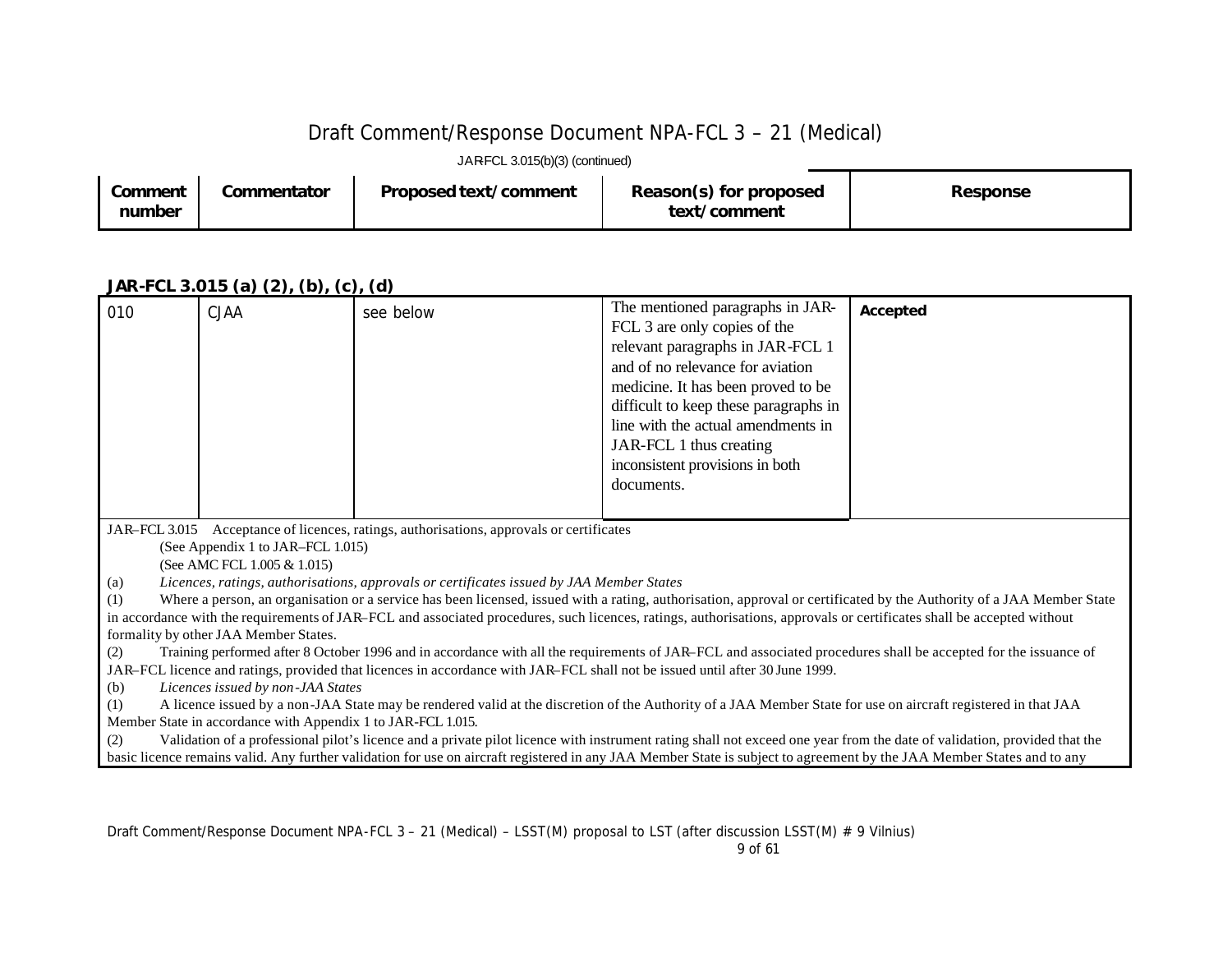| Comment<br>number | Commentator | <b>Proposed text/comment</b> | Reason(s) for proposed<br>text/comment | Response |
|-------------------|-------------|------------------------------|----------------------------------------|----------|
|-------------------|-------------|------------------------------|----------------------------------------|----------|

conditions seen fit within the JAA. The user of a licence validated by a JAA Member State shall comply with the requirements stated in JAR–FCL.

(3) The requirements stated in (1) and (2) above shall not apply where aircraft registered in a JAA Member State are leased to an operator in a non-JAA State, provided that the State of the operator has accepted for the period of lease the responsibility for the technical and/or operational supervision in accordance with JAR–OPS 1.165. The licences of the flight crews of the non-JAA State operator may be validated at the discretion of the Authority of the JAA Member State concerned, provided that the privileges of the flight crew licence validation are restricted for use during the lease period only on nominated aircraft in specified operations not involving a JAA operator, directly or indirectly, through a wet lease or other commercial arrangement.

(c) *Conversion of a licence issued by a non-JAA State.*

(1) A professional pilot licence and/or IR issued by a non-JAA State may be converted to a JAR–FCL licence provided that an arrangement exists between the JAA and the non-JAA State. This arrangement shall be established on the basis of reciprocity of licence acceptance and shall ensure that an equivalent level of safety exists between the training and testing requirements of the JAA and the non-JAA State. Any arrangement entered into will be reviewed periodically, as agreed by the non-JAA State and the JAA. A licence converted according to such an arrangement shall have an entry indicating the non-JAA State upon which the conversion is based. Other Member States shall not be obliged to accept any such licence.

(2) A private pilot licence issued by a non-JAA State may be converted to a JAR-FCL licence with single-pilot aeroplane class/type ratings by complying with the requirements shown in Appendix 2 to JAR-FCL 1.015.

**[**(d) When an Authority issues a licence which deviates from JAR-FCL, an endorsement shall be made on the licence, under item XIII.**]** [Amdt. 2, 01.06.02; Amdt. 3, 01.06.03]

|     | $\cdots$ $\cdots$ $\cdots$ $\cdots$ $\cdots$ $\cdots$ |           |                                       |          |  |
|-----|-------------------------------------------------------|-----------|---------------------------------------|----------|--|
| 010 | CJAA                                                  | see below | The mentioned paragraphs in JAR-      | Accepted |  |
|     |                                                       |           | FCL 3 are only copies of the          |          |  |
|     |                                                       |           | relevant paragraphs in JAR-FCL 1      |          |  |
|     |                                                       |           | and of no relevance for aviation      |          |  |
|     |                                                       |           | medicine. It has been proved to be    |          |  |
|     |                                                       |           | difficult to keep these paragraphs in |          |  |
|     |                                                       |           | line with the actual amendments in    |          |  |
|     |                                                       |           | JAR-FCL 1 thus creating               |          |  |

### *JAR-FCL 3.025 (a), (c)*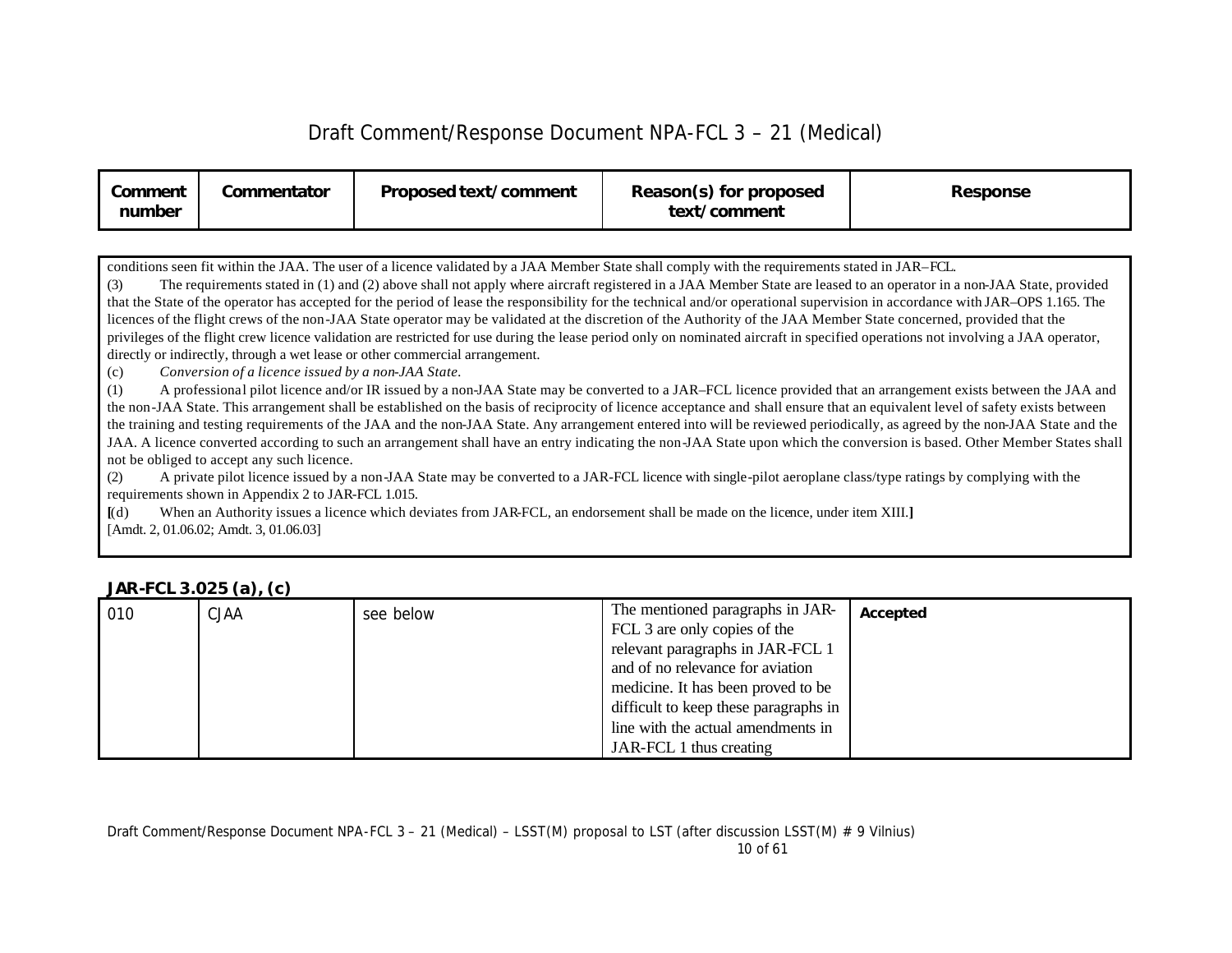| JARFCL 3.025(c) (continued) |             | JARFCL 3.035 (continued)     |                                        |          |
|-----------------------------|-------------|------------------------------|----------------------------------------|----------|
| Comment<br>number           | Commentator | <b>Proposed text/comment</b> | Reason(s) for proposed<br>text/comment | Response |

|                                                                                  |                                                |                                                                                 | inconsistent provisions in both                                                                                                           |  |                                                                                                                                                                    |
|----------------------------------------------------------------------------------|------------------------------------------------|---------------------------------------------------------------------------------|-------------------------------------------------------------------------------------------------------------------------------------------|--|--------------------------------------------------------------------------------------------------------------------------------------------------------------------|
|                                                                                  |                                                |                                                                                 | documents.                                                                                                                                |  |                                                                                                                                                                    |
|                                                                                  |                                                |                                                                                 |                                                                                                                                           |  |                                                                                                                                                                    |
|                                                                                  | JAR–FCL 3.025 Validity of licences and ratings |                                                                                 |                                                                                                                                           |  |                                                                                                                                                                    |
| (a)                                                                              |                                                |                                                                                 |                                                                                                                                           |  | A licence holder shall not exercise the privileges granted by any licence or rating issued by a JAA Member State unless the holder maintains competency by meeting |
|                                                                                  | the relevant requirements of JAR FCL.          |                                                                                 |                                                                                                                                           |  |                                                                                                                                                                    |
| (b)                                                                              |                                                |                                                                                 | The validity of the licence is determined by the validity of the ratings contained therein and the medical certificate.                   |  |                                                                                                                                                                    |
| $\left(\epsilon\right)$                                                          |                                                |                                                                                 | The licence will be issued for a maximum period of 5 years. Within this period of 5 years the licence will be re-issued by the Authority: |  |                                                                                                                                                                    |
| $\oplus$                                                                         | after initial issue or renewal of a rating;    |                                                                                 |                                                                                                                                           |  |                                                                                                                                                                    |
| (2)                                                                              |                                                | when paragraph XII in the licence is completed and no further spaces remain;    |                                                                                                                                           |  |                                                                                                                                                                    |
| for any administrative reason;<br>(3)                                            |                                                |                                                                                 |                                                                                                                                           |  |                                                                                                                                                                    |
| (4)                                                                              |                                                | at the discretion of the Authority when a rating is revalidated.                |                                                                                                                                           |  |                                                                                                                                                                    |
|                                                                                  |                                                | Valid ratings will be transferred to the new licence document by the Authority. |                                                                                                                                           |  |                                                                                                                                                                    |
| The licence holder shall apply to the Authority for the re-issue of the licence. |                                                |                                                                                 |                                                                                                                                           |  |                                                                                                                                                                    |
| The application shall include the necessary documentation.                       |                                                |                                                                                 |                                                                                                                                           |  |                                                                                                                                                                    |
|                                                                                  |                                                |                                                                                 |                                                                                                                                           |  |                                                                                                                                                                    |

### *JAR-FCL 3.065*

| 009 | <b>CJAA</b> | see below | The paragraph is a copy of the<br>respective paragraph in JAR-<br>FCL 1. The latter has been<br>amended according to<br>amendment 3 dating from<br>01.07.03. The present paragraph<br>does not reflect that amendment | Accepted |
|-----|-------------|-----------|-----------------------------------------------------------------------------------------------------------------------------------------------------------------------------------------------------------------------|----------|
|     |             |           | since it reflects amendment 2 of<br>01.06.02.                                                                                                                                                                         |          |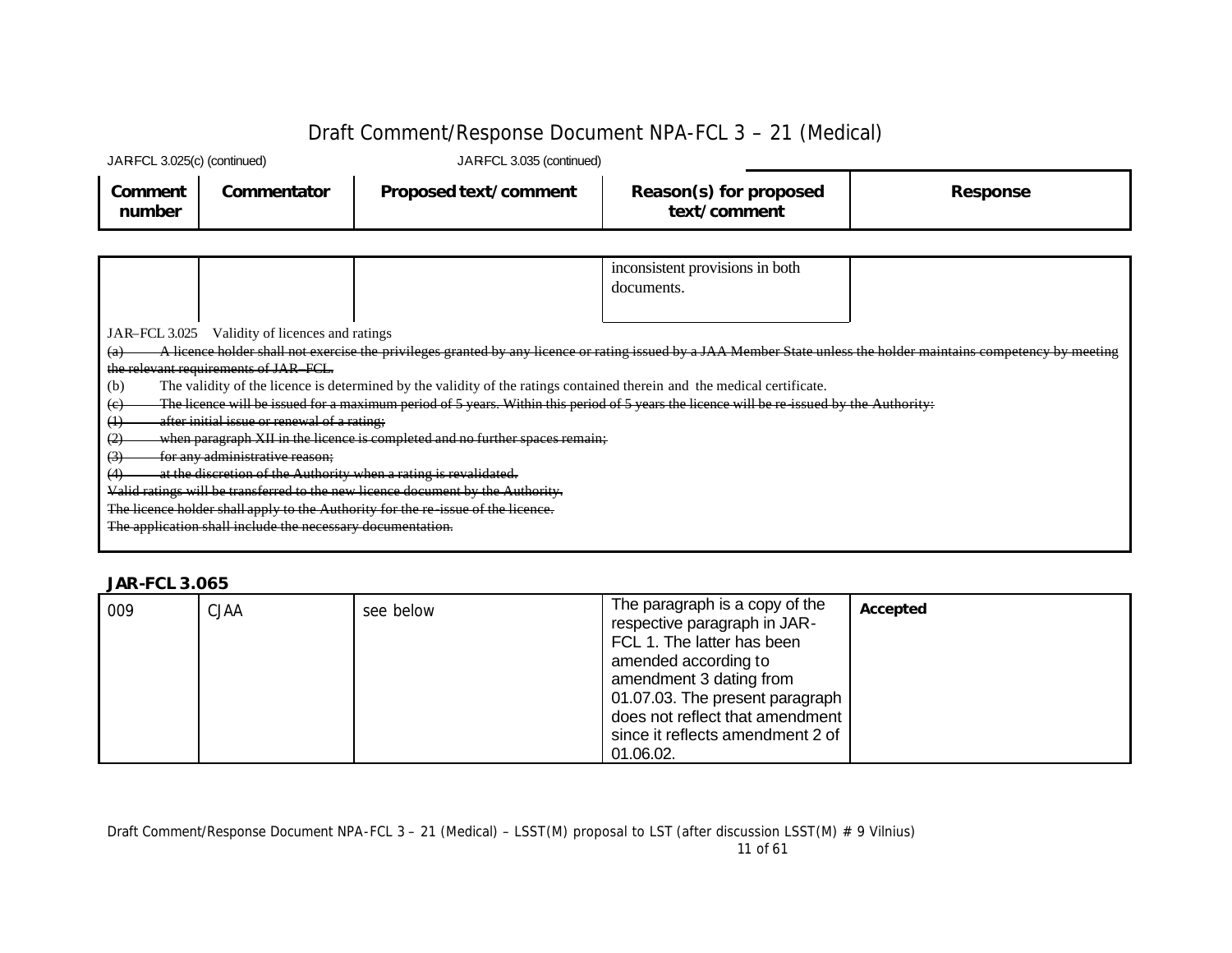| Comment<br>number | Commentator | Proposed text/comment | Reason(s) for proposed<br>text/comment | <b>Response</b> |
|-------------------|-------------|-----------------------|----------------------------------------|-----------------|
|-------------------|-------------|-----------------------|----------------------------------------|-----------------|

An applicant shall demonstrate the satisfactory completion of all requirements for licence issue to the Authority of the State under whose Authority the initial medical examination and assessment and the training and testing for the licence were carried out. Following licence issue, this State shall thereafter be referred to as the 'State of licence issue' (see JAR–FCL 3.010(c)).

(b) Further ratings may be obtained under JAR–FCL requirements in any JAA Member State and will be entered into the licence by the State of licence issue.

For administrative convenience, e.g. revalidation, the licence holder may subsequently transfer a licence issued by the State of licence issue to another JAA Member State, provided that employment or normal residency is established in that State (see JAR–FCL 1.070). That State would thereafter become the State of licence issue and would assume the responsibility for licence issue referred to in (a) above.

(d) An applicant shall hold only one JAR–FCL licence (aeroplane) and only one medical certificate at any time.

[Amdt. 2, 01.06.02]

#### **JAR–FCL 1.065 State of licence issue (See JAR–FCL 1.010(c))**

(a) An applicant shall demonstrate the satisfactory completion of all requirements for licence issue to the Authority of **[ ]** the 'State of licence issue' (see JAR–FCL 1.010(c)).

(b) **[**In circumstances agreed by both Authorities, an applicant who has commenced training under the responsibility of one Authority may be permitted to complete the requirements under the responsibility of the other Authority.**] [**The agreement shall allow for:

(1) theoretical knowledge training and examinations;

(2) medical examination and assessment;

(3) flight training and testing,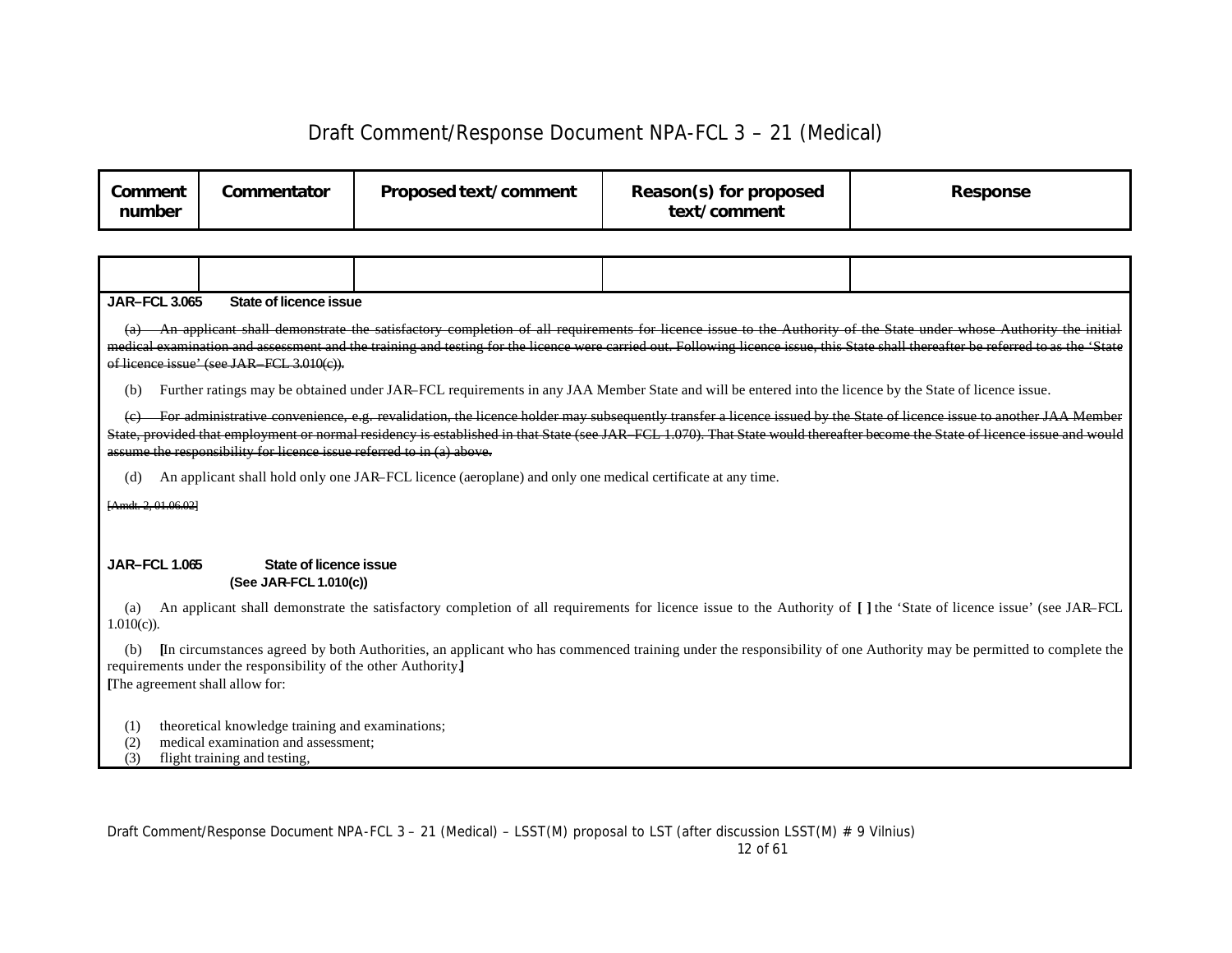| <b>Proposed text/comment</b><br>Commentator<br>Reason(s) for proposed<br>Comment<br>text/comment<br>number | <b>Response</b> |
|------------------------------------------------------------------------------------------------------------|-----------------|
|------------------------------------------------------------------------------------------------------------|-----------------|

The Authorities shall agree the 'State of licence issue'.**]**

**[**(c)**]** Further ratings may be obtained under JAR–FCL requirements in any JAA Member State and will be entere d into the licence by the State of licence issue.

**[**(d)**]** For administrative convenience, e.g. revalidation, the licence holder may subsequently transfer a licence issued by the State of licence issue to another JAA Member State, provided that employment or normal residency is established in that State (see JAR–FCL 1.070). That State would thereafter become the State of licence issue and would assume the responsibility for licence issue referred to in (a) above.

**[**(e)**]** An applicant shall hold only one JAR–FCL licence (aeroplane) and only one medical certificate at any time.

[Amdt. 1, 01.06.00; Amdt. 2, 01.08.02; Amdt. 3, 01.07.03]

### *JAR-FCL 3.090*

| 001 | <b>CJAA</b> | (e) Authorisation. An AME<br>will be authorised for a period<br>not exceeding three years.<br>Authorisation to<br>perform<br>medical examinations may be<br>for Class 1 or Class 2 or both<br>at the discretion of the<br>To maintain<br>Authority.<br>retain<br>proficiency and<br>authorisation an AME should<br>complete at least<br>ten<br>aeromedical examinations<br>each year. For re-authorisation<br>the AME shall have completed<br>an adequate number of | After lifting the age limit for<br>AME's some legal handle for the<br>AMS to terminate their<br>authorisation was proposed by<br>the LST. A new paragraph<br>corresponding to JAR-FCL<br>3.010 (c) (1) was inserted. | Accepted |
|-----|-------------|---------------------------------------------------------------------------------------------------------------------------------------------------------------------------------------------------------------------------------------------------------------------------------------------------------------------------------------------------------------------------------------------------------------------------------------------------------------------|----------------------------------------------------------------------------------------------------------------------------------------------------------------------------------------------------------------------|----------|
|     |             | aeromedical examinations to                                                                                                                                                                                                                                                                                                                                                                                                                                         |                                                                                                                                                                                                                      |          |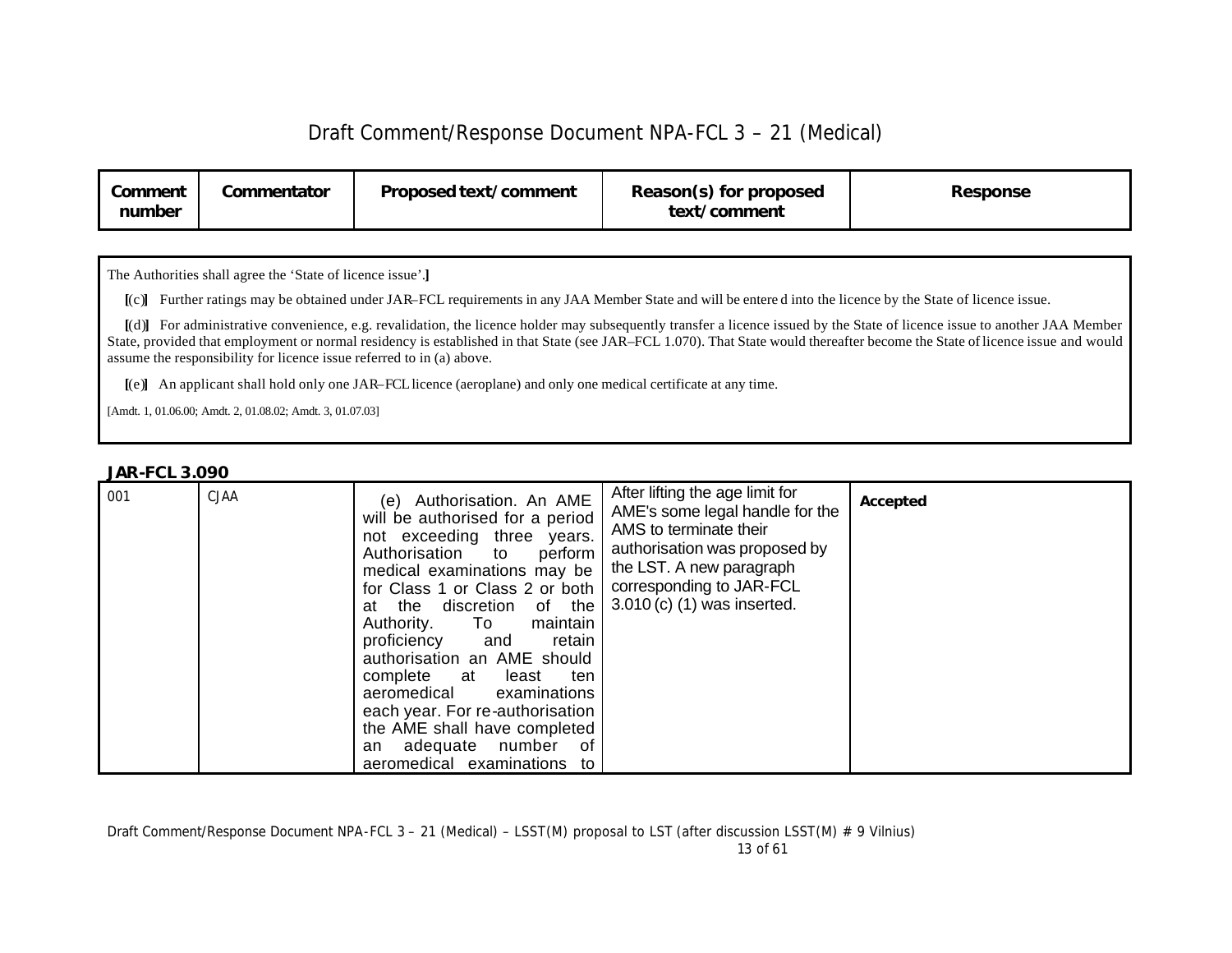| Comment<br>number | Commentator                               | Proposed text/comment                                                                                                                                                                                                                                                                                                                                                          | Reason(s) for proposed<br>text/comment | <b>Response</b> |
|-------------------|-------------------------------------------|--------------------------------------------------------------------------------------------------------------------------------------------------------------------------------------------------------------------------------------------------------------------------------------------------------------------------------------------------------------------------------|----------------------------------------|-----------------|
|                   |                                           |                                                                                                                                                                                                                                                                                                                                                                                |                                        |                 |
|                   |                                           | the satisfaction of the AMS and<br>shall also have undertaken<br>relevant training during the<br>period of authorisation (see<br><b>AMC</b><br><b>FCL</b><br>$3.090$ ).<br>Authorisation is invalid after the<br>AME reaches 70 years of age.                                                                                                                                  |                                        |                 |
|                   |                                           | Enforcement. A JAA<br>(f)<br>Member State may at any time<br>in accordance with its national<br>procedures revoke any<br>Authorisation it has issued in<br>accordance with the<br>requirements of JAR-FCL if it<br>is established that an AME has<br>not met, or no longer meets, the<br>requirements of JAR-FCL or<br>relevant national law of the State<br>of license issue. |                                        |                 |
| 024               | G. Freid, Britannia<br>Airways, Stockholm | We disagree with the deletion of the 70<br>years limit to AME but agree(s, JS) with<br>the proposed additional text.                                                                                                                                                                                                                                                           |                                        | Rejected        |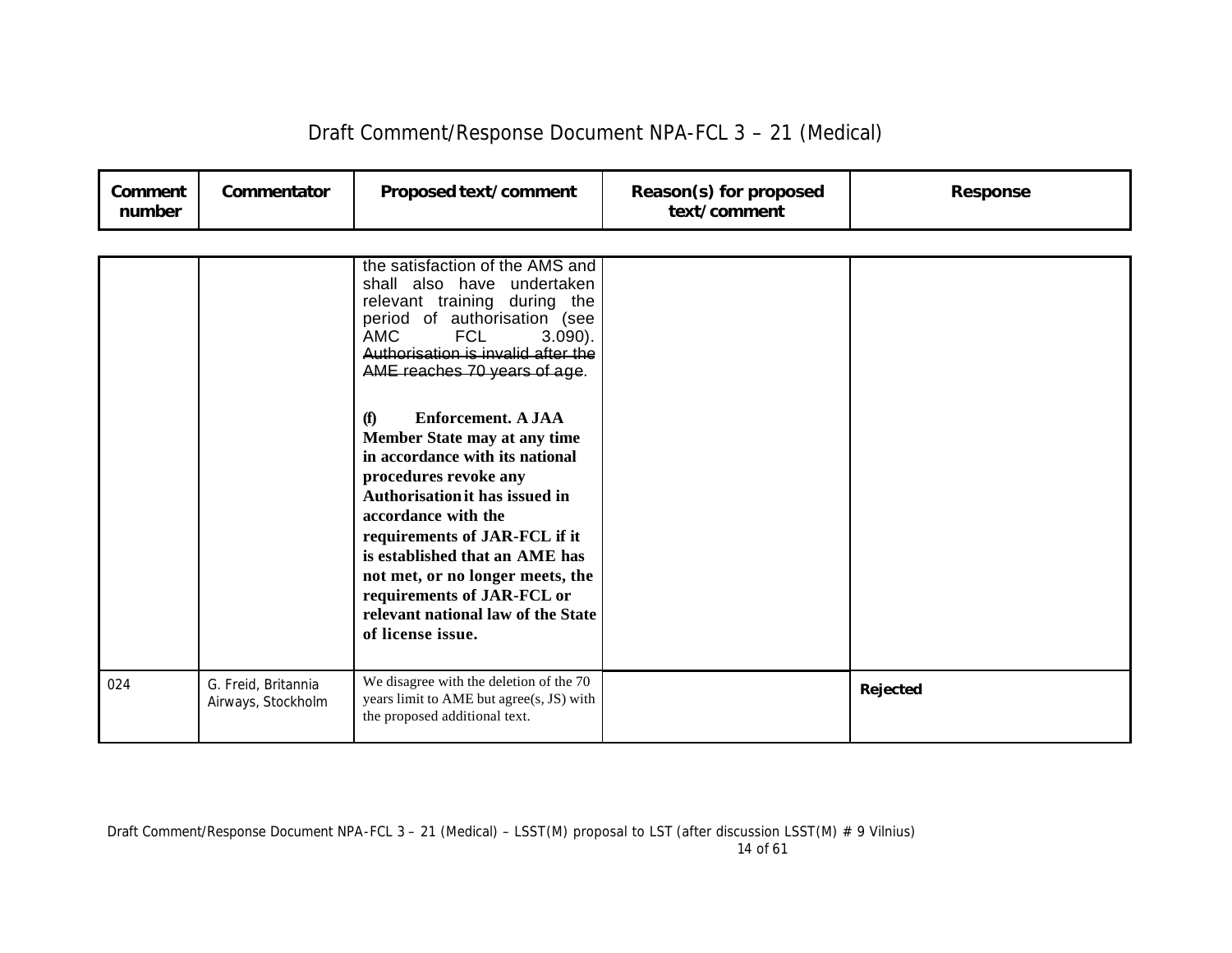|  | Draft Comment/Response Document NPA-FCL 3 - 21 (Medical) |
|--|----------------------------------------------------------|
|--|----------------------------------------------------------|

| Comment<br>number | Commentator | <b>Proposed text/comment</b>                                                                                                                                                                                                        | Reason(s) for proposed<br>text/comment                                                                                                                                                                                                                                                        | <b>Response</b> |
|-------------------|-------------|-------------------------------------------------------------------------------------------------------------------------------------------------------------------------------------------------------------------------------------|-----------------------------------------------------------------------------------------------------------------------------------------------------------------------------------------------------------------------------------------------------------------------------------------------|-----------------|
| 027               | AEA         | Agree with the deletion of the age<br>limit for Authorised Medical<br>Examiners, provided the "clarifying<br>requirements" assessing the AMEs<br>incapability are developped<br>coherently and in cooperation with<br>stakeholders. | Whereas deletion of an arbitrary age<br>limit is generally supported by AEA,<br>it is felt that assessing poorly<br>performing AMEs is difficult. AEA<br>looks forward to the development of<br>precise and nondiscriminatory<br>criteria for revoking or suspending an<br>AME authorisation. | Accepted        |

### *JAR-FCL 3.140, title*

| 020 | <b>CAA Switzerland</b> | Cardiovascular system -<br><b>Coronary artery disease</b>                        | The term "coronary artery disease is<br>more often used than "ischaemic<br>heart disease" Both terms mean the<br>same heart disease (see textbook of<br>heart disease, E.Braunwald)                                                                                                                                                                                                                              | Accepted |
|-----|------------------------|----------------------------------------------------------------------------------|------------------------------------------------------------------------------------------------------------------------------------------------------------------------------------------------------------------------------------------------------------------------------------------------------------------------------------------------------------------------------------------------------------------|----------|
| 035 | <b>CIMP</b>            | Cardiovascular system -<br>Coronary artery and ischaemic<br><i>heart</i> disease | We prefer the original title:<br>"Cardiovascular system - Coronary<br>artery disease". Explanation: 1) The<br>term "Coronary artery disease" is<br>more often used than the term<br>"Ischaemic heart disease". 2) Boths<br>terms ("Coronary artery disease"<br>and "Ischaemic heart disease") are<br>used to describe the same heart<br>disease. This is nicely shown when<br>checking the term "Ischaemic heart | Accepted |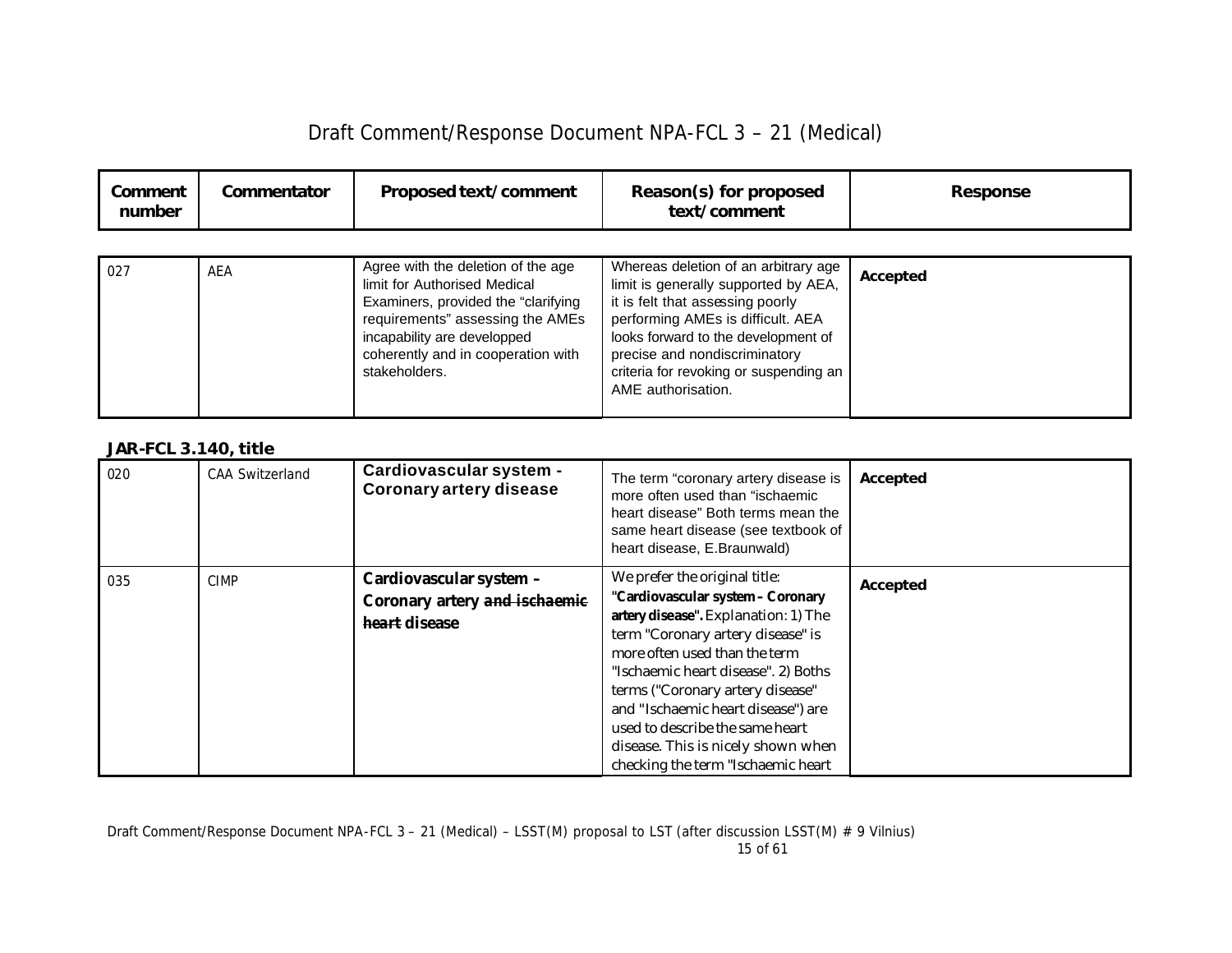| Comment<br>number | Commentator | <b>Proposed text/comment</b> | Reason(s) for proposed<br>text/comment                                                                                                      | Response |
|-------------------|-------------|------------------------------|---------------------------------------------------------------------------------------------------------------------------------------------|----------|
|                   |             |                              | disease" in the index of the textbook<br>"Heart Disease, E. Braunwald et al.";<br>then you find the text: "see Coronary<br>artery disease". |          |

### *JAR-FCL 3.140, (a)*

| 019 | <b>CAA Switzerland</b> | Applicants with suspected coronary<br>artery disease cardiac ischaemia Or<br>previous ischaemic cardiac<br>event shall be investigated | Someone may have a previous<br>ischaemic cardiac event which is of<br>significance, but he may actually not<br>have any cardiac ischaemia.                                                                                                                                                                    | <b>Rejected</b><br>In subparagraph $(c)$ it is mentioned "after an<br>ischaemic event" Even though some<br>contention might result from the word "after"<br>(meaning of "immediately after" vs. synonym<br>to "previous") the majority rejected the |
|-----|------------------------|----------------------------------------------------------------------------------------------------------------------------------------|---------------------------------------------------------------------------------------------------------------------------------------------------------------------------------------------------------------------------------------------------------------------------------------------------------------|-----------------------------------------------------------------------------------------------------------------------------------------------------------------------------------------------------------------------------------------------------|
| 036 | <b>CIMP</b>            | Applicants with suspected<br>cardiac ischaemia or previous<br><i>ischaemic cardiac event shall</i><br>be investigated.                 | Someone may have a previous<br>ischaemic cardiac event which is of<br>significance, but he may actually not<br>have any cardiac ischaemia.                                                                                                                                                                    | proposal, because nothing originally not<br>intended should be introduced and no case<br>resulting in a wrong decision was known.                                                                                                                   |
| 022 | Europe Air Sports      | (a) Applicants with suspected<br>evidence of cardiac<br><i>ischaemia</i> shall be<br>investigated.                                     | The word 'suspicion' should<br>be replaced by the word 'evidence of'.<br>Suspicion is something which is<br>present in the mind and suspicion can<br>never be proved or disproved.<br>Therefore the word has no place in a<br>document with legal status. I am aware<br>of, support and have incorporated the |                                                                                                                                                                                                                                                     |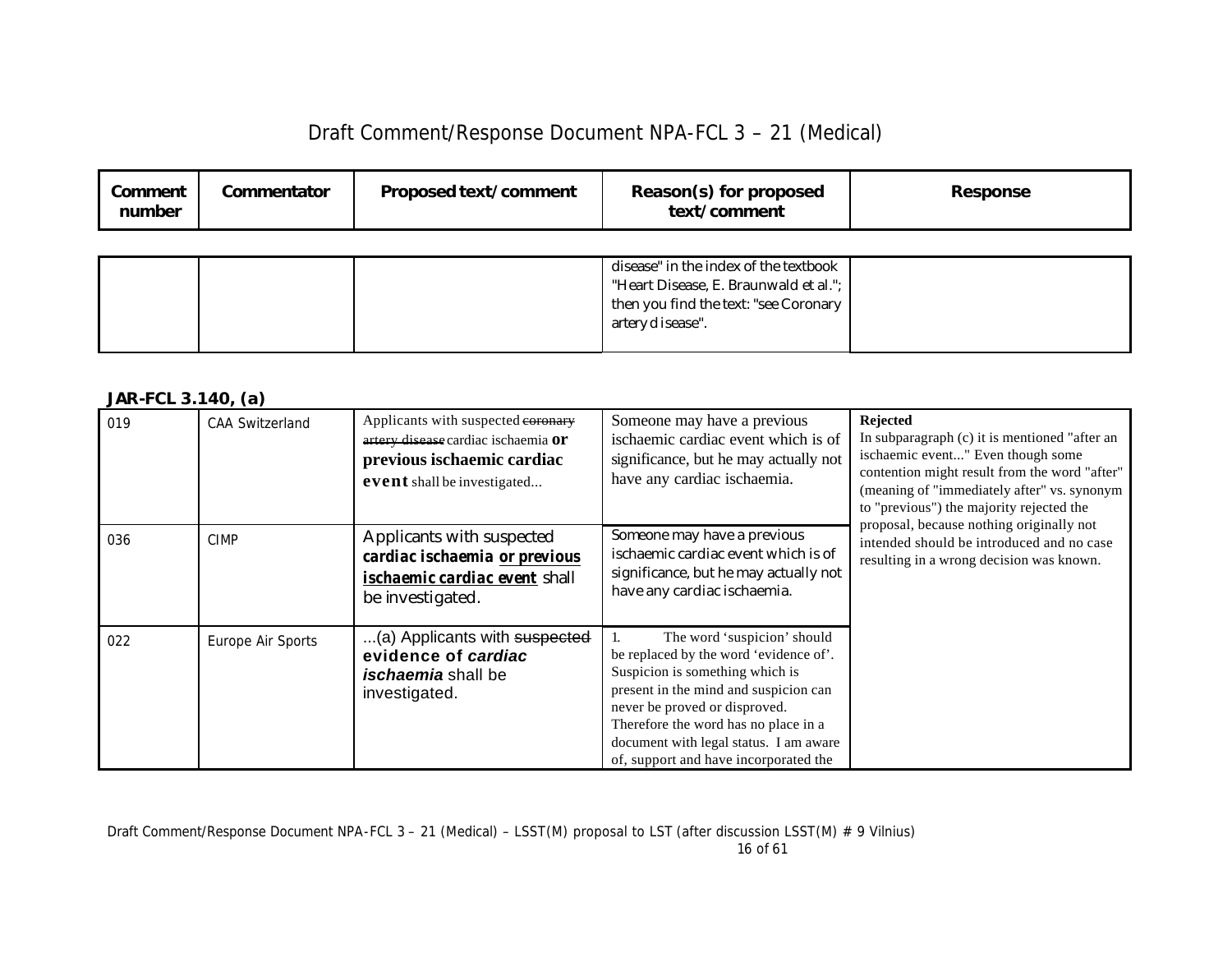| Comment<br>number | Commentator | Proposed text/comment | Reason(s) for proposed<br>text/comment                                                                                                                                                                                                                                                                                                                                                                                                                                                                                                                                                                                                                                                                                                                                                                            | <b>Response</b> |
|-------------------|-------------|-----------------------|-------------------------------------------------------------------------------------------------------------------------------------------------------------------------------------------------------------------------------------------------------------------------------------------------------------------------------------------------------------------------------------------------------------------------------------------------------------------------------------------------------------------------------------------------------------------------------------------------------------------------------------------------------------------------------------------------------------------------------------------------------------------------------------------------------------------|-----------------|
|                   |             |                       |                                                                                                                                                                                                                                                                                                                                                                                                                                                                                                                                                                                                                                                                                                                                                                                                                   |                 |
|                   |             |                       | Swiss proposal on terminology.<br>The JAR is not clear on who<br>2.<br>should do the further investigation,<br>except that it should be by a<br>cardiologist approved by the AMS. In<br>the decade since the first version of the<br>JAR 3, there have been great advances<br>in the technical capability of treating<br>cardiac ischaemia by interventional<br>means. While originally the<br>investigation was required to measure<br>risk for reasons of aeromedical<br>certification, it is now more likely that<br>investigation is clinically indicated to<br>assess the opportunity for active<br>treatment. In those circumstances the<br>aeromedical assesment should be<br>postponed until the completion of<br>treatment. However guidance on this<br>should be in the Manual, not the<br>regulations. |                 |
| 043               | <b>CIMP</b> | idem                  | "suspected of" should be replaced by<br>"evidence of" due to the legal<br>imlications of the former term                                                                                                                                                                                                                                                                                                                                                                                                                                                                                                                                                                                                                                                                                                          |                 |

### *JAR-FCL 3.250, (e)*

| $\cdots$<br>accepted | 037 | <b>CIMP</b> | serum<br>plasma<br>$\alpha$ <sup>+</sup><br>estimation of | If there is a correction in $\mathbf i$<br>ı paragraph |  |
|----------------------|-----|-------------|-----------------------------------------------------------|--------------------------------------------------------|--|
|----------------------|-----|-------------|-----------------------------------------------------------|--------------------------------------------------------|--|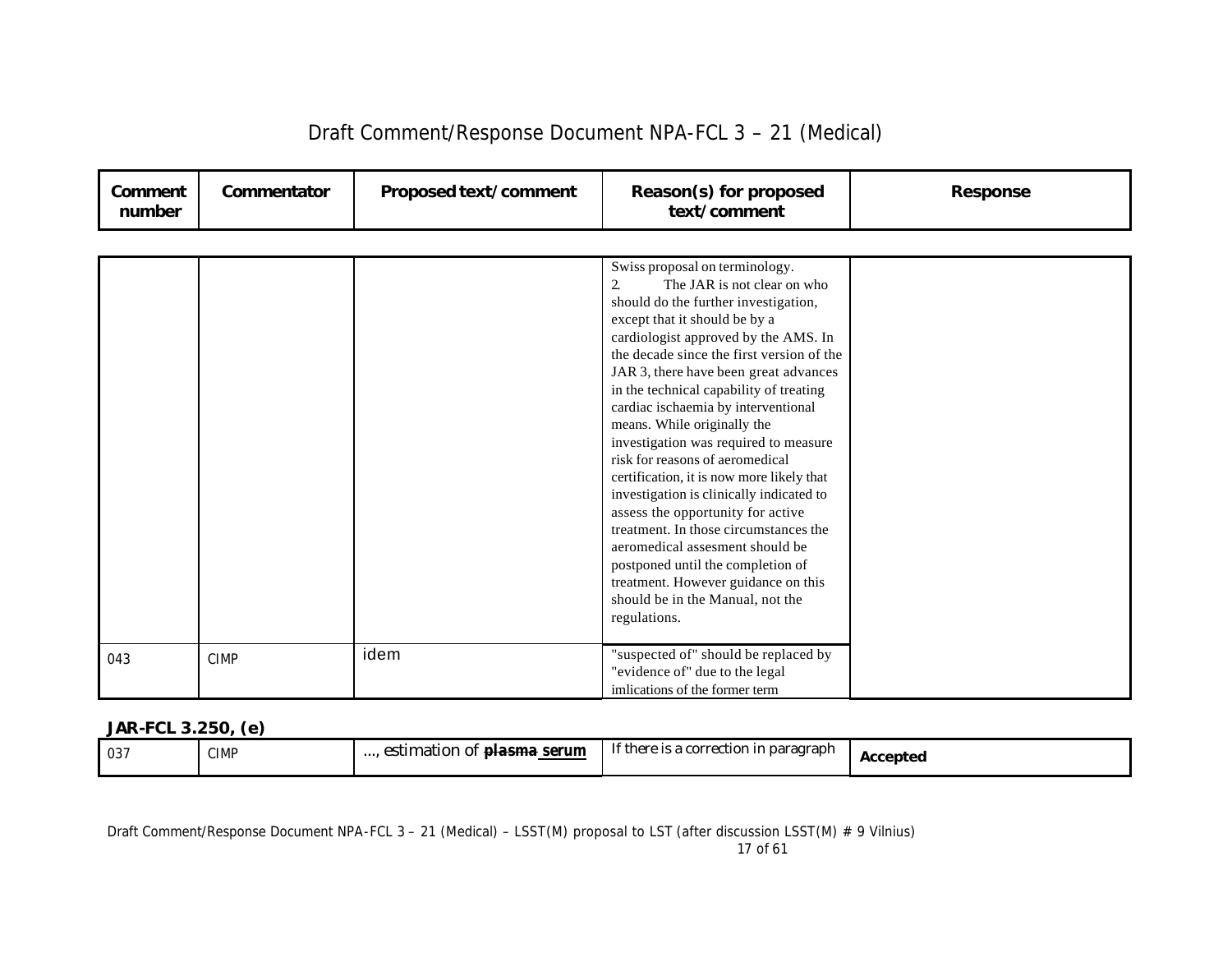| Draft Comment/Response Document NPA-FCL 3 - 21 (Medical) |  |  |  |
|----------------------------------------------------------|--|--|--|
|----------------------------------------------------------|--|--|--|

| Comment<br>number | Commentator | <b>Proposed text/comment</b>                       | Reason(s) for proposed<br>text/comment                                                                                       | Response |
|-------------------|-------------|----------------------------------------------------|------------------------------------------------------------------------------------------------------------------------------|----------|
|                   |             | lipids and serum cholesterol is<br>required at the | 3.130 (e) (serum lipids), the same<br>correction must be made here<br>(estimation of serum lipids and<br>serum cholesterol). |          |

### *JAR-FCL 3.260, title*

| 038 | <b>CIMP</b> | Cardiovascular system -<br>Coronary artery and ischaemic | We prefer the original title:<br>"Cardiovascular system - Coronary                                                                                                                                                                                                                                                                                                                                                                                                                        | Accepted |
|-----|-------------|----------------------------------------------------------|-------------------------------------------------------------------------------------------------------------------------------------------------------------------------------------------------------------------------------------------------------------------------------------------------------------------------------------------------------------------------------------------------------------------------------------------------------------------------------------------|----------|
|     |             | heart disease                                            | artery disease". Explanation: 1) The<br>term "Coronary artery disease" is<br>more often used than the term<br>"Ischaemic heart disease". 2) Boths<br>terms ("Coronary artery disease"<br>and "Ischaemic heart disease") are<br>used to describe the same heart<br>disease. This is nicely shown when<br>checking the term "Ischaemic heart<br>disease" in the index of the textbook<br>"Heart Disease, E. Braunwald et al.";<br>then you find the text: "see Coronary<br>artery disease". |          |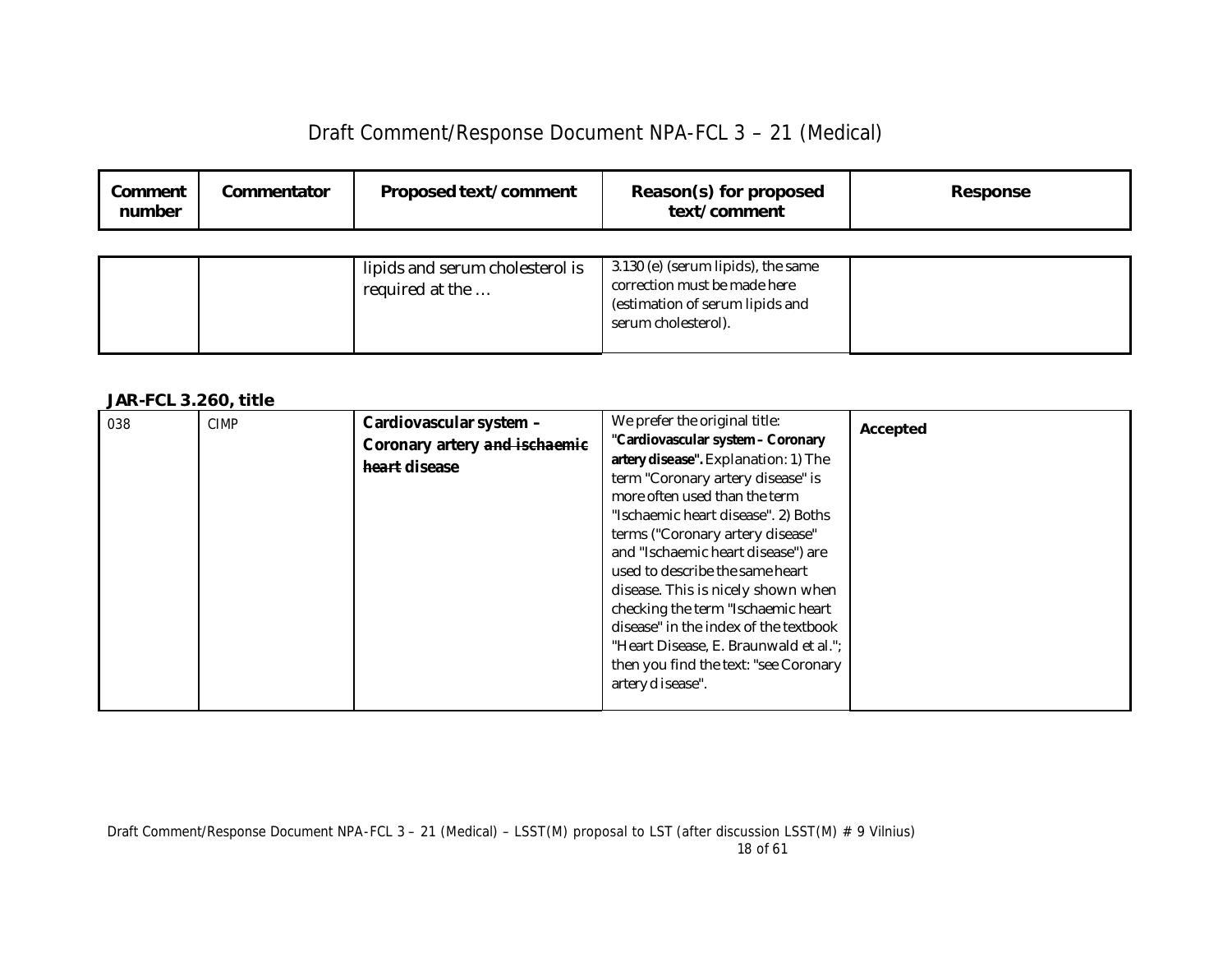| Commentator<br>Proposed text/comment<br>Comment<br>number | Reason(s) for proposed<br>text/comment | <b>Response</b> |
|-----------------------------------------------------------|----------------------------------------|-----------------|
|-----------------------------------------------------------|----------------------------------------|-----------------|

### *JAR-FCL 3.260, (a)*

| 018 | <b>CAA Switzerland</b> | Applicants with suspected cardiac<br>ischaemia or previous ischaemic<br>cardiac event shall be investigated            | Someone may have a previous<br>ischaemic cardiac event which is of<br>significance, but he may actually not<br>have any cardiac ischaemia. | Rejected<br>In subparagraph (c) it is mentioned "after an<br>ischaemic event" Even though some<br>contention might result from the word "after"                                                                              |
|-----|------------------------|------------------------------------------------------------------------------------------------------------------------|--------------------------------------------------------------------------------------------------------------------------------------------|------------------------------------------------------------------------------------------------------------------------------------------------------------------------------------------------------------------------------|
| 039 | <b>CIMP</b>            | Applicants with suspected<br>cardiac ischaemia or previous<br><i>ischaemic cardiac event shall</i><br>be investigated. | Someone may have a previous<br>ischaemic cardiac event which is of<br>significance, but he may actually not<br>have any cardiac ischaemia. | (meaning of "immediately after" vs. synonym<br>to "previous") the majority rejected the<br>proposal, because nothing originally not<br>intended should be introduced and no case<br>resulting in a wrong decision was known. |

### *JAR-FCL 3, Appendix 1 to Subparts B & C (5)*

| 017 | <b>CAA Switzerland</b> | In suspected asymptomatic               | Old fashioned examination. Stress | Accepted                                     |
|-----|------------------------|-----------------------------------------|-----------------------------------|----------------------------------------------|
|     |                        | coronary artery disease, exercise       | echocardiography has replaced it. | Because the medical culture varies between   |
|     |                        | electrocardiography shall be required   |                                   | different countries (in the UK myocardial    |
|     |                        | <b>Fand, followed, if necessary, by</b> |                                   | perfusion scanning was not replaced by       |
|     |                        | further tests (myocardial               |                                   | stress echocardiography) myocardial          |
|     |                        | perfusion scanning, coronary            |                                   | perfusion scanning and stress                |
|     |                        | angiography or equivalent               |                                   | echocardiography should be mentioned. The    |
|     |                        | investigations acceptable to the        |                                   | proposed new text reads:                     |
|     |                        | AMS) which shall show no evidence       |                                   |                                              |
|     |                        | of myocardial ischaemia or              |                                   | In suspected asymptomatic coronary           |
|     |                        | significant coronary artery stenosis.   |                                   | artery disease, exercise electrocardiography |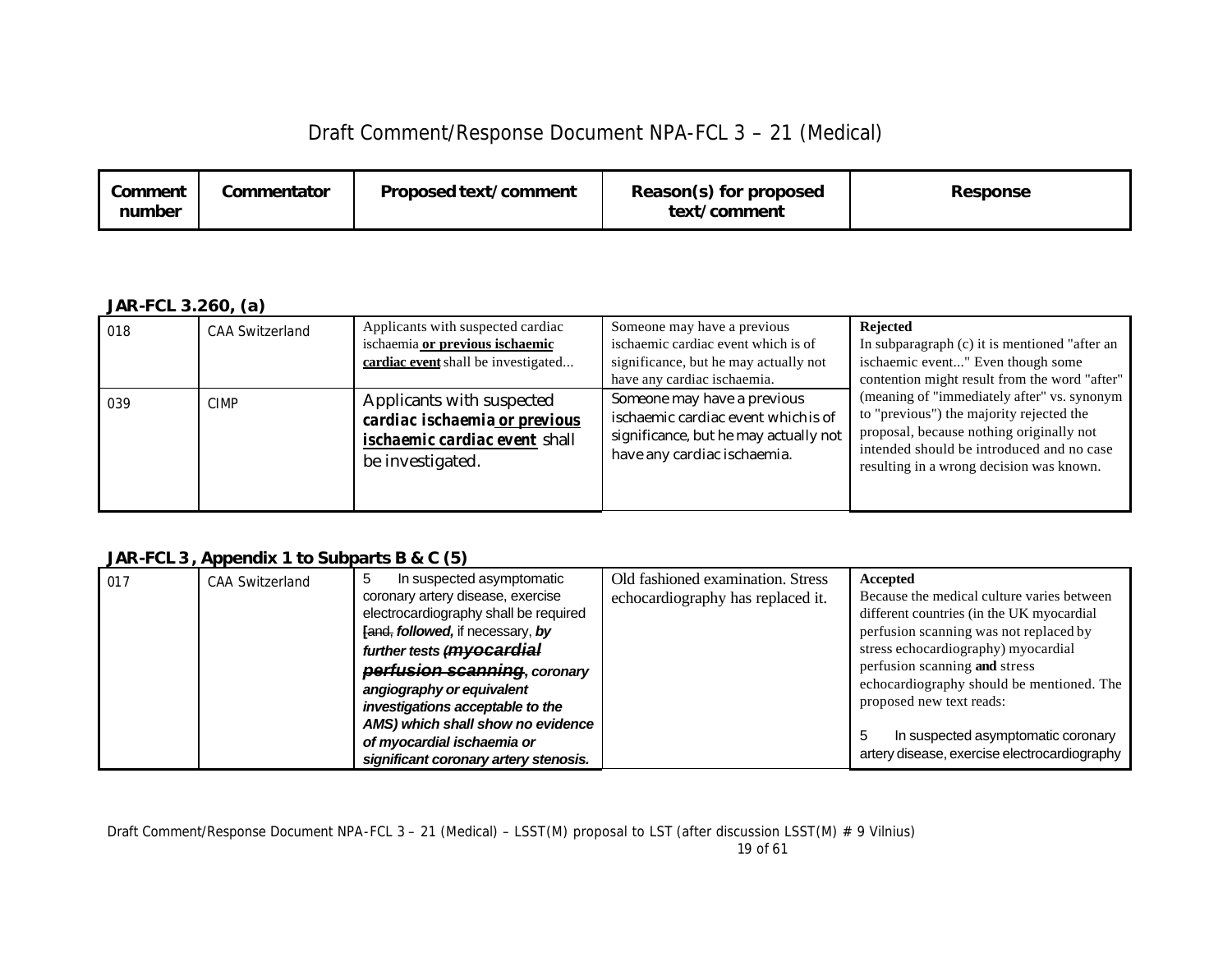| Draft Comment/Response Document NPA-FCL 3 - 21 (Medical) |  |
|----------------------------------------------------------|--|
|----------------------------------------------------------|--|

| Comment<br>number | Commentator | Proposed text/comment                                                                   | Reason(s) for proposed<br>text/comment | Response                                                                                                                                                                                                                                                                                                                                                                                                     |
|-------------------|-------------|-----------------------------------------------------------------------------------------|----------------------------------------|--------------------------------------------------------------------------------------------------------------------------------------------------------------------------------------------------------------------------------------------------------------------------------------------------------------------------------------------------------------------------------------------------------------|
|                   |             | followed by scintigraphy or stress<br>echocardiography and/or coronary<br>angiography.] |                                        | shall be required [and, followed, if<br>necessary, by further tests (myocardial<br>perfusion scanning, stress<br>echocardiography, coronary angiography<br>or equivalent investigations acceptable to<br>the AMS) which shall show no evidence<br>of myocardial ischaemia or significant<br>coronary artery stenosis.followed by<br>scintigraphy or stress echocardiography<br>and/or coronary angiography.] |

### *JAR-FCL 3, Appendix 1 to Subparts B & C (6)*

| 016 | <b>CAA Switzerland</b> | After an ischaemic cardiac<br>6<br>event, including revascularisation,<br>applicants without symptoms shall<br>have reduced any vascular risk<br>factors (e.g. smoking, blood<br>pressure, blood lipids) to an<br>appropriate level (e.g. by<br>medication with platelet<br>aggregation inhibitors, | The risk factors and the prevention<br>treatment of them should be<br>defined. | <b>Rejected</b><br>Even though ICAO describes risk factors<br>and such an important information should be<br>readily available (Section 1 is available on the<br>JAA webdite for the public), the majority felt,<br>that the information about cardiovascular<br>risk factors should not be part of the<br>requirements but mentioned in the JAA<br>Manual of Civil Aviation Medicine only. |
|-----|------------------------|-----------------------------------------------------------------------------------------------------------------------------------------------------------------------------------------------------------------------------------------------------------------------------------------------------|--------------------------------------------------------------------------------|---------------------------------------------------------------------------------------------------------------------------------------------------------------------------------------------------------------------------------------------------------------------------------------------------------------------------------------------------------------------------------------------|
|     |                        | physical exercise, weight<br>reduction). Drugs when used<br>only to control cardiac symptoms<br>are not acceptable. All applicants                                                                                                                                                                  |                                                                                |                                                                                                                                                                                                                                                                                                                                                                                             |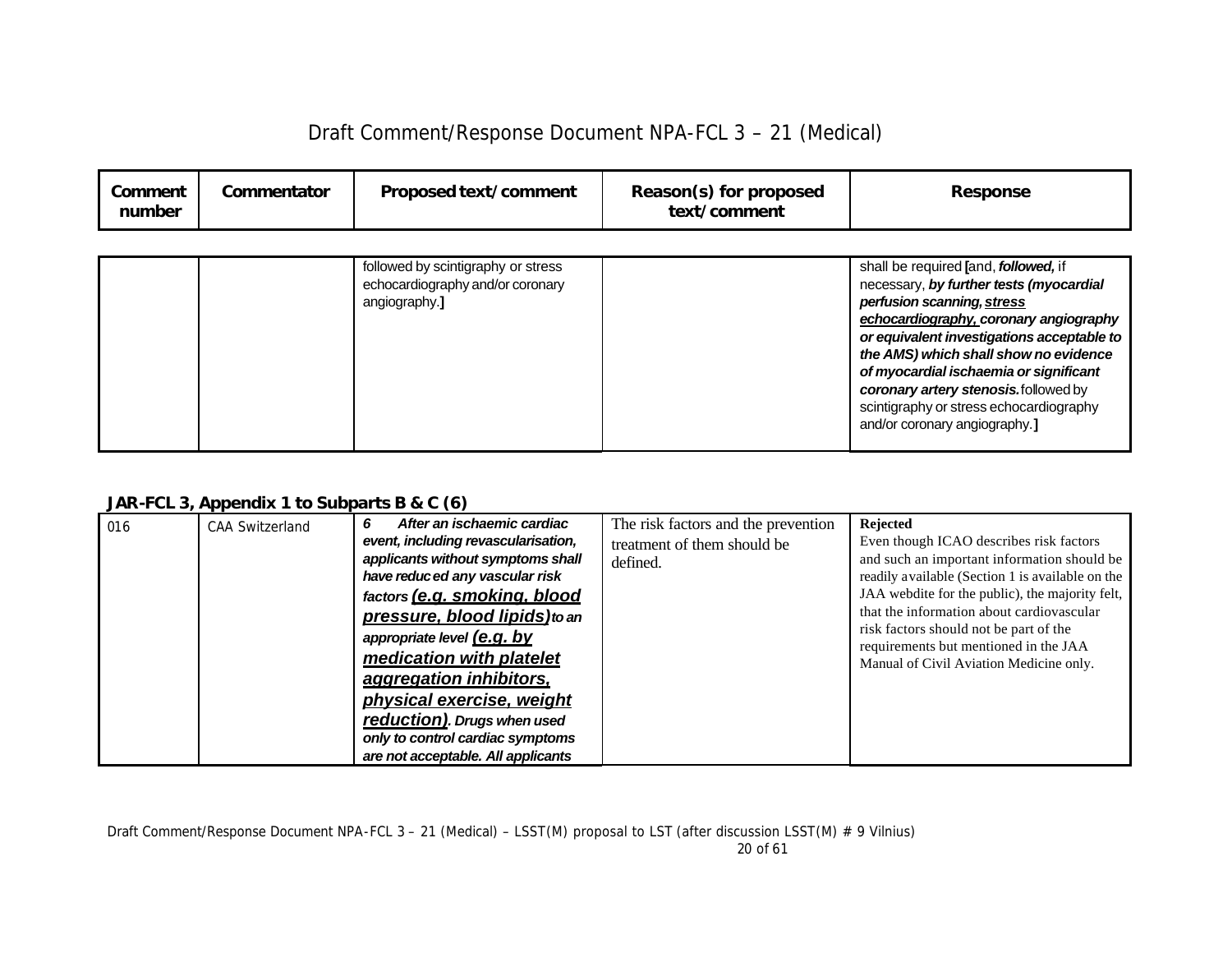| Comment<br>number | Commentator | <b>Proposed text/comment</b> | Reason(s) for proposed<br>text/comment | <b>Response</b> |
|-------------------|-------------|------------------------------|----------------------------------------|-----------------|
|                   |             |                              |                                        |                 |

|  | should be on acceptable secondary<br>prevention treatment. |  |
|--|------------------------------------------------------------|--|
|  |                                                            |  |

# *JAR-FCL 3, Appendix 1 to Subparts B & C (6)*

| 015 | <b>CAA Switzerland</b> | an symptom limited 12 lead<br>(a)         | 24 hour ECG is one of the best test | Rejected                                       |
|-----|------------------------|-------------------------------------------|-------------------------------------|------------------------------------------------|
|     |                        | exercise ECG (symptom limited to          | to identify risks.                  | Even though some delegates held a 24 hour      |
|     |                        | Bruce Stage IV, or equivalent), which a   |                                     | ambulatory ECG for a mandatory essential to    |
|     |                        | cardiologist acceptable to the AMS        |                                     | identify incapacitation risks due to potential |
|     |                        | interprets as showing no evidence of      |                                     | malignant rhythm disturbance caused by         |
|     |                        | myocardial ischaemia nor rhythm           |                                     | vulnerable scar tissue, the majority rejected  |
|     |                        | disturbance; Scintigraphy and/or          |                                     | the proposal.                                  |
|     |                        | stress echocardiography may be            |                                     |                                                |
|     |                        | required if the ECG is abnormal at        |                                     |                                                |
|     |                        | rest;]                                    |                                     |                                                |
|     |                        | a left ventricular ejection<br>(b)        |                                     |                                                |
|     |                        | fraction of ? 0-50 without significant    |                                     |                                                |
|     |                        | abnormality of wall motion such as        |                                     |                                                |
|     |                        | dyskinesia, hypokinesia or akinesia       |                                     |                                                |
|     |                        | and a normal right ventricular ejection   |                                     |                                                |
|     |                        | fraction;                                 |                                     |                                                |
|     |                        | an echocardiogram (or                     |                                     |                                                |
|     |                        | equivalent test acceptable to the AMS)    |                                     |                                                |
|     |                        | showing satisfactory left ventricular     |                                     |                                                |
|     |                        | function with no important abnormality    |                                     |                                                |
|     |                        | of wall motion (such as dyskinesia or     |                                     |                                                |
|     |                        | akinesia) and a left ventricular ejection |                                     |                                                |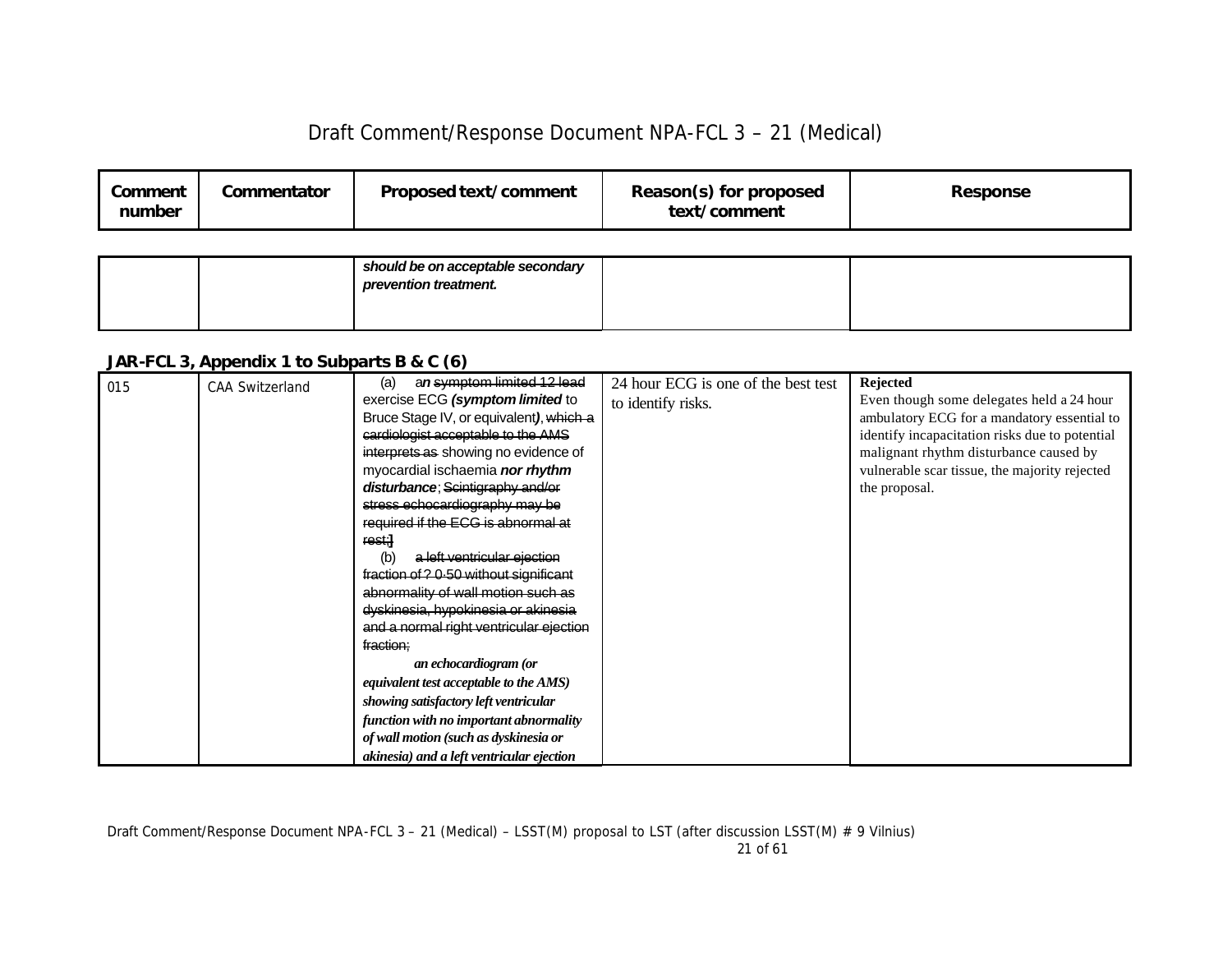| Comment<br>number | Commentator | Proposed text/comment                                                                                                                                                                                                                                                                                                                                                                                                                                                                                                                                                                                                                                                                       | Reason(s) for proposed<br>text/comment | <b>Response</b> |
|-------------------|-------------|---------------------------------------------------------------------------------------------------------------------------------------------------------------------------------------------------------------------------------------------------------------------------------------------------------------------------------------------------------------------------------------------------------------------------------------------------------------------------------------------------------------------------------------------------------------------------------------------------------------------------------------------------------------------------------------------|----------------------------------------|-----------------|
|                   |             |                                                                                                                                                                                                                                                                                                                                                                                                                                                                                                                                                                                                                                                                                             |                                        |                 |
|                   |             | fraction of 50% or more;<br>$(C)$ a 24-hour ambulatory ECG,<br>showing no significant conduction<br>disturbance, nor complex, nor<br>sustained rhythm disturbance;<br>$(c)$ a 24-hour ambulatory<br>ECG, showing no<br>significant conduction<br>disturbance, nor complex,<br>nor sustained rhythm<br>disturbance;]<br>$(d)$ in cases of angioplasty/stenting, a<br>myocardial perfusion scan (or equivalent<br>test acceptable to the AMS) which shall<br>show no evidence of reversible myocardial<br>ischaemia. If there is any doubt about<br>myocardi al perfusion in other cases<br>(infarction or bypass grafting) a perfusion<br>scan will also be required;<br>(d e)<br>a coronary |                                        |                 |
|                   |             | angiogram shall show <30% stenosis<br>in any vessel remote from any                                                                                                                                                                                                                                                                                                                                                                                                                                                                                                                                                                                                                         |                                        |                 |
|                   |             | myocardial infarction and no functional                                                                                                                                                                                                                                                                                                                                                                                                                                                                                                                                                                                                                                                     |                                        |                 |
|                   |             | impairment of myocardium                                                                                                                                                                                                                                                                                                                                                                                                                                                                                                                                                                                                                                                                    |                                        |                 |
|                   |             | subtended by any such vessel.                                                                                                                                                                                                                                                                                                                                                                                                                                                                                                                                                                                                                                                               |                                        |                 |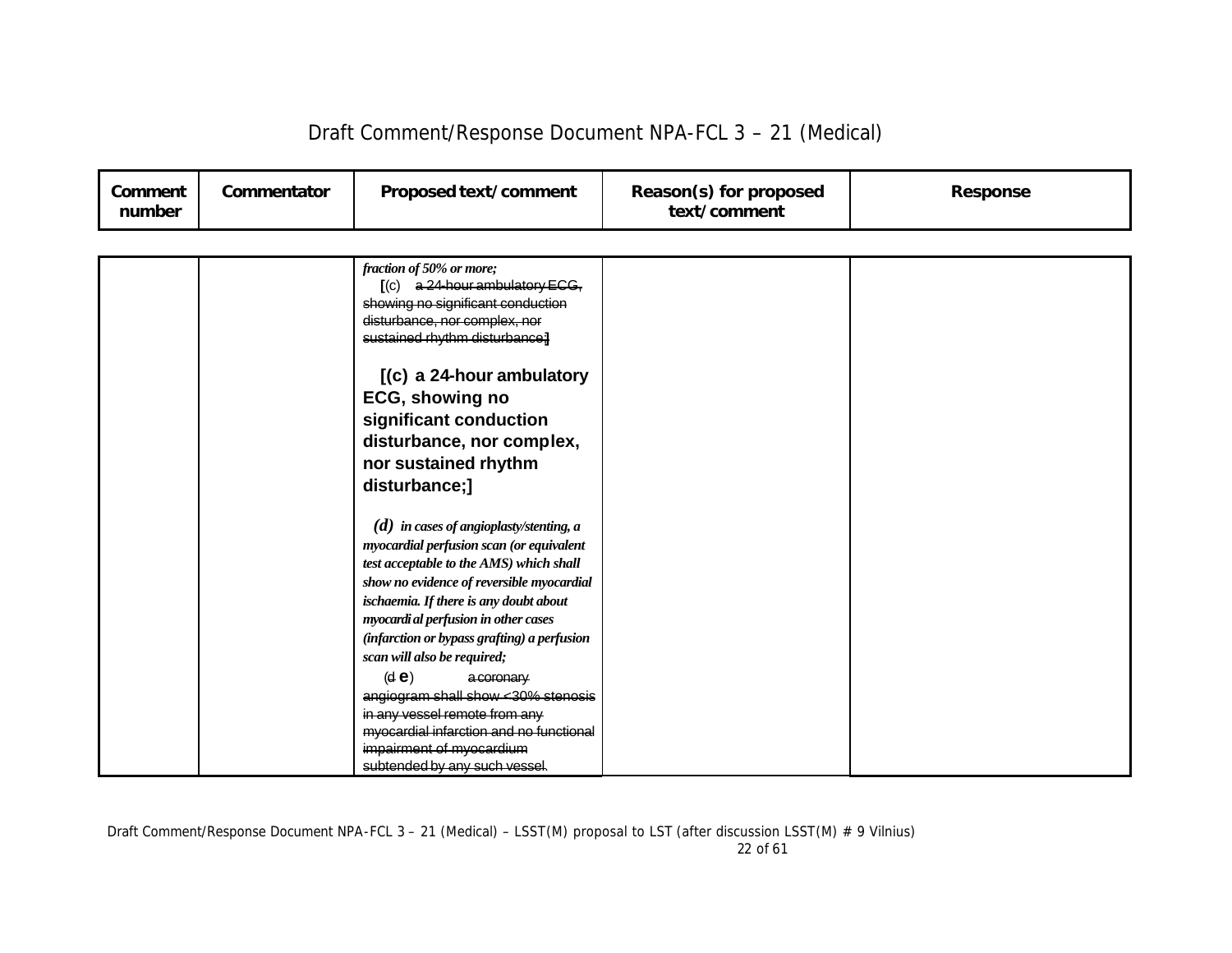| Draft Comment/Response Document NPA-FCL 3 - 21 (Medical) |  |  |  |
|----------------------------------------------------------|--|--|--|
|----------------------------------------------------------|--|--|--|

| Comment<br>number | Commentator | <b>Proposed text/comment</b> | Reason(s) for proposed<br>text/comment | Response |
|-------------------|-------------|------------------------------|----------------------------------------|----------|
|                   |             |                              |                                        |          |

|  | Further investigations, such as a 24        |  |
|--|---------------------------------------------|--|
|  | hour ECG, may be necessary to assess the    |  |
|  | risk of any significant rhythm disturbance. |  |
|  |                                             |  |
|  |                                             |  |

### *JAR-FCL 3, Appendix 1 to Subparts B & C (6) (c)*

| 014 | <b>CAA Switzerland</b> | a 24-hour ambulatory ECG.<br>$\mathbf{I}(\mathbf{C})$ | Much better test (now "golden" | <b>Accepted</b>                                  |
|-----|------------------------|-------------------------------------------------------|--------------------------------|--------------------------------------------------|
|     |                        | showing no significant conduction                     | standard").                    | Because the medical culture varies between       |
|     |                        | disturbance, nor complex, nor                         |                                | different countries (in the UK myocardial        |
|     |                        | sustained rhythm disturbance;                         |                                | perfusion scanning was not replaced by           |
|     |                        | in cases of angioplasty/stenting, a                   |                                | stress echocardiography) myocardial              |
|     |                        | <i><b>myocardial perfusion scan</b></i>               |                                | perfusion scanning and stress                    |
|     |                        | stress echocardiography (or                           |                                | echocardiography should be mentioned. The        |
|     |                        | equivalent test acceptable to the AMS)                |                                | proposed new text reads:                         |
|     |                        | which shall show no evidence of reversible            |                                |                                                  |
|     |                        |                                                       |                                | a 24-hour ambulatory ECG.<br>I(c)                |
|     |                        | myocardial ischaemia. If there is any                 |                                | showing no significant conduction                |
|     |                        | doubt about myocardial perfusion in other             |                                | disturbance, nor complex, nor sustained          |
|     |                        | cases (infarction or bypass grafting) a               |                                | rhythm disturbance:                              |
|     |                        | perfusion scan will also be required;                 |                                | in cases of angioplasty/stenting, a              |
|     |                        |                                                       |                                | myocardial perfusion scan or stress              |
|     |                        |                                                       |                                | echocardiography (or equivalent test acceptable  |
|     |                        |                                                       |                                | to the AMS) which shall show no evidence of      |
|     |                        |                                                       |                                | reversible myocardial ischaemia. If there is any |
|     |                        |                                                       |                                | doubt about myocardial perfusion in other cases  |
|     |                        |                                                       |                                | (infarction or bypass grafting) a perfusion scan |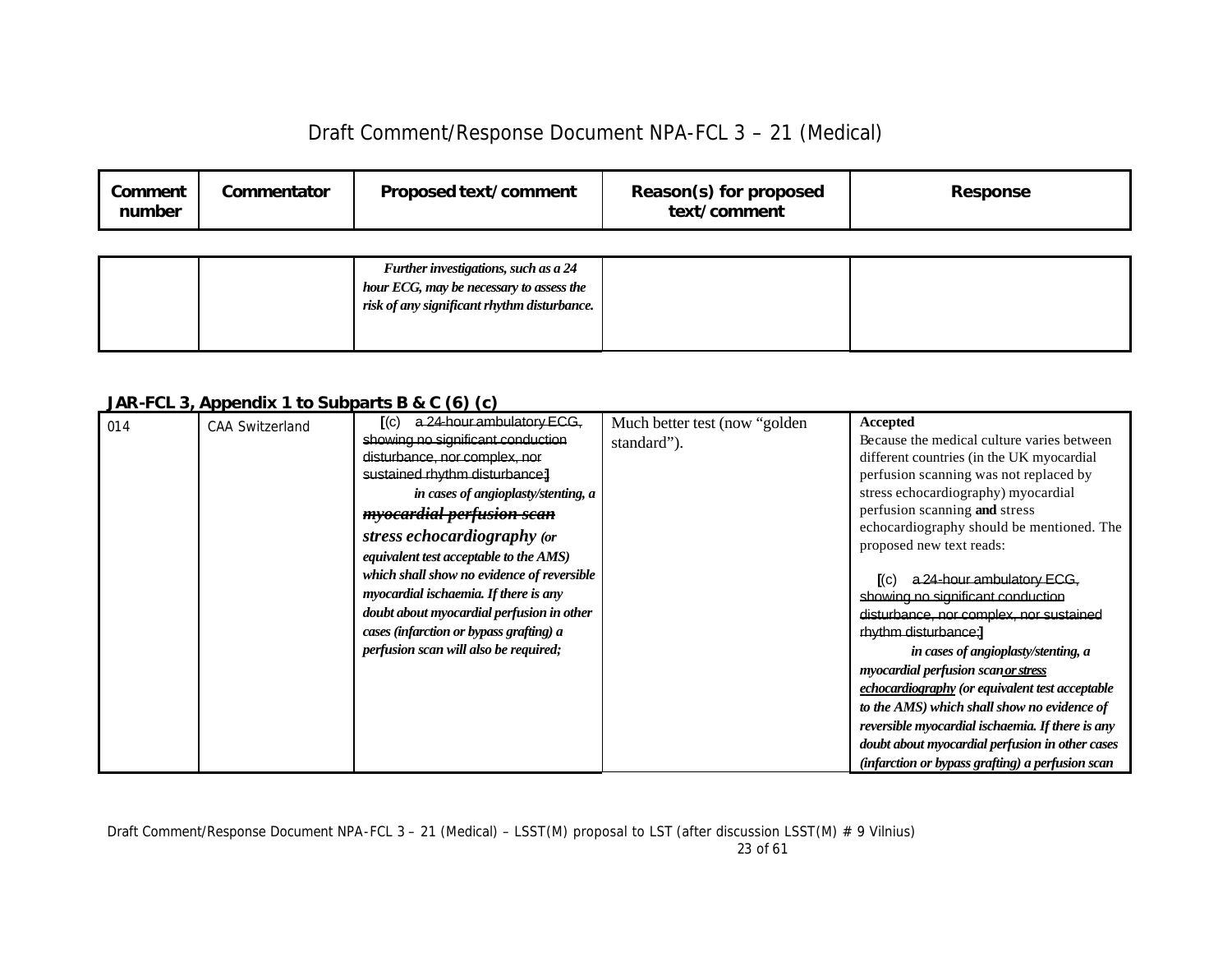| Comment<br>number | Commentator | Proposed text/comment | Reason(s) for proposed<br>text/comment | Response               |
|-------------------|-------------|-----------------------|----------------------------------------|------------------------|
|                   |             |                       |                                        |                        |
|                   |             |                       |                                        | will also be required; |

### *JAR-FCL 3, Appendix 1 to Subparts B & C (6) (d) (last paragraph)*

| 023 | <b>CAA Switzerland</b> | Class 2 applicants having<br>fulfilled the criteria<br>mentioned in paragraph (6)<br>may fly unrestricted, but the AMS<br>may require a period of flying with a<br>safety pilot before solo flying is<br>authorised. Class 2 applicants (for<br>renewal/revalidation) can fly, at the<br>discretion of the AMS, with a safety<br>pilot limitation (OSL) having<br>completed at least Only an exercise<br>ECG to the standards in 6 (a) above. | It is not quite clear, who can fly without<br>OSL restriction.                                                                                                                                                                                                                              | Accepted                                                                                                                                                                                                                                                                                                                                     |
|-----|------------------------|-----------------------------------------------------------------------------------------------------------------------------------------------------------------------------------------------------------------------------------------------------------------------------------------------------------------------------------------------------------------------------------------------------------------------------------------------|---------------------------------------------------------------------------------------------------------------------------------------------------------------------------------------------------------------------------------------------------------------------------------------------|----------------------------------------------------------------------------------------------------------------------------------------------------------------------------------------------------------------------------------------------------------------------------------------------------------------------------------------------|
| 040 | <b>CIMP</b>            | AMS assessment:<br>Successful completion of the six month<br>review will allow Class 1 applicants<br>to fly multipilot (OML). Class 2<br>applicants may fly unrestricted, but<br>the AMS may require a period of<br>flying with a safety pilot before solo                                                                                                                                                                                    | This text must be rewritten (especially<br>the one about the AMS assessment of<br>Class 2 applicants).<br>Explanation: 1) The term applicant<br>always means new applicants and<br>renewal applicants; thus " Class 2<br><i>applicants may fly unrestricted, but the is</i><br>not precise. | <b>Rejected</b><br>It was stated that the term "applicants"<br>relates to initial as well as to renewal or<br>revalidation examinations. It was felt that the<br>present wording would be clear and would<br>permit AMSs to allow for restricted flying<br>after at least an exercise ECG and<br>unrestricted flying after completion of the |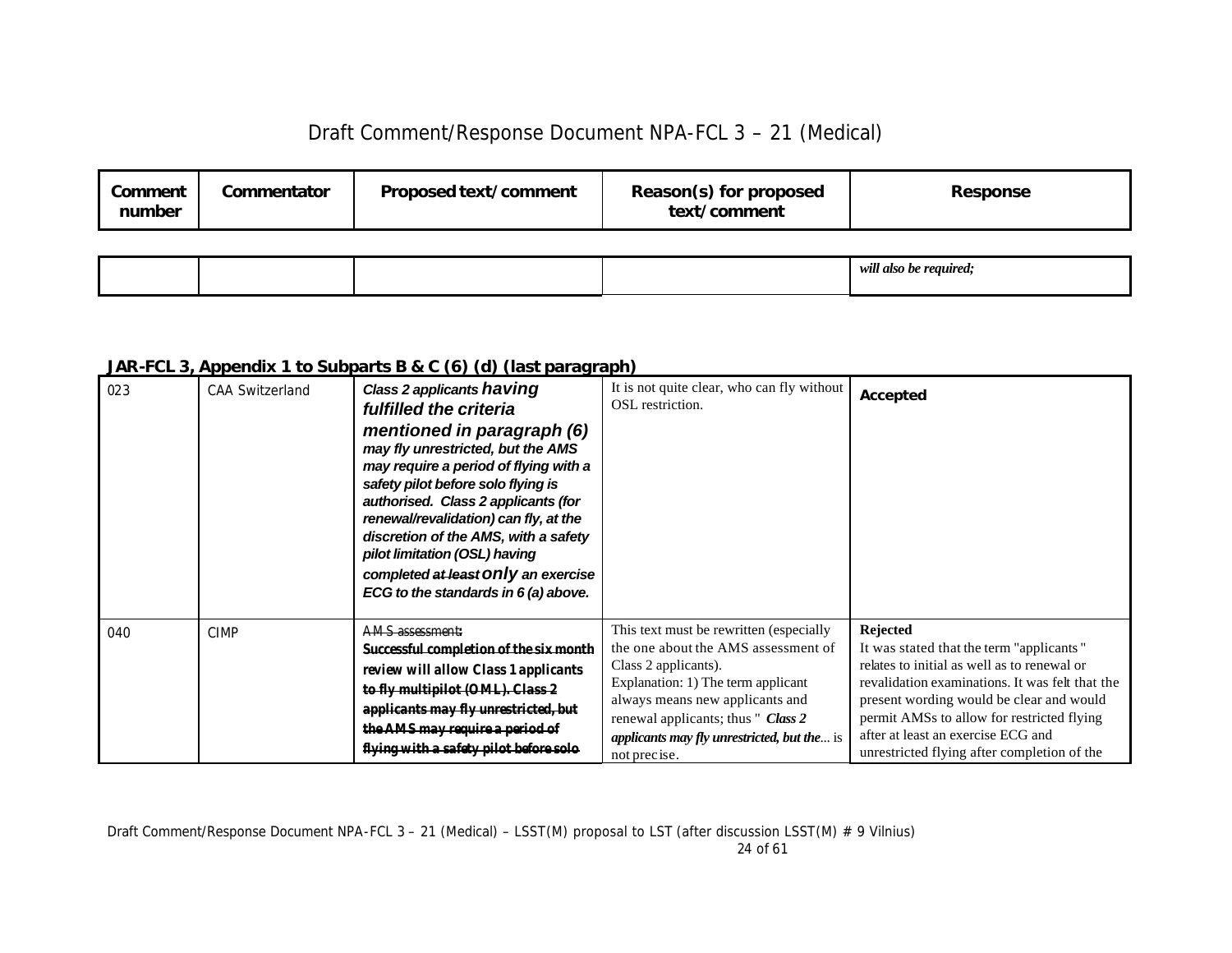| Comment<br>number | Commentator | Proposed text/comment                                                                                                                                                                                                                     | Reason(s) for proposed<br>text/comment                                                                                                                                                                                                                                                                                                                                                                                                                                                                                                                                                                                                                                                                                                                              | <b>Response</b>                                   |
|-------------------|-------------|-------------------------------------------------------------------------------------------------------------------------------------------------------------------------------------------------------------------------------------------|---------------------------------------------------------------------------------------------------------------------------------------------------------------------------------------------------------------------------------------------------------------------------------------------------------------------------------------------------------------------------------------------------------------------------------------------------------------------------------------------------------------------------------------------------------------------------------------------------------------------------------------------------------------------------------------------------------------------------------------------------------------------|---------------------------------------------------|
|                   |             | flying is authorised. Class 2 applicants<br>(for renewal/revalidation) can fly, at<br>the discretion of the AMS, with a<br>safety pilot limitation (OSL) having<br>completed at least an exercise ECG to<br>the standards in 6 (a) above. | $2)$ " Class 2 applicants (for<br>renewal/revalidation) can fly, at the<br>discretion". Probably the idea is, that<br>Class 2-applicants (not initial<br>applicants), having fullfilled the criteria<br>mentionned above in this section 6, can<br>fly unrestricted (and those having<br>perfomed only an exercise ECG have a<br>OSL-limitation). But the text is not clear<br>for this. We recommend a wording in<br>which Class 2-applicants, having<br>fullfilled the criteria mentionned above<br>in this section 6, can fly unrestricted<br>(and not to make a category of "OSL-<br>limitation, if having completed at least<br>an exercise ECG"). But an addition has<br>to be made in which a OSL-limitation<br>may be considered for special<br>situations. | complete review concerning Class 2<br>applicants. |

### *Appendix 1 to Subparts B and C para 7 (a)*

| 004 | $CAA -$<br>United Kingdom | $(1)$ The test shall <i>should</i> be to<br>maximum effort or symptom limited' | This concerns the administration of an<br>exerciese test and the NPA states that it<br><i>'shall'</i> be to maximum effort. However<br>the cardiology working group<br>recommended (Bern LSST(M) meeting, | Accepted |
|-----|---------------------------|--------------------------------------------------------------------------------|-----------------------------------------------------------------------------------------------------------------------------------------------------------------------------------------------------------|----------|
|     |                           |                                                                                | November 2003) that the word 'should'                                                                                                                                                                     |          |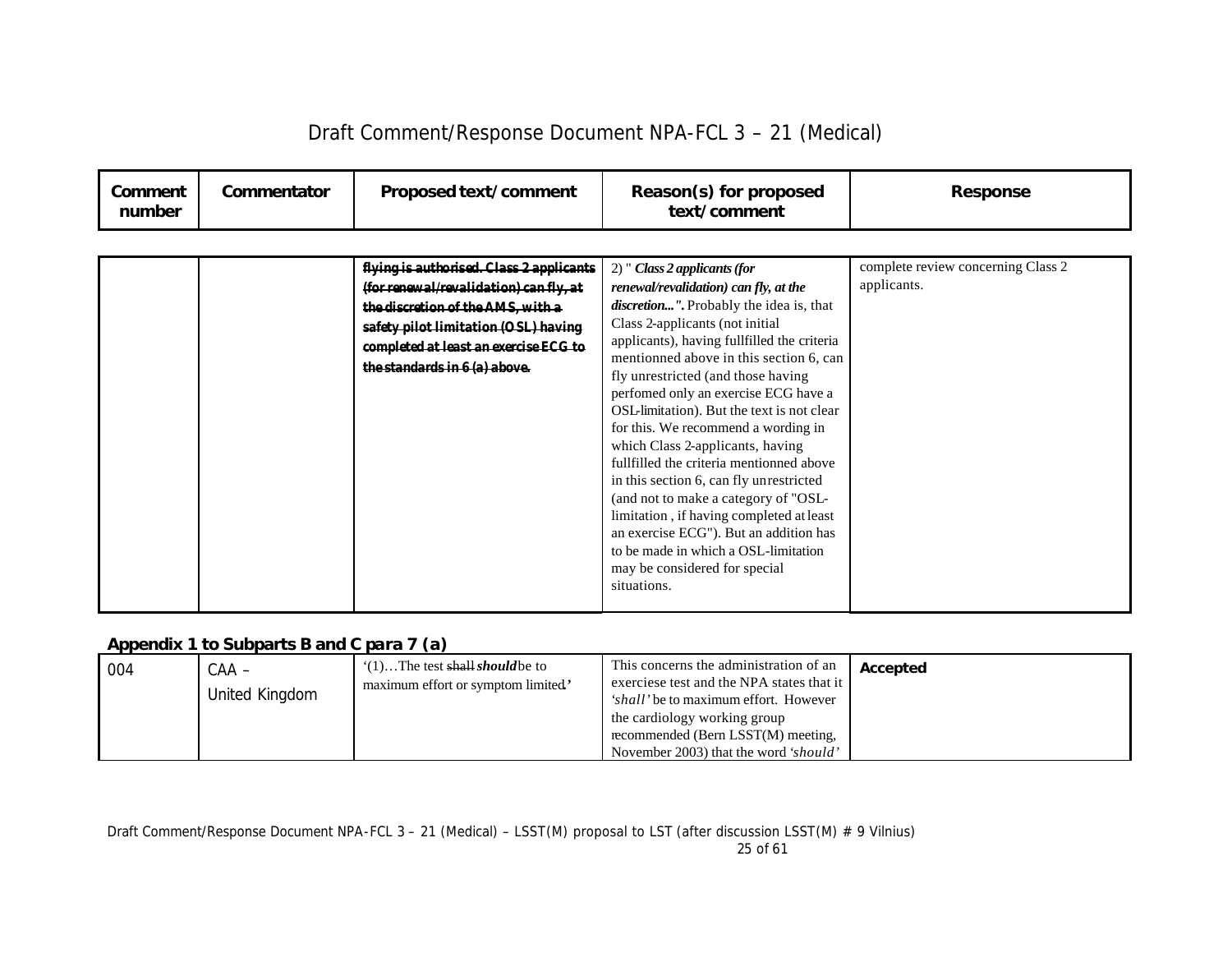| Comment<br>number | Commentator | <b>Proposed text/comment</b> | Reason(s) for proposed<br>text/comment                                                                                                                                                                            | <b>Response</b> |
|-------------------|-------------|------------------------------|-------------------------------------------------------------------------------------------------------------------------------------------------------------------------------------------------------------------|-----------------|
|                   |             |                              | is more suitable. This is because there<br>is no objective method for assessing<br>whether or not maximum effort has been<br>given by the applicant and therefore<br>making this mandatory is not<br>appropriate. |                 |

### *Appendix 1 to Subparts B and C para 7 (c)*

| 007 | $CAA -$        | Complete right bundle branch<br>(2)           | Paragraph $(2)(i)$ indicates that an      | Accepted |
|-----|----------------|-----------------------------------------------|-------------------------------------------|----------|
|     |                | block                                         | unrestricted Class 1 medical certificate  |          |
|     | United Kingdom | Initial Class 1 certification may<br>(i)      | may be considered on application for      |          |
|     |                | be considered by the AMS if the               | an initial applicant under 40 years, but  |          |
|     |                | applicant is under age 40 years. If over      | for those who are renewing/revaliditing   |          |
|     |                | age 40 years, initial Class 1 applicants      | (ii) indicates that a mandatory period of |          |
|     |                | should demonstrate a period of                | 12 months with an OML is necessary.       |          |
|     |                | stability, normally 12 months.                | This seems to be a drafting errror. The   |          |
|     |                | Unrestricted Class 1<br>(ii)                  | proposed text brings (ii) into line with  |          |
|     |                | revalidation/renewal may be considered        | $(i)$ .                                   |          |
|     |                | if the applicant is under age 40 years. after |                                           |          |
|     |                | a 12 month period with a An OML               |                                           |          |
|     |                | should be applied for 12 months for those     |                                           |          |
|     |                | over 40 years of age.                         |                                           |          |
|     |                |                                               |                                           |          |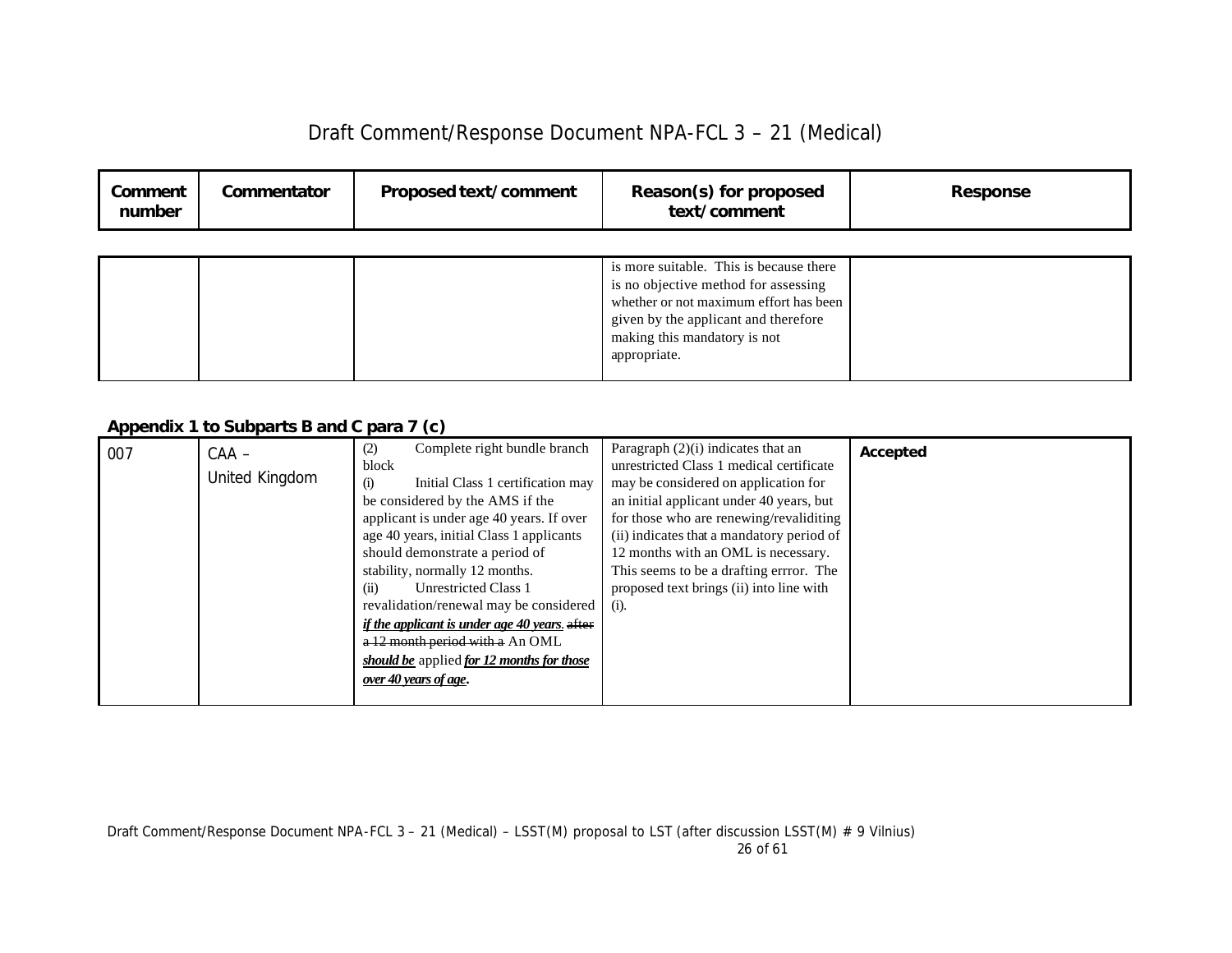| Comment<br>number | Commentator | Proposed text/comment | Reason(s) for proposed<br>text/comment | <b>Response</b> |
|-------------------|-------------|-----------------------|----------------------------------------|-----------------|
|-------------------|-------------|-----------------------|----------------------------------------|-----------------|

#### 041 CIMP *Class 1 applicants having undergone successful catheder catheter ablation shall be restricted to OML operations for …* The spelling is not correct: *catheder ablation* should be written: **catheter** ablation. 025 CAA – United Kingdom Class 1 applicants having undergone successful cathe*t*der ablation shall be restricted to OML operations for at least one year, unless an electrophysiological study, undertaken at a minimum of two months after the ablation, demonstrates satisfactory results. *For those in whom the long term outcome cannot be assured by invasive or non-invasive testing, an additional period of restriction and/or observation may be necessary.* Applicants who have an abnormal ECG prior to ablation can usually be monitored for abnormalities by noting persisting abnormalities or changes on the ECG after the procedure. However, not all individuals have an abnormal pathway that can be monitored in this way. For such individuals, who do not have an electrophysiological study to determine succesful ablation, an additional period of observation should be considered before removing the OML limitation to ensure that risk has returned to that appropriate to unrestrcited certification. **Accepted** 031 ALPA, International Class 1 applicants having undergone successful cathedter ablation may need to be restricted to multi-pilot operations. Asymptomatic applicants who have undertaken a 24-hour Holter The US FAA has used the above protocol to certify over 100 airline pilots who have undergone catheter ablation. A post-procedure electrophysiological study is performed only where clinically **Rejected** The representative of the FAA confirmed that there was nothing like "OML" limitation under FAA legislation. The decision has to be referred to the

### *Appendix 1 to Subparts B and C para 7 (c) (6) Ablation*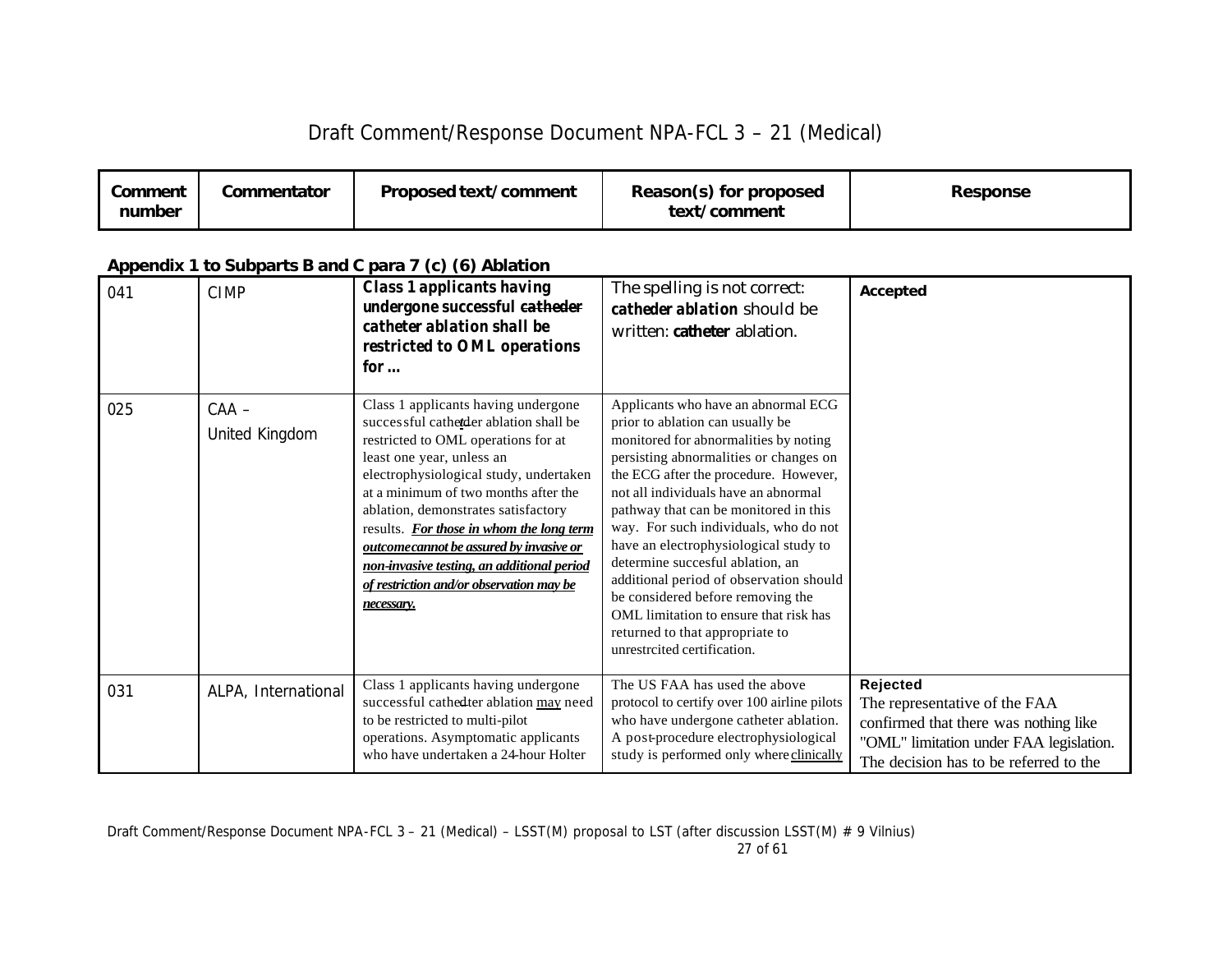| Draft Comment/Response Document NPA-FCL 3 - 21 (Medical) |  |  |  |
|----------------------------------------------------------|--|--|--|
|----------------------------------------------------------|--|--|--|

| Comment<br>number | Commentator                               | Proposed text/comment                                                                                                                                                                                                                                     | Reason(s) for proposed<br>text/comment                                                                                                                                                                                                                                                                                                                                                                                                                                                                                                                                 | <b>Response</b>                                                                                                                                                 |
|-------------------|-------------------------------------------|-----------------------------------------------------------------------------------------------------------------------------------------------------------------------------------------------------------------------------------------------------------|------------------------------------------------------------------------------------------------------------------------------------------------------------------------------------------------------------------------------------------------------------------------------------------------------------------------------------------------------------------------------------------------------------------------------------------------------------------------------------------------------------------------------------------------------------------------|-----------------------------------------------------------------------------------------------------------------------------------------------------------------|
|                   |                                           |                                                                                                                                                                                                                                                           |                                                                                                                                                                                                                                                                                                                                                                                                                                                                                                                                                                        |                                                                                                                                                                 |
|                   |                                           | monitor, no sooner than three months<br>following the ablation procedure, may<br>be returned to unrestricted flight duty.<br>For continuous certification, the pilot<br>must submit repeat satisfactory 24-hour<br>Holter monitors at 12 month intervals. | indicated.                                                                                                                                                                                                                                                                                                                                                                                                                                                                                                                                                             | FAA.                                                                                                                                                            |
|                   | Appendix 1 to Subparts B and C para 7 (d) |                                                                                                                                                                                                                                                           |                                                                                                                                                                                                                                                                                                                                                                                                                                                                                                                                                                        |                                                                                                                                                                 |
| 042               | <b>CIMP</b>                               | <b>The AMS assessment Class 2</b><br>should follow the Class 1<br>assessment procedures. An<br><b>OSL</b> or OPL restriction may be<br>considered.                                                                                                        | This text must be rewritten.<br>It is the first time that an OPL-<br>restriction is mentionned in the JAR-<br>Medical-cardiovascular requirements. If<br>OPL-restriction is a possible form of<br>restriction, then it changes the<br>"philosophy" of all requirements. Or-<br>with other words - in many other<br>cardiovascular sections the OPL-<br>restriction could also be applied. We<br>think that this OPL-restriction has to be<br>reconsidered, but in a broader sence;<br>thus it might need a new, longer lasting<br>debating process about this subject. | Rejected<br>The OPL limitation exists, it will be used for<br>the first time and will allow for matching the<br>risk involved, which is less in Class 2 pilots. |

*Appendix 3 to Subparts B and C para 3*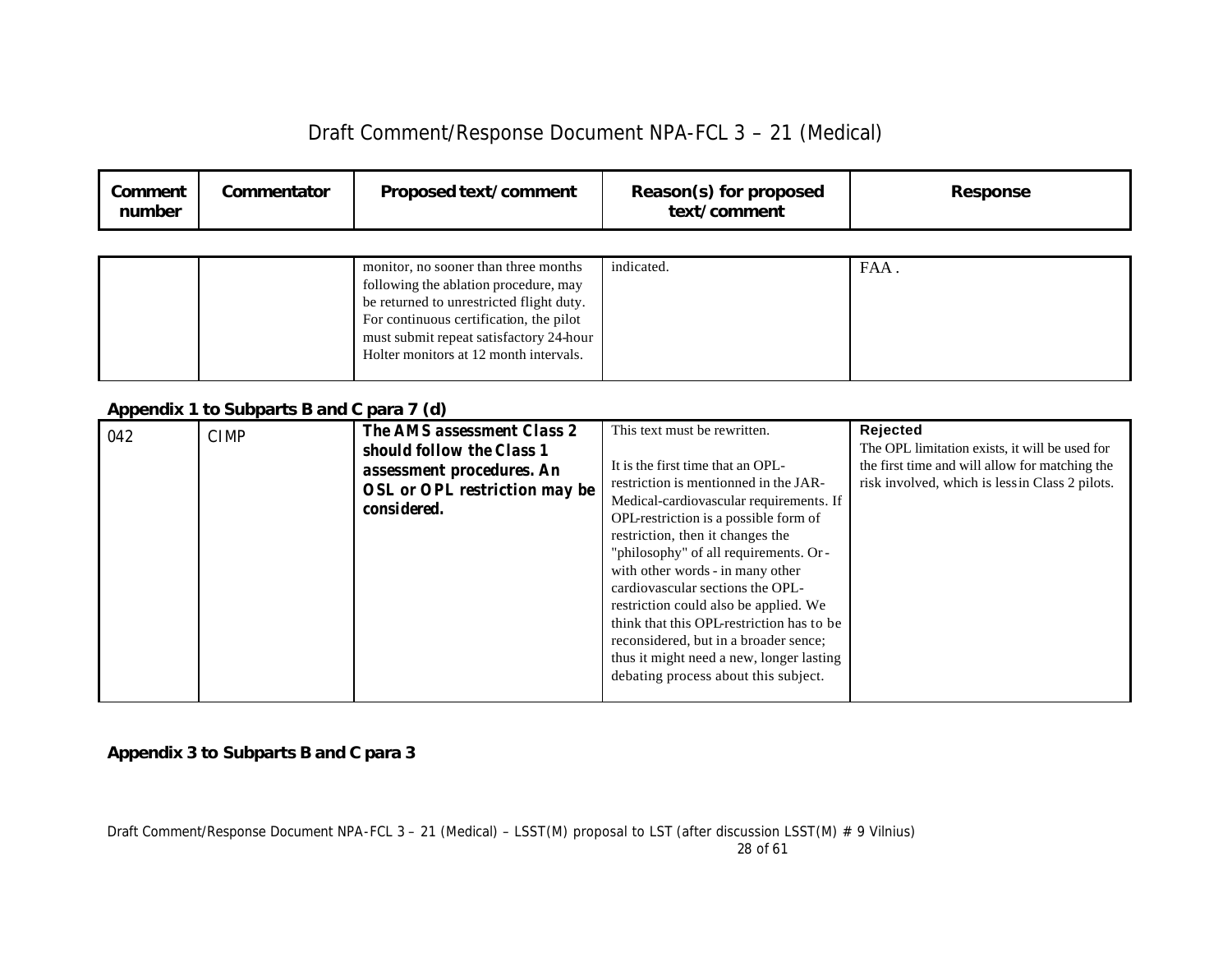| Comment<br>number | Commentator               | Proposed text/comment                                                                                                                                                                                                                                                                                                                                                                                                                                                                                                                                                                                                                                                                                                                                                                                                                                             | Reason(s) for proposed<br>text/comment                                                                                                                                                                                                                                                                                                                                                                                                                                                    | <b>Response</b> |
|-------------------|---------------------------|-------------------------------------------------------------------------------------------------------------------------------------------------------------------------------------------------------------------------------------------------------------------------------------------------------------------------------------------------------------------------------------------------------------------------------------------------------------------------------------------------------------------------------------------------------------------------------------------------------------------------------------------------------------------------------------------------------------------------------------------------------------------------------------------------------------------------------------------------------------------|-------------------------------------------------------------------------------------------------------------------------------------------------------------------------------------------------------------------------------------------------------------------------------------------------------------------------------------------------------------------------------------------------------------------------------------------------------------------------------------------|-----------------|
|                   |                           |                                                                                                                                                                                                                                                                                                                                                                                                                                                                                                                                                                                                                                                                                                                                                                                                                                                                   |                                                                                                                                                                                                                                                                                                                                                                                                                                                                                           |                 |
| 005               | $CAA -$<br>United Kingdom | Established chronic inflammatory bowel<br>disease (Crohn's Disease, ulcerative<br>colitis) is disqualifying. For In cases of<br>ulcerative colitis, certification (Class 1<br>and 2) may be considered by the AMS<br>if there is full remission (minimum of<br>one year) and, for Class 1, <i>minimum</i><br>medication <i>only</i> is not required. Systemic<br>steroids are not acceptable. For In cases of<br>Crohn's disease, recertification (Class 1<br>and Class 2) and certification (Class 2)<br>may be considered by the AMS <i>if there</i><br>is full remission (minimum of one year,<br>without medication) and, for Class 1,<br>disease was minimal and has been<br>completely excised surgically, and<br>medication is not required.<br>Regular follow up is required and $A$<br>Class 1 'OML' or Class 2 'OSL'<br>restriction may be appropriate. | Some cases of ulcerative colitis are<br>well controlled on minimal<br>medication and it is unnecessarily<br>restrictive to refuse to consider such<br>cases. Further, some cases of<br>Crohn's disease, which had very<br>localised disease that has been<br>completely excised surgically and<br>who require no medication, do very<br>well and could be considered for<br>certification without compromising<br>flight safety. Some minor changes<br>to the English are also suggested. | Accepted        |
| 032               | ALPA, International       | For ulcerative colitis, certification<br>(Class 1 and 2) may be considered by<br>the AMS if there is full remission for                                                                                                                                                                                                                                                                                                                                                                                                                                                                                                                                                                                                                                                                                                                                           | US FAA certification experience has<br>shown that many pilots with<br>inflammatory bowel disease follow an                                                                                                                                                                                                                                                                                                                                                                                | Noted           |
|                   |                           | three months with no medication or if<br>minimal medication is taken, such as<br>Asulfidine or other salicylate-based                                                                                                                                                                                                                                                                                                                                                                                                                                                                                                                                                                                                                                                                                                                                             | intermittent course with mild<br>exacerbations at irregular intervals. We<br>believe the proposed policy is therefore                                                                                                                                                                                                                                                                                                                                                                     |                 |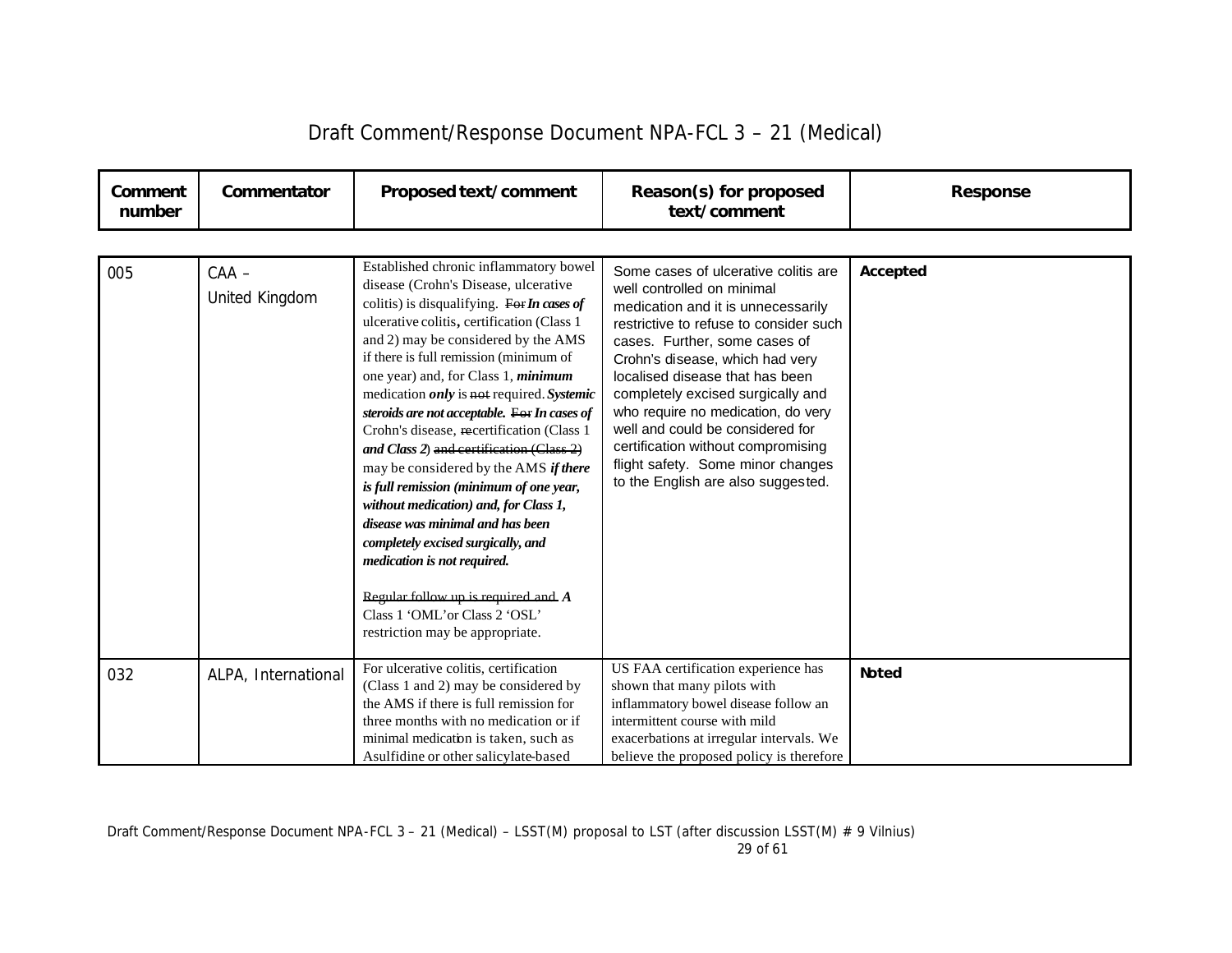| Comment<br>number | Commentator | Proposed text/comment | Reason(s) for proposed<br>text/comment | Response |
|-------------------|-------------|-----------------------|----------------------------------------|----------|
|                   |             |                       |                                        |          |

| $\sim$<br>essarily restrictive.<br>(without signifi<br>t side eff<br>drug<br>unnece<br>1cant<br>ா≏<br>$-100.01$ |
|-----------------------------------------------------------------------------------------------------------------|
|-----------------------------------------------------------------------------------------------------------------|

### *Appendix 16 to Subparts B and C, hearing requirements*

| 028 | AEA | In the last paragraph, the first<br>sentence "Frequency thresholds"<br>should also be determined for 4000<br>and 6000 Hz" should be deleted and<br>the following sentence amended as<br>follows: " Frequency thresholds may<br>also be determined, at the discretion<br>of the AMS, for 250, 4000, 6000 and<br>8000 Hz." | The suggested text appears to<br>delete the requirements for<br>determination of frequency<br>thresholds at 4 and 6 kHz, only to<br>then go on to say that these should<br>be determined. From the<br>explanatory notes, it would appear<br>that 4000 and 6000 Hz "may" be<br>determined at the discretion of the<br>AMS, like 250 Hz and 8000 Hz. | <b>Accepted</b><br>Only the frequencies in the speech<br>frequency band are relevant, therefore<br>other frequencies should not be<br>mentioned. New proposal:<br>The pure tone audiogram shall cover<br>at least the frequencies from 500 to 3000-<br>8000 Hz. Frequency thresholds shall be<br>determined as follows:<br>$-250$ Hz<br>500 Hz<br>1000 Hz<br>2000 Hz |
|-----|-----|--------------------------------------------------------------------------------------------------------------------------------------------------------------------------------------------------------------------------------------------------------------------------------------------------------------------------|----------------------------------------------------------------------------------------------------------------------------------------------------------------------------------------------------------------------------------------------------------------------------------------------------------------------------------------------------|----------------------------------------------------------------------------------------------------------------------------------------------------------------------------------------------------------------------------------------------------------------------------------------------------------------------------------------------------------------------|
|     |     |                                                                                                                                                                                                                                                                                                                          |                                                                                                                                                                                                                                                                                                                                                    | 3000 Hz                                                                                                                                                                                                                                                                                                                                                              |
|     |     |                                                                                                                                                                                                                                                                                                                          |                                                                                                                                                                                                                                                                                                                                                    | 4000 Hz                                                                                                                                                                                                                                                                                                                                                              |
|     |     |                                                                                                                                                                                                                                                                                                                          |                                                                                                                                                                                                                                                                                                                                                    | 6000Hz                                                                                                                                                                                                                                                                                                                                                               |
|     |     |                                                                                                                                                                                                                                                                                                                          |                                                                                                                                                                                                                                                                                                                                                    | 8000 Hz                                                                                                                                                                                                                                                                                                                                                              |
|     |     |                                                                                                                                                                                                                                                                                                                          |                                                                                                                                                                                                                                                                                                                                                    |                                                                                                                                                                                                                                                                                                                                                                      |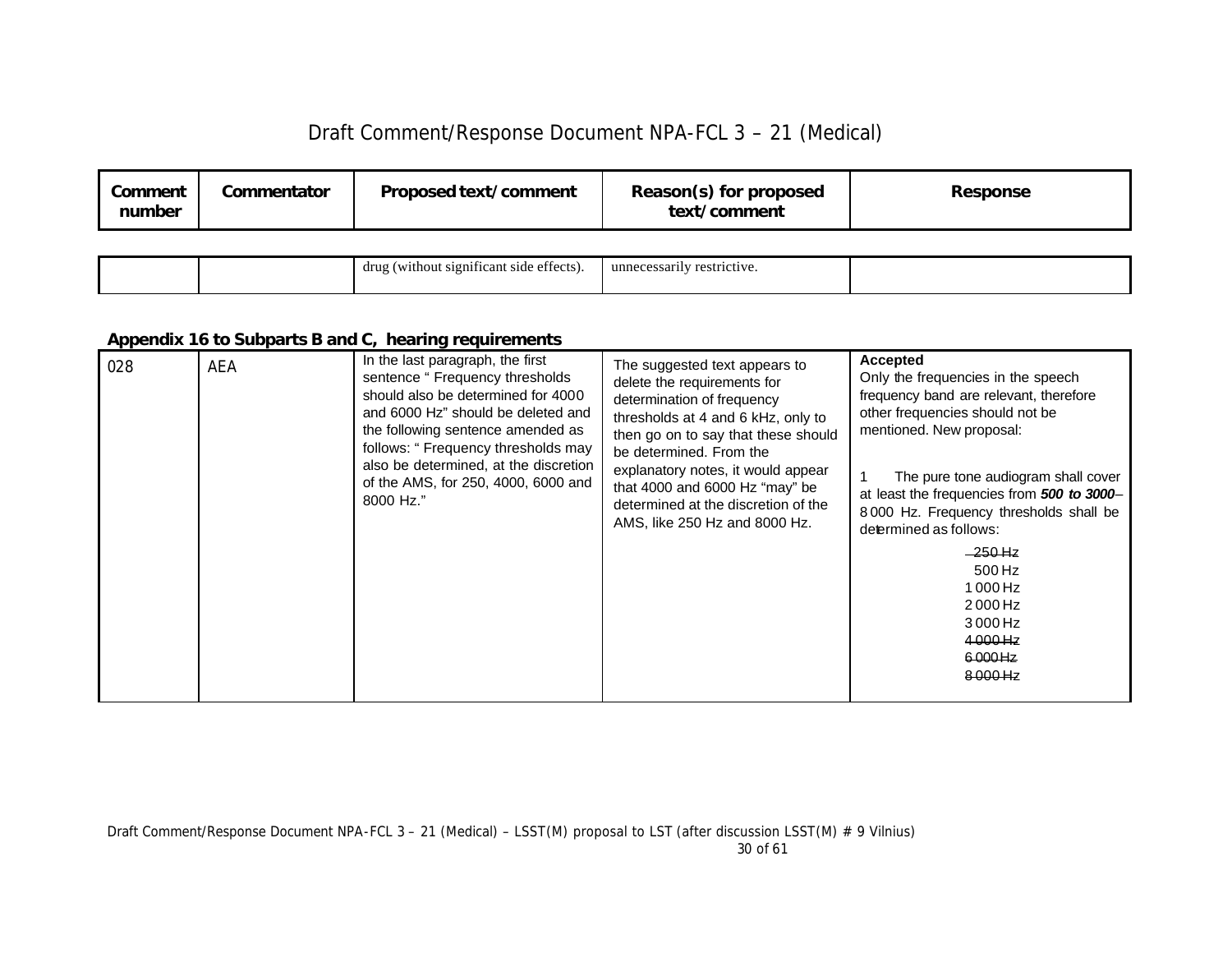| Draft Comment/Response Document NPA-FCL 3 - 21 (Medical) |  |  |  |
|----------------------------------------------------------|--|--|--|
|----------------------------------------------------------|--|--|--|

| Proposed text/comment<br>Commentator<br>Comment<br>number | Reason(s) for proposed<br>text/comment | Response |
|-----------------------------------------------------------|----------------------------------------|----------|
|-----------------------------------------------------------|----------------------------------------|----------|

### *IEM FCL 3.095(a)*

| 006 | $CAA -$<br>United Kingdom | Pulmonary function tests (3.155 and<br>3.275<br>Class 1<br>At initial then<br>peak flow at first examination after<br>age 30, 35, 40 then 4- then 5-yearly<br>Class 2<br>Peak flow at initial then<br>at $aq0$ 40.<br>Then 4-yearly<br>If indicated | Class 1: There seems little advantage<br>in specifying a 5-yearly interval from<br>30 to 40 years, then 4-yearly. Flight<br>safety is not likely to be affected if a 5-<br>yearly measurement is made<br>throughout, which would simplify the<br>requirement.<br>Class 2: The flight safety<br>improvement in private pilots from<br>regular peak flow measurements in<br>an individual with no relevant history or<br>examination findings is minimal.<br>ICAO does not require such testing.<br>Those who have relevant findings<br>should have further evaluation i.e. 'if<br>indicated'. | <b>Accepted</b><br>Remark:<br>As the table gives an overview only, the<br>requirements have to be changed first. A<br>working paper on this matter will be<br>prepared. This issue - already agreed on -<br>will be enclosed in the next NPA together<br>with the change of the resp. requirement. |
|-----|---------------------------|-----------------------------------------------------------------------------------------------------------------------------------------------------------------------------------------------------------------------------------------------------|----------------------------------------------------------------------------------------------------------------------------------------------------------------------------------------------------------------------------------------------------------------------------------------------------------------------------------------------------------------------------------------------------------------------------------------------------------------------------------------------------------------------------------------------------------------------------------------------|----------------------------------------------------------------------------------------------------------------------------------------------------------------------------------------------------------------------------------------------------------------------------------------------------|
|-----|---------------------------|-----------------------------------------------------------------------------------------------------------------------------------------------------------------------------------------------------------------------------------------------------|----------------------------------------------------------------------------------------------------------------------------------------------------------------------------------------------------------------------------------------------------------------------------------------------------------------------------------------------------------------------------------------------------------------------------------------------------------------------------------------------------------------------------------------------------------------------------------------------|----------------------------------------------------------------------------------------------------------------------------------------------------------------------------------------------------------------------------------------------------------------------------------------------------|

## *IEM FCL 3.095(a) (b)*

| $\frac{1}{2}$ |                 |                                                                                                                                                                                                                                        |                                                                                                                                                                                                                                                                                                                                                                              |                                                                                                                                                      |
|---------------|-----------------|----------------------------------------------------------------------------------------------------------------------------------------------------------------------------------------------------------------------------------------|------------------------------------------------------------------------------------------------------------------------------------------------------------------------------------------------------------------------------------------------------------------------------------------------------------------------------------------------------------------------------|------------------------------------------------------------------------------------------------------------------------------------------------------|
| 026           | CAA –<br>Sweden | Current text: "At initial by AMEthen<br>every 5 years if refractive error is over<br>$+/-5$ diopters"<br>Proposed text: "At initial by AME. By<br>a specialist at initial and then every 5<br>vears if refractive error is over $-5$ " | A comprehensive ophthalmological<br>examination shall by definition be<br>carried out by a specialist, with the<br>exemption for initial class 2 examination.<br>In case of a high refractive error<br>recurrent specialist examinations are<br>required, which should include also the<br>initial examination. With hyperopia,<br>refractive errors exceeding $+5$ diopters | Rejected<br>As the table gives an overview only, the<br>requirements had to be changed first. A<br>working paper on this matter will be<br>prepared. |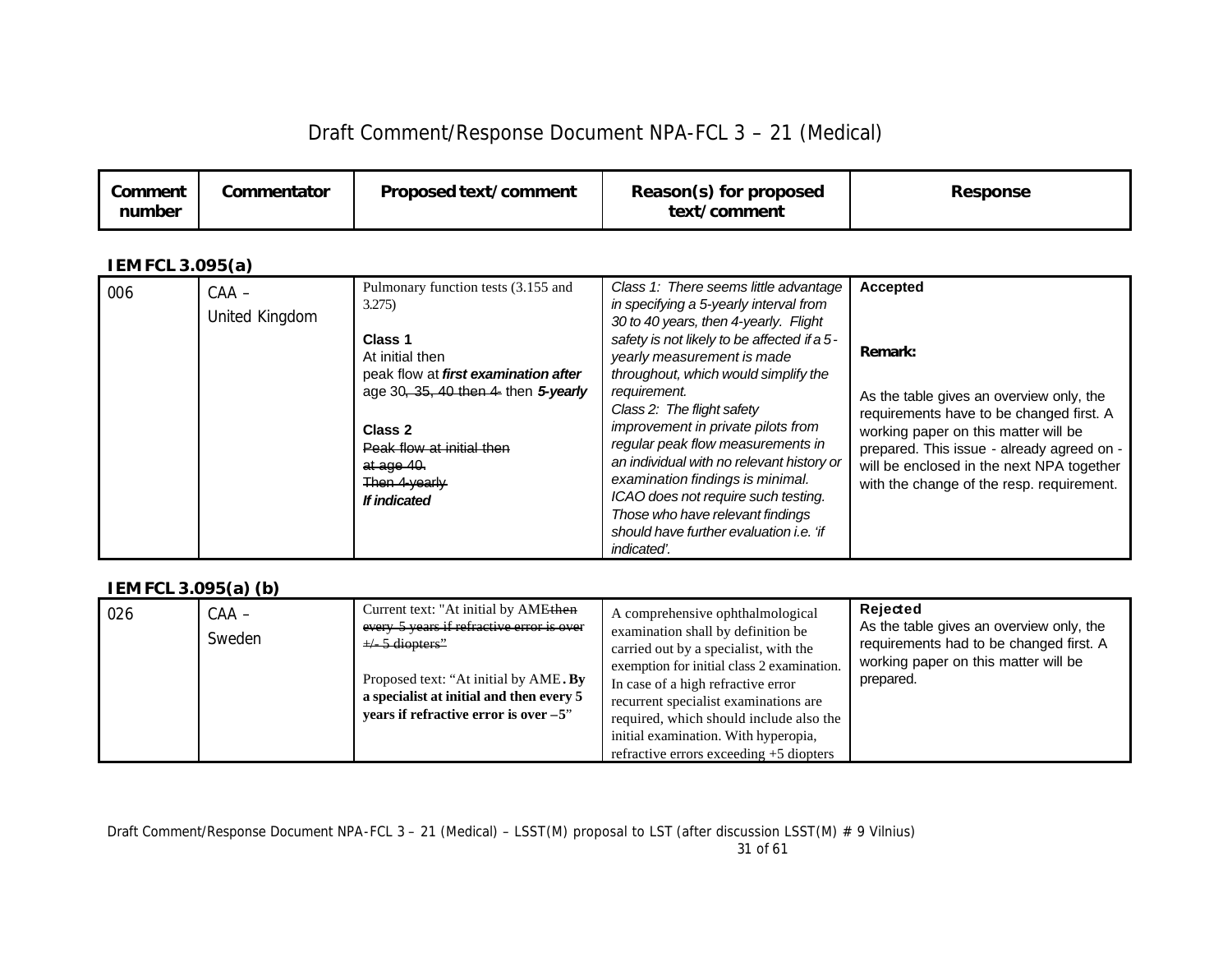| Comment<br>number | Commentator | <b>Proposed text/comment</b> | Reason(s) for proposed<br>text/comment   | Response |
|-------------------|-------------|------------------------------|------------------------------------------|----------|
|                   |             |                              |                                          |          |
|                   |             |                              | are not acceptable making the wording    |          |
|                   |             |                              | "over $+/5$ diopters" inappropriate.     |          |
|                   |             |                              | Hence, the text should only read "over - |          |

5 diopters".

### *IEM FCL 3.100, p 2-A-33, p 2-A-33*

| , _,,, , o _ o . , o o , p _ , . o o , p _ , . o o<br><b>IEM FCL 3.100</b><br>003<br>$CAA -$<br>Medical certificates<br>United Kingdom<br>Deletion of the form:<br>Notification of denial of medical<br>certificate<br>Notification of initial placing of<br>limitation on medical certificate<br>$(2-A-338)$ | The notification of denial of a<br>medical certificate is a useful form<br>and should remain. The notification<br>of initial placing of a limitation on a<br>medical certificate is unnecessary<br>because:<br>1. The limitation imposed is clear (it)<br>is on the certificate)<br>2. In the case of simple limitations<br>e.g. requirement to use correcting<br>lenses, it is unnecessary<br>3. With an operationally significant<br>limitation, an explanation will<br>inevitably be given to the pilot<br>verbally and/or by letter. | Rejected<br>The majority stated that the form would<br>not be necessary as the AMS issues<br>denials anyway, would not be used for<br>legal reasons or would slow down<br>procedures. |
|---------------------------------------------------------------------------------------------------------------------------------------------------------------------------------------------------------------------------------------------------------------------------------------------------------------|------------------------------------------------------------------------------------------------------------------------------------------------------------------------------------------------------------------------------------------------------------------------------------------------------------------------------------------------------------------------------------------------------------------------------------------------------------------------------------------------------------------------------------------|---------------------------------------------------------------------------------------------------------------------------------------------------------------------------------------|
|---------------------------------------------------------------------------------------------------------------------------------------------------------------------------------------------------------------------------------------------------------------------------------------------------------------|------------------------------------------------------------------------------------------------------------------------------------------------------------------------------------------------------------------------------------------------------------------------------------------------------------------------------------------------------------------------------------------------------------------------------------------------------------------------------------------------------------------------------------------|---------------------------------------------------------------------------------------------------------------------------------------------------------------------------------------|

### *IEM FCL 3.100, pp 2-A-29, 30, 31, 32*

| 008 | <b>CJAA</b> | see Annex2-008 | The JIP group drafted             | <b>Accepted</b> |
|-----|-------------|----------------|-----------------------------------|-----------------|
|     |             |                | improvements for the Medical      |                 |
|     |             |                | Certificates, which were endorsed |                 |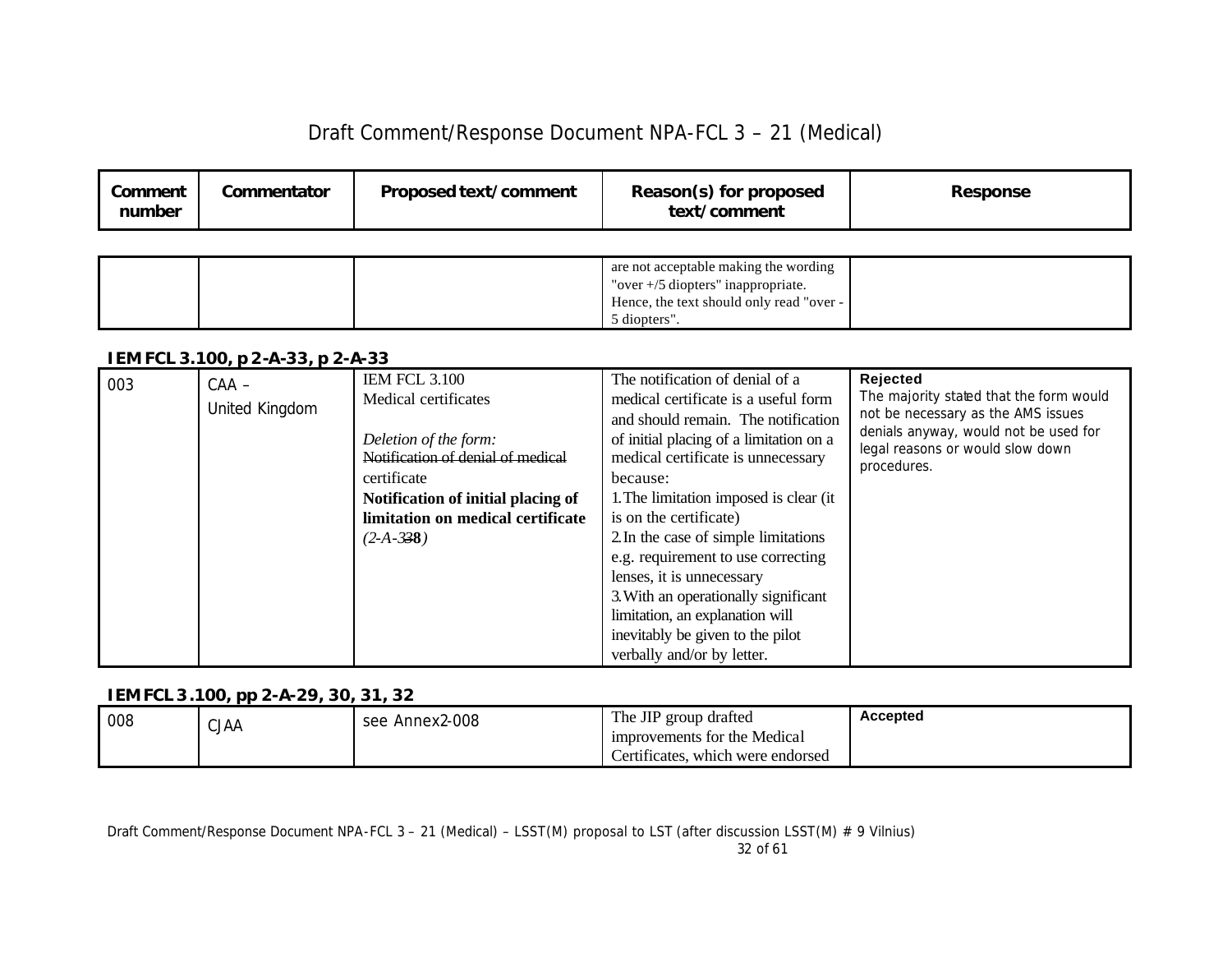|  | Draft Comment/Response Document NPA-FCL 3 - 21 (Medical) |  |
|--|----------------------------------------------------------|--|
|--|----------------------------------------------------------|--|

| Comment<br>number | Commentator | Proposed text/comment | Reason(s) for proposed<br>text/comment                                                                                                                       | <b>Response</b> |
|-------------------|-------------|-----------------------|--------------------------------------------------------------------------------------------------------------------------------------------------------------|-----------------|
|                   |             |                       |                                                                                                                                                              |                 |
|                   |             |                       | by the Licensing Director and have<br>been entered to "JAA<br>Administrative and Guidance<br>Material - Section Five: Personnel<br>Licensing" (JIP) already. |                 |
|                   |             |                       | The respective changes have to be<br>reflected in JAR-FCL 3, IEM FCL<br>3.100, pp 2-A-29 to 32 as well.                                                      |                 |

### *IEM FCL 3, A, B, C - JAA Manual of Civil Aviation Medicine*

| 029 | <b>AEA</b> | The Manual should simply outline    | AEA feels that there is generally a  | <b>Rejected and noted</b>                  |
|-----|------------|-------------------------------------|--------------------------------------|--------------------------------------------|
|     |            | the principles of aviation medicine | lack of clarity of purpose for the   | The Manual is a valuable and               |
|     |            | practice and provide guidance on    | Manual, given that information in it | indispensable tool containing all relevant |
|     |            | appropriate reference material.     | does not form part of the mandatory  | information for the daily work for         |
|     |            |                                     | requirement. There is particular     | everyone involved in aviation medicine,    |
|     |            |                                     | concern that the sections on         | for some the only one available. The       |
|     |            |                                     | malarial prophylaxis and on          | chapter "Tropical Medicine" had been       |
|     |            |                                     | immunisation are outdated and that   | written on behalf of and approved by the   |
|     |            |                                     | the 15 pages of guidance on fitness  | AEA and the AEA delegate. The level of     |
|     |            |                                     | to operate after specific infectious | detail in the 15 pages of guidance had     |
|     |            |                                     | diseases contain an inappropriate    | been intended and approved by the AEA      |
|     |            |                                     | level of detail.                     | delegate as well. The author presented     |
|     |            |                                     |                                      | an actual update as comments on the        |
|     |            |                                     |                                      | current NPA (see comments 002 and 011)     |
|     |            |                                     |                                      | with up-to-date information. The fact that |
|     |            |                                     |                                      | during NPA procedure informations might    |
|     |            |                                     |                                      | become outdated will be addressed by a     |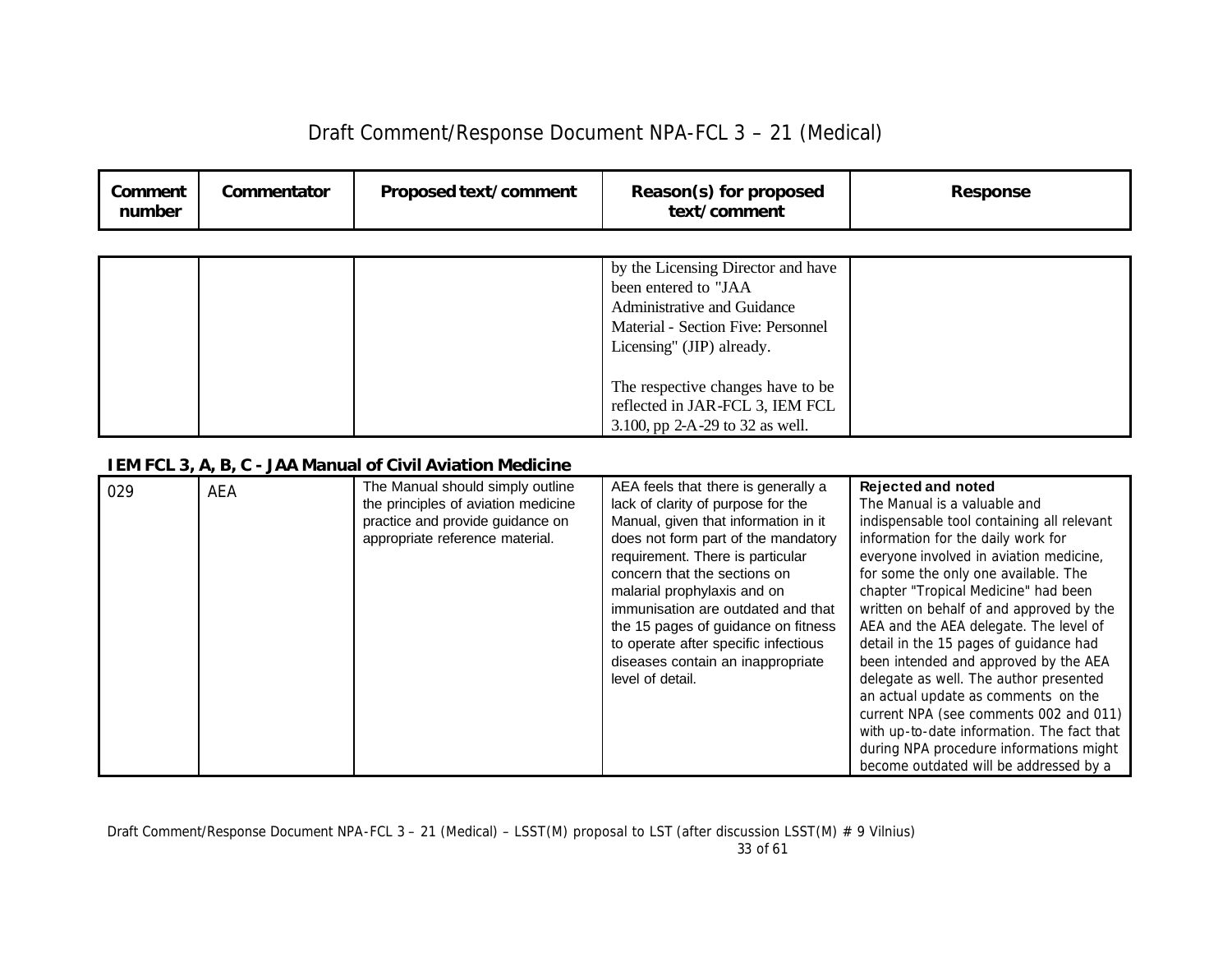| Comment<br>number | Commentator | <b>Proposed text/comment</b> | Reason(s) for proposed<br>text/comment | Response                                                                                   |
|-------------------|-------------|------------------------------|----------------------------------------|--------------------------------------------------------------------------------------------|
|                   |             |                              |                                        | new proposal to attach the manual to the<br>JIP allowing for a quicker amendment<br>cycle. |

### *IEM FCL 3, A, B, C - JAA Manual of Civil Aviation Medicine, page General-3, "The Aeromedical Health examination", Amendment 1, 7th paragraph*

|     |             |                                     | The context shows that the word | Accepted                                |
|-----|-------------|-------------------------------------|---------------------------------|-----------------------------------------|
| 012 | <b>CJAA</b> | During the health examination       |                                 |                                         |
|     |             | every detail is essential so that   | "every" got obviously lost and  | A new text was proposed:                |
|     |             | minor progressive changes can be    | should be reinserted.           |                                         |
|     |             | noted at the earliest stages, often |                                 | During the health examination detail is |
|     |             | before symptoms become evident.     |                                 | essential care should be taken so that  |
|     |             |                                     |                                 | minor progressive changes can be noted  |
|     |             |                                     |                                 | at the earliest stages, often before    |
|     |             |                                     |                                 | symptoms become evident.                |
|     |             |                                     |                                 |                                         |
|     |             |                                     |                                 |                                         |

### *IEM FCL 3, A, B, C - JAA Manual of Civil Aviation Medicine, page General-5, "The concept of Aeromedical Risk Assessment", Amendment 1, "Private Pilots", 3rd paragraph*

| 013 | <b>CJAA</b> | be less than 1 per 10 $\bullet$                           | Due to the computer<br>programme the header of the                                                                                 | <b>Accepted</b> |
|-----|-------------|-----------------------------------------------------------|------------------------------------------------------------------------------------------------------------------------------------|-----------------|
|     |             | The concept of aeromedical risk<br>assessment (continued) | following page appears in the<br>middle of the text. Furthermore,<br>the superscript "6" does not<br>appear as superscript and the |                 |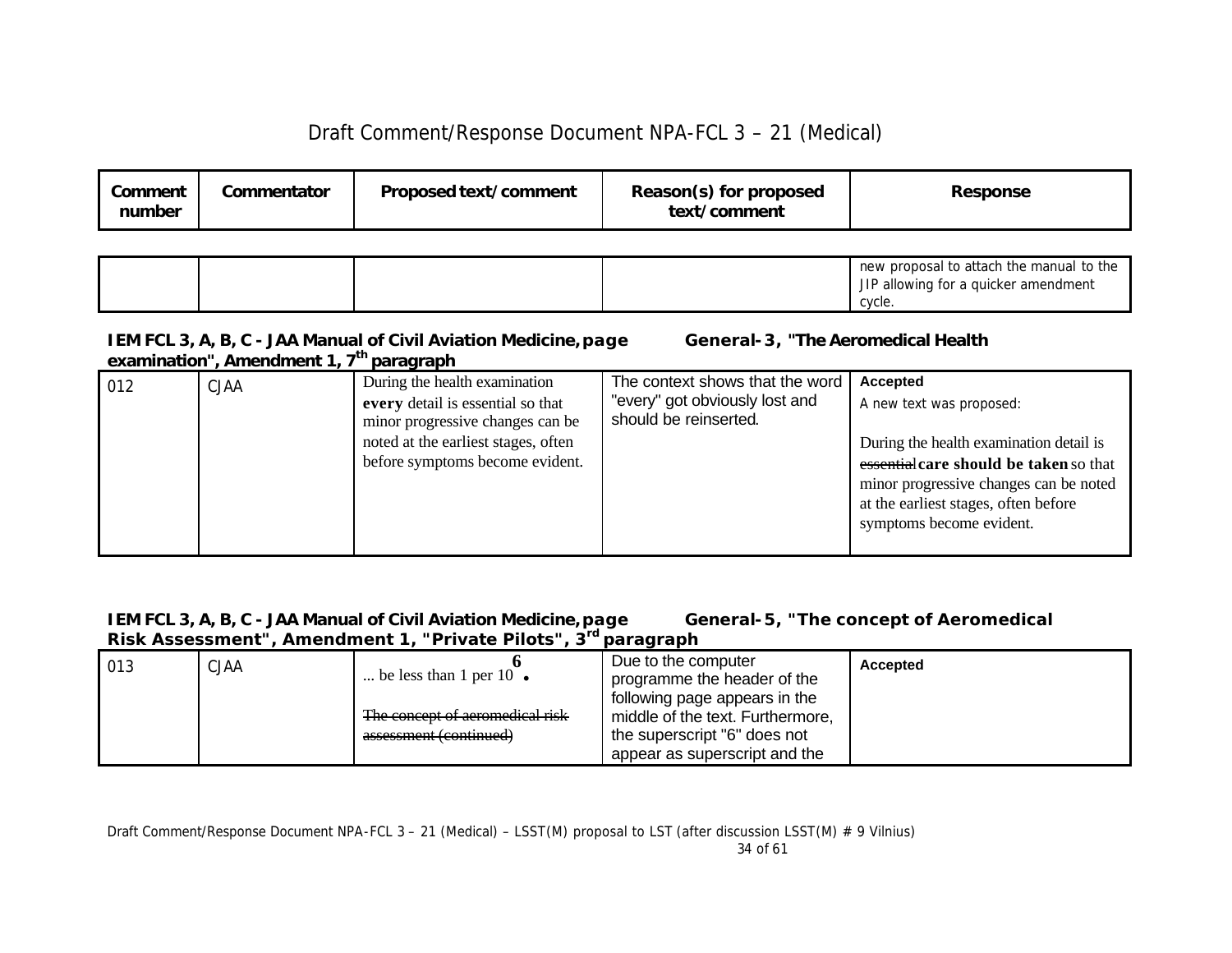| Comment<br>number | Commentator | <b>Proposed text/comment</b> | Reason(s) for proposed<br>text/comment                                                 | Response |
|-------------------|-------------|------------------------------|----------------------------------------------------------------------------------------|----------|
|                   |             | In general                   | period at the end of the senence<br>is missing. These mistakes<br>should be corrected. |          |

### *IEM FCL 3, A, B, C - JAA Manual of Civil Aviation Medicine, Chapter 11, Aviation Psychiatry*

| 033 | ALPA, International | The section on aviation psychiatry is<br>also comprehensive and the changes<br>proposed reflect more current<br>understandings of emotional illness.<br>However, we do believe that both the<br>US FAA and JAA should consider<br>following the lead of the certification<br>authorities in Canada and Australia and<br>begin certifying, on a carefully limited<br>basis, pilots diagnosed with depression<br>but in successful remission on<br>antidepressant medication. Dr. Don<br>Hudson, ALPA's Aeromedical<br>Advisor, has presented to the FAA a<br>certification protocol under which this<br>could be done in a sound clinical<br>manner without degrading aviation<br>safety. Depression is a relatively<br>common, chronic disease that afflicts | see Annex 4 - 033 | <b>Noted</b><br>Work on antidepressant medication is<br>already under way within the LSST(M). |
|-----|---------------------|--------------------------------------------------------------------------------------------------------------------------------------------------------------------------------------------------------------------------------------------------------------------------------------------------------------------------------------------------------------------------------------------------------------------------------------------------------------------------------------------------------------------------------------------------------------------------------------------------------------------------------------------------------------------------------------------------------------------------------------------------------------|-------------------|-----------------------------------------------------------------------------------------------|
|     |                     | airline pilots at no less a rate than other<br>professional groups. Over the last 20                                                                                                                                                                                                                                                                                                                                                                                                                                                                                                                                                                                                                                                                         |                   |                                                                                               |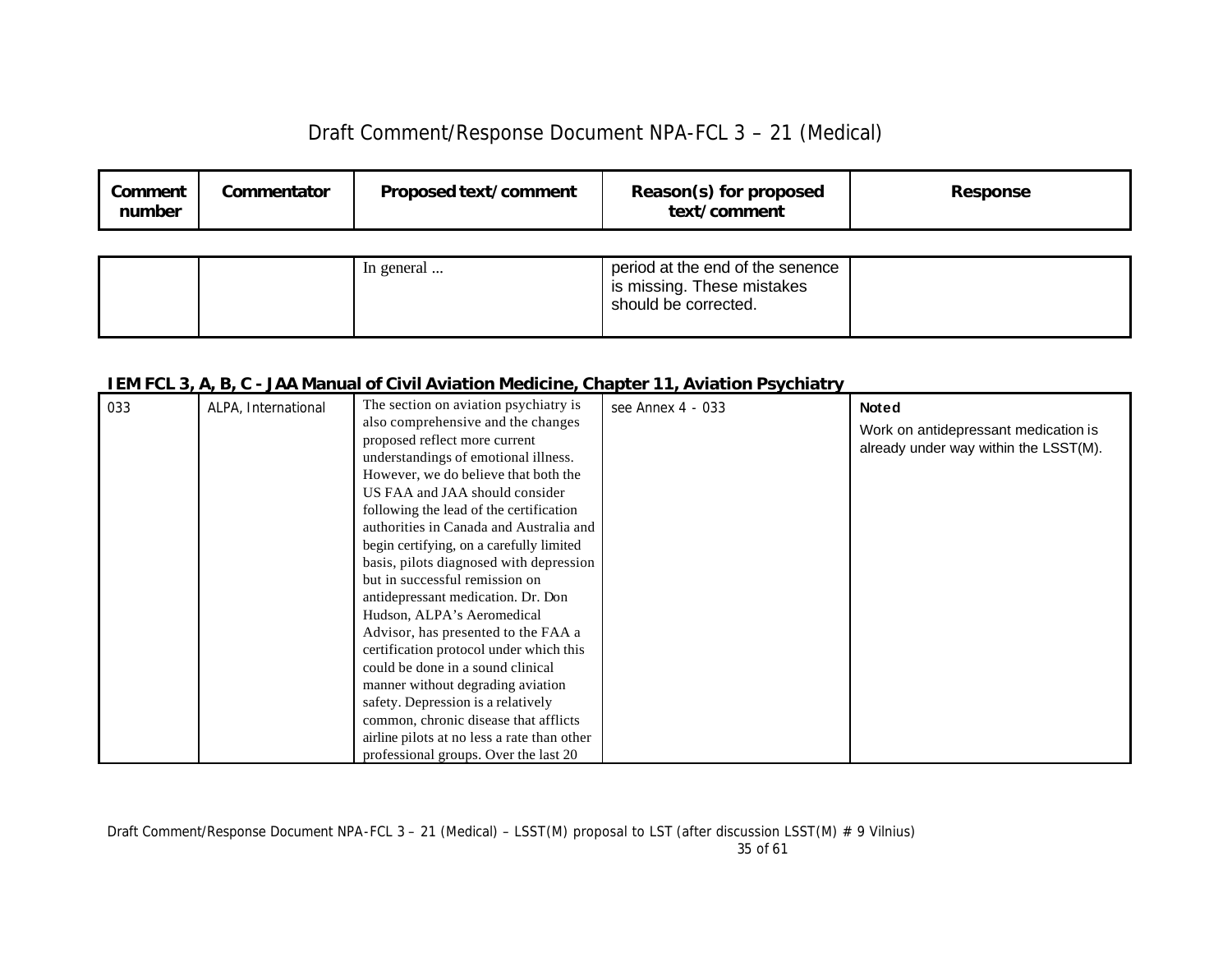| Comment<br>number | Commentator | Proposed text/comment                                                                                                                                                                                                                                                                                                                                                                                                                                                                                                                                                                                                                                                                                         | Reason(s) for proposed<br>text/comment | <b>Response</b> |
|-------------------|-------------|---------------------------------------------------------------------------------------------------------------------------------------------------------------------------------------------------------------------------------------------------------------------------------------------------------------------------------------------------------------------------------------------------------------------------------------------------------------------------------------------------------------------------------------------------------------------------------------------------------------------------------------------------------------------------------------------------------------|----------------------------------------|-----------------|
|                   |             |                                                                                                                                                                                                                                                                                                                                                                                                                                                                                                                                                                                                                                                                                                               |                                        |                 |
|                   |             | years, clinical psychiatry has made<br>great strides in the treatment of this<br>condition and ALPA believes that the<br>worldwide certification authorities are<br>now able to address this issue for pilot<br>certification as they have addressed<br>other diseases as medical therapies<br>have advanced (for example, alcoholism<br>and ischemic cardiac disease).<br>We have included in our comments an<br>article that appeared in the May 2004<br>issue of Aviation, Space, and<br>Environmental Medicine, the Journal<br>of the Aerospace Medical Association.<br>The article reviews the present status<br>of aeromedical regulation of depressive<br>disorders and antidepressant<br>medications. |                                        |                 |

## *IEM FCL 3, A, B, C - JAA Manual of Civil Aviation Medicine, Chapter 18, Tropical Medicine*

| 002<br>011 | <b>CJAA</b><br><b>CJAA</b> | see Annex1-002<br>see Annex 3-011 | The text was drafted roughly two years<br>ago. In the meantime some<br>significant developments and<br>advancements of Tropical and Travel<br>Medicine took place.<br>This relates to some minor changes<br>to the original proposal, some | Accepted |
|------------|----------------------------|-----------------------------------|--------------------------------------------------------------------------------------------------------------------------------------------------------------------------------------------------------------------------------------------|----------|
|------------|----------------------------|-----------------------------------|--------------------------------------------------------------------------------------------------------------------------------------------------------------------------------------------------------------------------------------------|----------|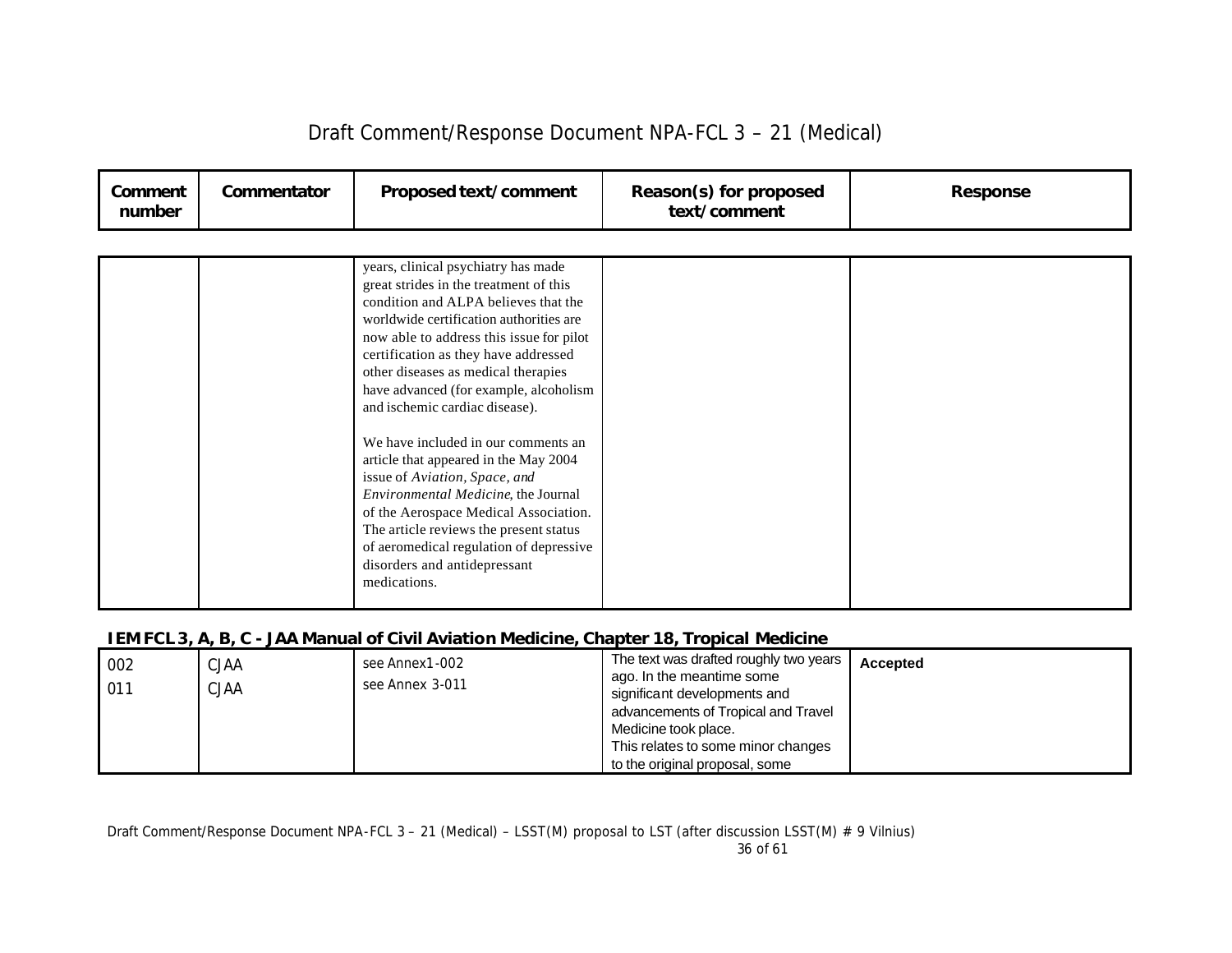| Draft Comment/Response Document NPA-FCL 3 - 21 (Medical) |  |  |
|----------------------------------------------------------|--|--|
|----------------------------------------------------------|--|--|

| editiorial changes and especially the                                                                                                                                                                                                                                                                                                                                                                         | Comment<br>number | Commentator | Proposed text/comment | Reason(s) for proposed<br>text/comment  | Response |
|---------------------------------------------------------------------------------------------------------------------------------------------------------------------------------------------------------------------------------------------------------------------------------------------------------------------------------------------------------------------------------------------------------------|-------------------|-------------|-----------------------|-----------------------------------------|----------|
| Atovaquone / Proguanil (Malarone®) -<br>for chemoprophylaxis of Malaria,<br>which is of utmost suitable for aircrew.<br>The paragraphs of the original<br>proposal to be amended are not<br>reprinted as strike-through version.<br>The respective new versions are<br>printed as whole passages, the<br>changes are printed in bold and are<br>marked at the margin of the text with<br>perpendicular lines. |                   |             |                       | introduction of a very effective drug - |          |

### *IEM FCL 3, A, B, C - JAA Manual of Civil Aviation Medicine, Chapter 19, Medicine and Flying*

| 021 | T. Joergensen,<br>Sterling, DK | All recommendations of medication<br>should - when specific drugs are<br>mentioned - be followed by an ATC<br>code (Anatomical Therapeutic<br>Chemical Classification System) for<br>the specific drug. | Then we could easily find the<br>national approved products. | <b>Noted</b> |
|-----|--------------------------------|---------------------------------------------------------------------------------------------------------------------------------------------------------------------------------------------------------|--------------------------------------------------------------|--------------|
|     |                                | The same ATC Classification System<br>should be used on AMC OPS 1.745<br>First Aid Kit and AMC OPS 1.755<br>Emergency Medical Kit.                                                                      |                                                              |              |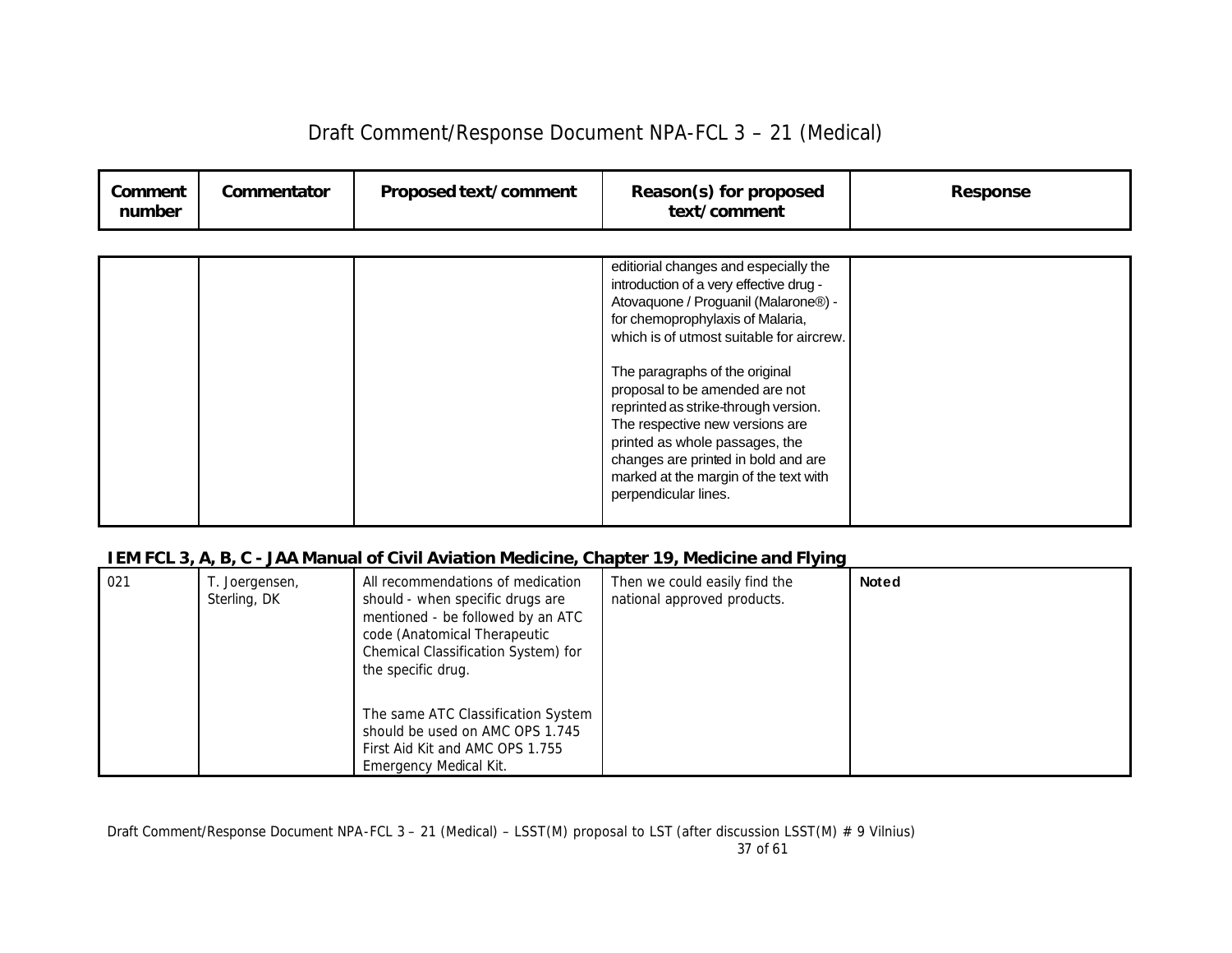| Draft Comment/Response Document NPA-FCL 3 - 21 (Medical) |  |  |  |
|----------------------------------------------------------|--|--|--|
|----------------------------------------------------------|--|--|--|

| Proposed text/comment<br>Commentator<br>Comment<br>number | Reason(s) for proposed<br>text/comment | Response |
|-----------------------------------------------------------|----------------------------------------|----------|
|-----------------------------------------------------------|----------------------------------------|----------|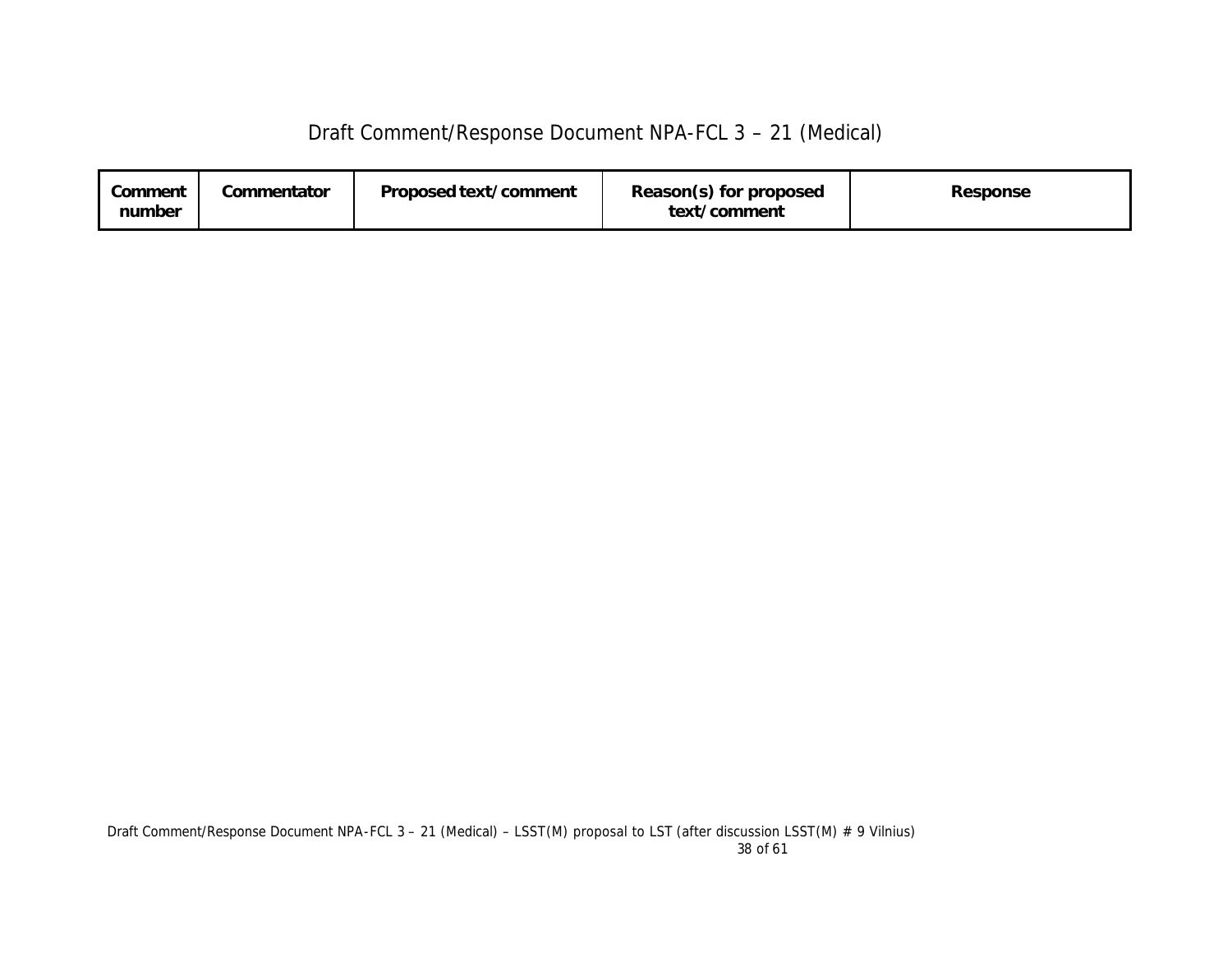#### **Annex 1-002**

### **Poposal for changes to the proposed Chapter 18 - Tropical Medicine**

#### **3.1 Exposure prophylaxis - general recommendations**

**Exposure Prophylaxis** is avoiding those fact ors, which may cause or encourage health problems. It is the basis of all the precautions and prophylactic means against any disease, which can exist in the tropics and subtropics.

In the context of exposure prophylaxis, swimming and wading in tropical p onds, lakes or rivers should be discouraged (there is a danger of infection with schistosomiasis) as well as walking barefooted on beaches etc. (infection with ankylostoma). Wearing adequate footwear on the ordinary beach, or in the calm waters of exotic beaches, can protect against such infections such as ankylostoma , and the stings of maritime fauna (sea-urchin, stingray, corals). The inexperienced traveller may fear snake- bites. These and bites of scorpions are extremely rare, under normal travel arrangements.

**Respiratory Tract Infections** are often underestimated. Nevertheless, they remain the second-most common health disorder contracted abroad after travel diarrhoea. The reasons can include the change of climate, moving between hot and humid conditions outside, to the cool air in rooms with air-conditioning, cool draughts in cars and public transport, as well as temporary immune suppression due to sunburn. Dust and dirt from city streets are also main contributory factors. Exposure prophylaxis can be very important, if this type of problem is to be avoided.

Intensive **solar radiation** in low latitudes and altitude, reflection from water and snow surfaces, can result in significant UV exposure to the skin and eyes (More care is required in the southern hemisphere, where there is greater UV exposure due to the ozone gap). Acute dangers are photo-dermatitis, which causes sunburn, and can lead to meningeal irritation. In extreme cases, cerebral oedema may occur, in combination with excessive heat emission. Sunstroke can occur, with keratitis, conjunctivitis, snow blindness in mountain areas, and temporary immune suppression. The chronic consequences can result in skin tumours, accelerated aging of skin (due to destruction of elastic fibres), chronic photo-dermatitis and cataract. Adequate sun protection must be afforded, **especially during the strongest exposure around noon time**, by using the appropriate clothing, by wearing sensible headgear and by using sun cream with a high sun protection factor (at least factor 20) **and minimizing the time of exposure**. The so-called sun blockers should be water resistant and contain a high percentage of micro-pigments). The use of sunglasses is important.

....

#### **4.2.9 Meningococcal Meningitis**

Meningococci exist worldwide, permanent epidemic areas, reach from Brazil in the west to the sub-Saharan Sahel Zone in Africa, to the Arabian Peninsula and to the Indian subcontinent. The African Meningitis belt is located in the Sahel Zone and south of it. Particularly during the dry periods (December to June) epidemics occur in intervals over several years, e.g. pilgrims to Mecca. The infection is spread by large groups of people, such as Mecca pilgrims and high density of housing, such as in shantytowns, slum or mass tented areas.

The causative agents are gram-negative diplococci, Neisseria meningitidis. Eight serogroups A, B, C, X, Y, Z, W 135 und W 29 exist. Within the Meningitis belt infections with serotype A can be found, whereas in middle Europe, Australia and North America, infections with serotypes B and C occur. Meningococi are transmitted face to face by droplet infection. The reservoir is the nasopharyngeal area of healthy carriers. During an epidemic, up to 10 % of the population are carriers that can infect mainly suscep tible non-immune children. The clinical course varies between an asymptomatic infection of the nasopharyngeal tract, (this is the most frequent type) to an acute meningococcaemia with light fever and petechiae. This may develop in 10% of those with the asymptomatic infection. The more serious infection has a case fatality rate of about 10 %, especially in children and juveniles and leaves long time residuals in up to 20 %. **If close contact with infected persons has occurred over a period of several hours (> 8 h) such as within an aeroplane, a prophylactic dose of Rifampicin is recommended.**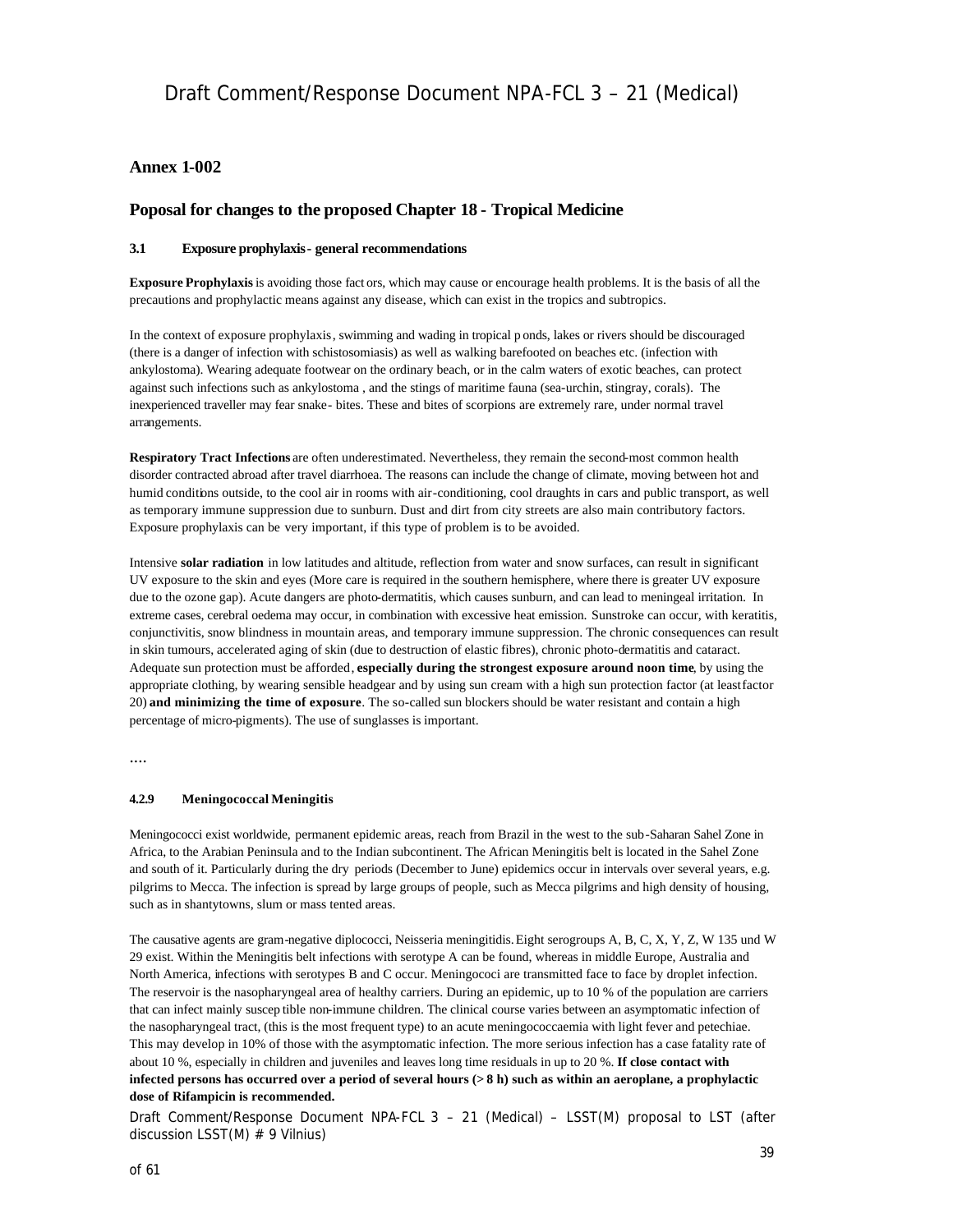The polysaccharide vaccine protects against sero-groups A and C or additionally sero-groups W 135 und Y. The immunization is effective 10 to 14 days after the last inoculation and lasts at least for three years. Those vaccinated should be older than two years.

Beside exposure prophylaxis, the vaccination is indicated for travel in rural basic areas and where there is close contact with the population in these areas. It is mandatory for pilgrims to Mecca (Art. 84, International Health Regulations). Serotype W 135 is responsible for the most infection in this group. Therefore, the vaccine protecting against this serotype is recommended and is mandatory from 2002 onwards. **For flight crews transporting pilgrims to Saudi Arabia on pilgrim flights the vaccination might be mandatory, whether entering the country or not.**

#### **4.2.13 Tick Born Encephalitis**

Tick born Encephalitis is a viral disease. The central European variant is also known as ESME **or FSME**, and occurs in Central and Eastern Europe, from Southern Germany and Switzerland to the Urals, and to the south of Sweden and Finland. The Far East or Russian variant, also known as RSSE, occurs from the Baltic States in the west, throughout Russia to the Pacific Ocean.

...

...

#### **5.1 Malaria Prophylaxis**

- **1. Exposure prophylaxis**
- **2. Chemo -prophylaxis (medical prophylaxis)**
- **3. Establish an early diagnosis and therapy.**
	- **If applicable standby therapy (probably malaria quick test)**

There are three elements of malaria prevention, which are based on each other. The kind of prophylaxis (only exposure prophylaxis, or exposure prophylaxis with standby therapy, or exposure prophylaxis plus chemo-prophylaxis, probably in combination with standby therapy) depends on the destination, season, style and duration of stay, as well as individual factors such as previous diseases, probable medication and probable intolerance of anti-malarials. Furthermore, the risks of the adverse side effects of chemo-prophylaxis, have to be weighed up against how effective is the method of prophylaxis and how great is the risk of getting malaria. General recommendations for relevant malaria areas may be a great help for physicians giving advice for malaria prophylaxis.

The relevant recommendations have been worked out by several scientific organisations, adapted to the actual epidemiological situation and published. The recommendations of the WHO are published in the brochure "International Travel and Health" (WHO Library, Genf 2003 ref. http://www.who.int/ith/english/index.htm). A couple of national recommendations exist, too. The Swiss and German and some other National recommendations for example differentiate for countries, travel areas and seasons. Therefore, the preventative measures can be adapted to the local epidemiological situation.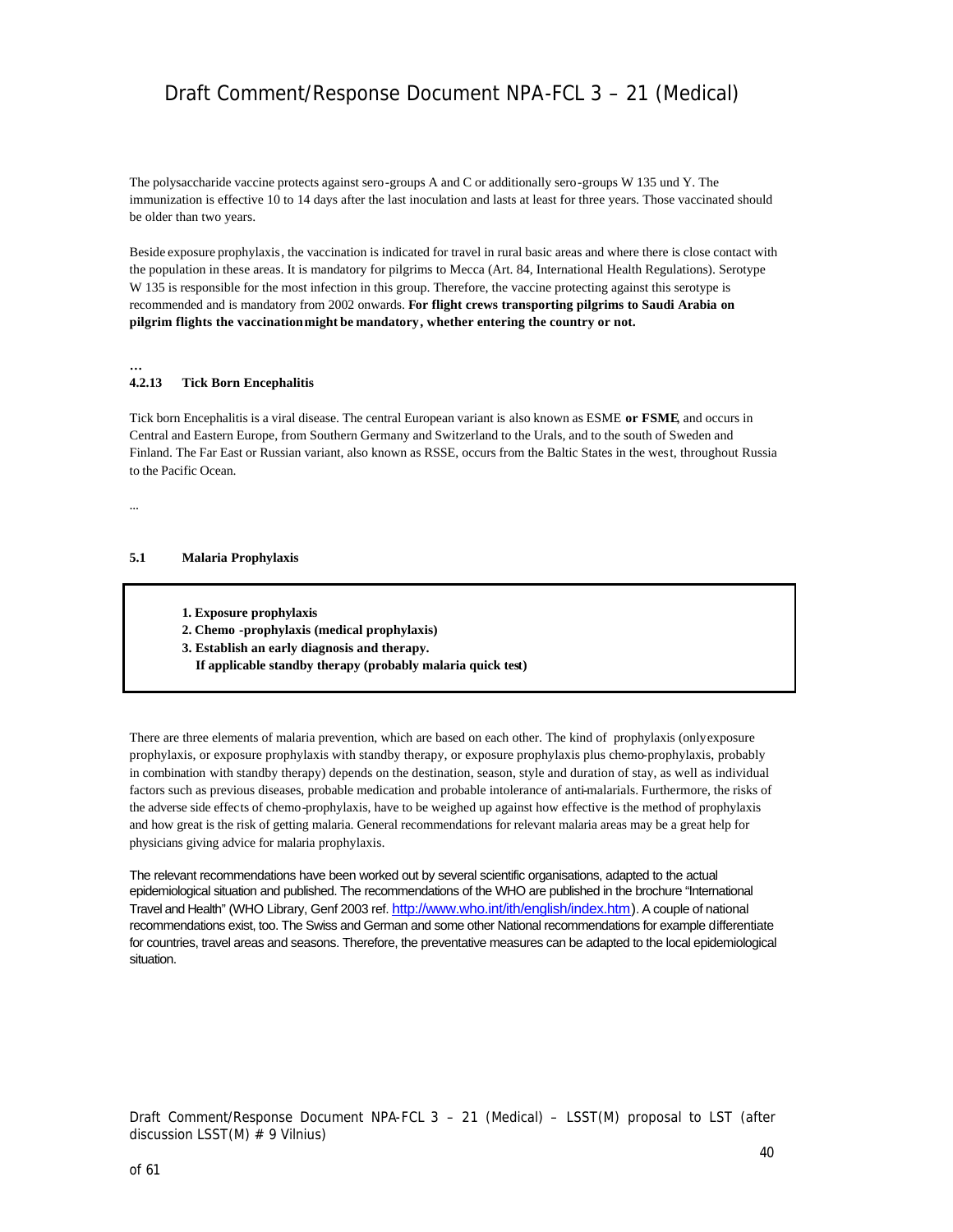#### **5.1.1 Exposure Prophylaxis**

**Exposure prophylaxis** of Malaria is to protect against mosquito bit es. It has to be carried out throughout the active time of the vectors – from dusk throughout the night to dawn. Exposure prophylaxis can reduce the risk of malaria by 90 %.

| 1.           | Cover as much as possible of the body surface by fair-coloured, loose-fitting cotton clothes<br>(Long trousers, long sleeves).                                                                                                            |
|--------------|-------------------------------------------------------------------------------------------------------------------------------------------------------------------------------------------------------------------------------------------|
| $\mathbf{2}$ | Uncovered skin should be treated with insect repellents (e.g. Bayrepel, DEET. Permethrin is<br>not favoured in some countries). These products should not be used on damaged areas of skin<br>or children $<$ 2 yrs                       |
| 3.           | Staving inside with closed rooms during evening and night. Rooms should be mosquito-proof:<br>screens, air conditioning, and if applicable insecticides.<br>use mosquito                                                                  |
| 4.           | Mosquito nets are recommended (they should be big enough not to be touched while sleeping,<br>loose ends should be fixed under mattress). If applicable mosquito nets impregnated by<br>Permethrin (judged critically in some countries). |

Electric vaporizers, mosquito coils and insecticides reduce the number of mosquitoes, but can produce possible irritating and toxic substances. Insecticides containing pyrethroids are often considered inappropriate.

#### **5.1.2 Chemo-prophylaxis**

The decision for an **additional** medical prophylaxis has to take into account, the risk of infection, the efficacy e.g. the resistance situation, and the adverse side effects. This is especially so for long-term prophylaxis where the side effects have to be balanced against the possible benefit. Therefore, the decision to use chemo-prophylaxis, and to use certain antimalarials, has to be based on a meticulous risk-benefit-calculation. Chemo-prophylaxis does not replace, but supplements, exposure prophylaxis**. However, it has to be taken into account that no prohylactic drug is 100 % effective.**

As with antibiotics, the sub-therapeutic levels of an anti-malarial as used in chemo-prophylaxis, can result in resistance. Resistance exists using Chloroquine and other antimalarials, especially with Pl. falciparum and Pl. vivax. According to the resistance situation the WHO has defined **resistance areas (**A, B, C), for which certain prophylaxis regimes are recommended. These areas are not defined according to transmission of malaria. Therefore, the malaria risk does not depend on the resistance zone.

If a mission into an endemic area has to be started so early, that a sufficient blood level of the anti-malarial chosen cannot be achieved, a rapid saturation is possible with Chloroquine or Mefloquine. **Mefloquine is not approved for pi lots. However, chemo-prophylaxis with Atovaquone + Proguanil (Malarone®) has to be started only the day before entering the malaria risk area and is recommended instead.**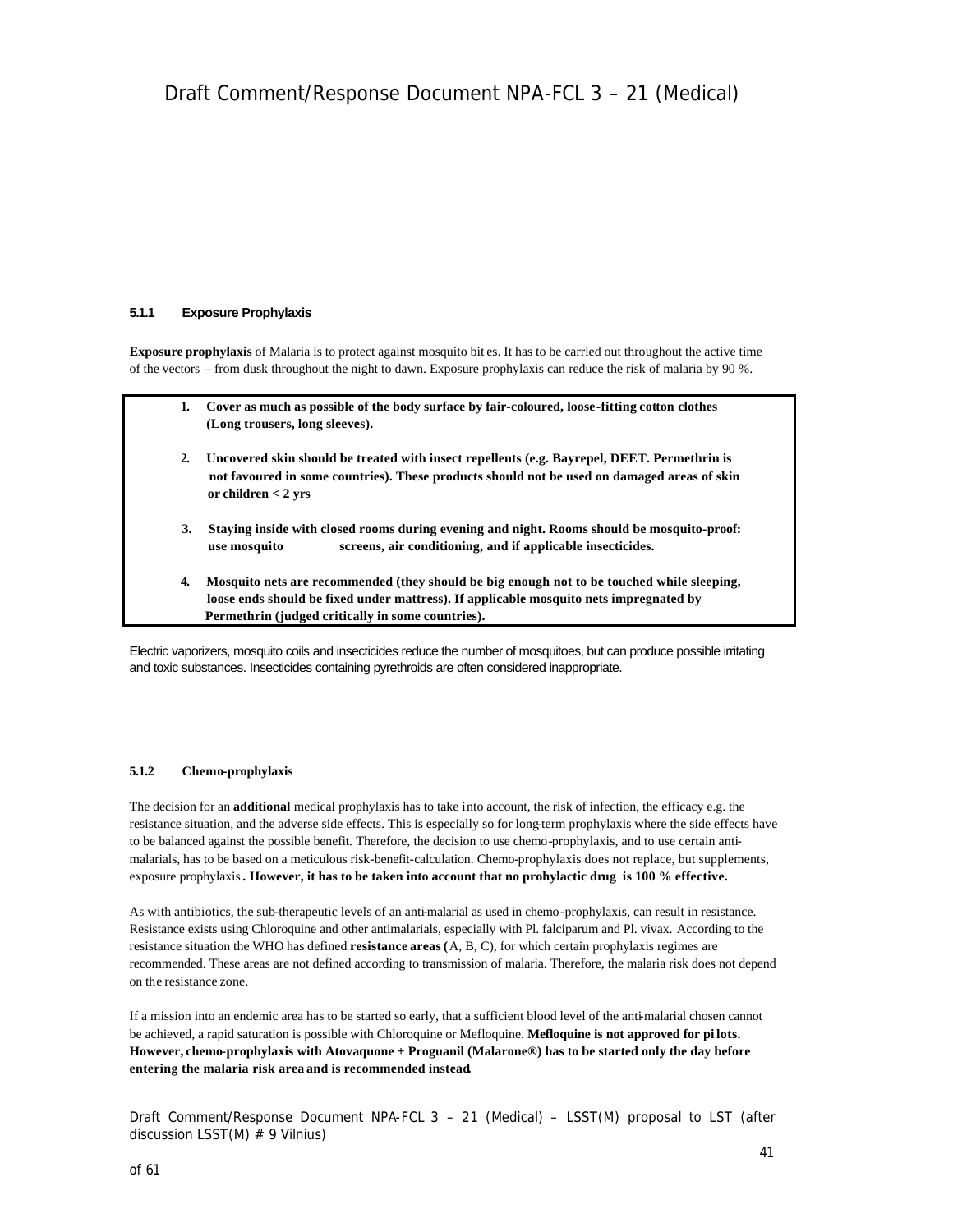#### **a) Chloroquine (Resochin®) + Proguanil (Paludrine®)**

The effectiveness of this combination of two anti-malarial medications is only about 60 **%** to 70 % (West Africa) **and should not be recommended, if a more effective, alternative drug like Atovaquone + Proguanil (Malarone®) is available**. It can be used over long periods continuously (Up to 100 g of Chloroquine, corresponding to continuous intake over 5 years, is harmless. For continuous intake – which normally does not apply for flight crew – an ophthalmological control is recommended every 2 years. The combination of Chloroquine and Proguanil **used to be** the only anti-malarial approved for pilots **before Atovaquone + Proguanil (Malarone®) was approved**. Severe adverse **side effects** do not exist, for Chloroquine, short term stomach discomfort, flickering of eyesight, light dizziness, sleep disturbance occur rarely. **For Proguanil reversible loss of hair, ulceration of the mouth and stomach discomfort may occur rarely.** The medication should always be taken with food and with plenty of fluid. **Contraindications** for Chloroquine are psoriasis, retino-pathology, visual field defects, myasthenia gravis, glucose-6-phosphate dehydrogenase deficiency, hepatic porphyria, severe liver disorders, renal insufficiency and intolerance of 4-Aminochinolins. Contraindications for Proguanil are, severe renal insufficiency (reduction of dose necessary). A rapid saturation for chloroquine can be achieved by the intake of a weekly dose (2 Tablets) on 2 subsequent days. Subsequently, the chemo-prophylaxis has to be continued in a regular way. It has to be continued for 4 weeks after leaving the risk area.

| $Chloroquin + Programil (Resochin@ + Paludrine@)$ |                                                                                                                |  |
|---------------------------------------------------|----------------------------------------------------------------------------------------------------------------|--|
|                                                   |                                                                                                                |  |
| <b>Generics:</b>                                  | - 150 mg Chloroquine-Base resp. 100 mg Proguanil                                                               |  |
| <b>Intake:</b>                                    | - 2 Tbl. Resochin / w (with body weight $> 80 \text{ kg}$ : 3 Tbl), starting 1 week before mission, continuing |  |
|                                                   | For 4 weeks after leaving risk area                                                                            |  |
|                                                   | - 2 x 1 Tbl. Paludrine / d, starting 1 day before mission, continuing for 4 weeks after leaving risk area      |  |
| N.B.:                                             | - for better compatibility intake with lots of fluid at meal times.                                            |  |
|                                                   | - With continuous intake $> 2$ a ophthalmological control every 2 years                                        |  |
|                                                   | - In New Guinea there is resistance against Proguanil                                                          |  |
|                                                   | - Chemo-prophylaxis is possible for children and in pregnancy                                                  |  |
|                                                   | - Rapid saturation with Chloroquine using: 2 Tbl/d for 2 d                                                     |  |

#### **b) Mefloquine (Lariam®)**

**Mefloquine is not approved for pilots! If a pilot should take it by mistake, then that pilot must remain unfit for flying duties for four weeks, and then be observed to see if any neuro- psychiatric side effects have occurred.** Mefloquine in special circumstances can be used for flight attendants. The discussion about mefloquine for flight crew has not yet come to any fixed conclusions. Therefore until some conclusions have been reached, there is no reason why flight attendants should have to take the risk of using a less effective type of prevention, when this very effective anti-malarial for chemo- prophylaxis is available. Effectiveness is about 90 % in West Africa. Long-term intake is possible for up to 2 years. The **Side Effects** can include neuro- psychiatric symptoms (0,1 to 1 %)[There are some reports of a higher percentage]. Visual blurring can occur. Epileptic seizures have been reported as well as psychotic symptoms. These effects can be dose related and occur more frequently with rapid saturation, or therapeutic intake, or in women (higher blood levels). Side effects are more likely to occur after a second intake. When the chemo-prophylaxis is taken for the first time, it should be started 3 weeks before onset of any exposure, therefore,in order to change the prophylaxis regime in case of side effects. **If side effects occur**, **Mefloquine should never be used again**. Vice versa, if side effects are absent, Mefloquine should be tolerated well in the future, although there is no guarantee or clinical evidence to prove this. The **Contraindications** include the first trimester of pregnancy when genetic abnormalities have been recorded. Three months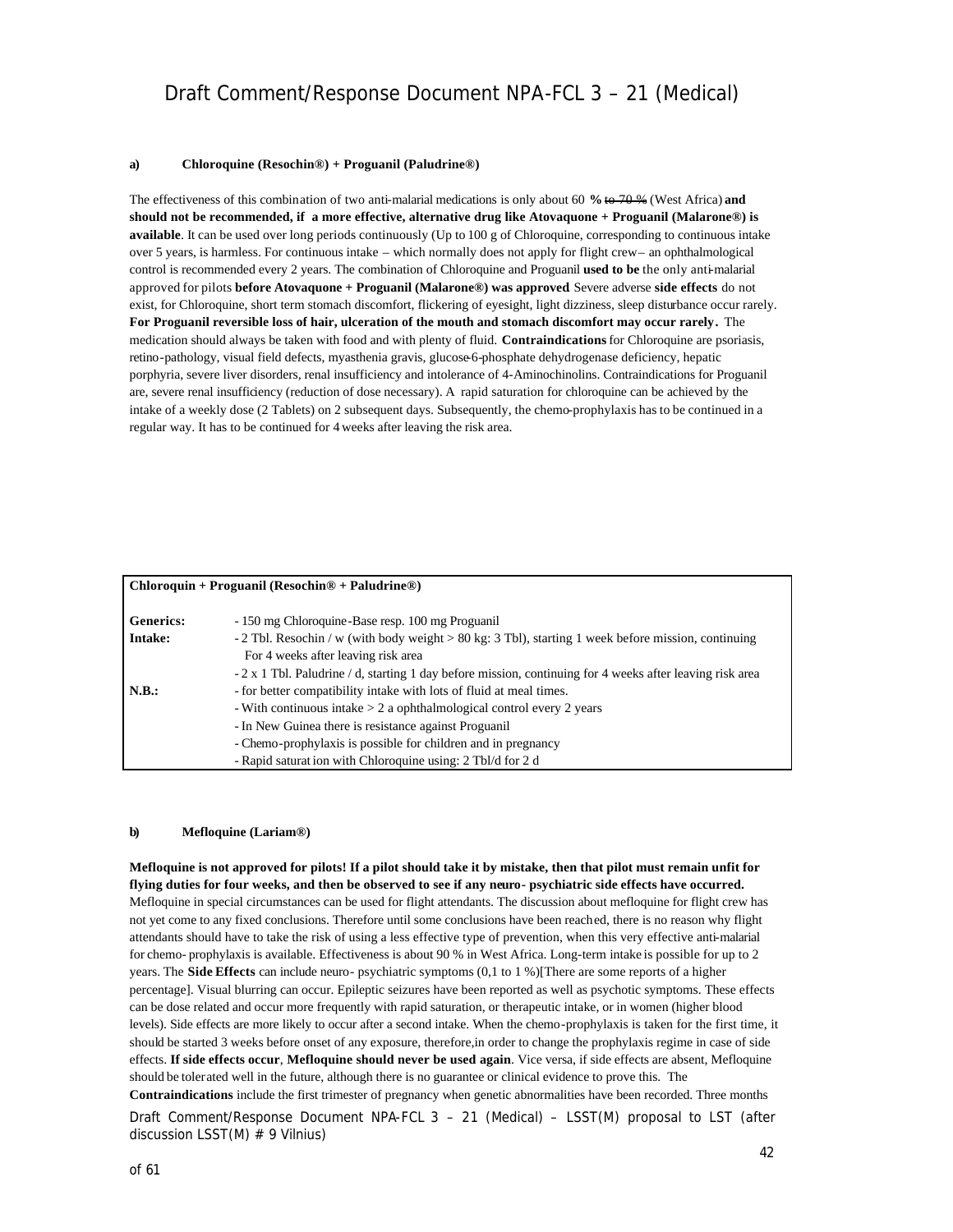after taking mefloquine, effective contraception is recommended. It should not be taken during the lactation period. It should not be given to children  $<$  5 kg of body weight and / or  $<$  3 yrs of age. It can cause cardiac conduction disturbances. It must not be taken with quinidine, or given to people with severe liver disorders, or with neuro psychiatric disorders, and of course, it must never be given to people with epilepsy. Interference with frequently used medicines such as betablockers, calcium antagonists and other anti arrhythmics should be considered. Even with diarrhoea Mefloquine can be sufficiently effective. A **rapid saturation** for mefloquine can be achieved by the intake of a weekly dose (1 Tablet) on 3 subsequent days. The prophylaxis with mefloquine should be started 1 week before the onset of a mission and continued for 4 weeks after leaving the risk area.

**\*\*Mefloquine should only be considered, where the risk of infection outweighs the probability of severe side effects. Because of the risk of both short term and long-term neurological side effects, mefloquine is forbidden for use in pilots\*\*** 

| <b>Mefloquine (Lariam®)</b> |                                                                                                           |  |
|-----------------------------|-----------------------------------------------------------------------------------------------------------|--|
| <b>Generic:</b>             | - 250 mg Mefloquine                                                                                       |  |
| Intake:                     | - 1 Tablet. /w, starting 1 week before exposure, continuing for 4 weeks after leaving risk area           |  |
| $\blacksquare$ N.B.:        | - Intake with plenty of fluid                                                                             |  |
|                             | - For women 3 months of effective contraception is recommended after intake                               |  |
| -                           | Rapid saturation 1 x 1 Tbl for 3 d                                                                        |  |
| ٠                           | Rapid resistance to mefloquine has occurred in SE Asia. Resistant cases have now been reported in Africa. |  |

#### *c) Atovaquone + Proguanil (Malarone®)*

**According to preliminary results of scientific studies about the interference of Atovaquone / Proguanil with flight duties it seems likely, that there will not be any problems for aircrew. The combination of Atovaquone and Proguanil (Malarone®) is used by several airlines as Lufthansa and is approved for pilots by the FAA.** The effectiveness is about 90 %, like that of mefloquine. It can be used for adults and for stays up to 28 days (soon to be prolonged up to 56 days and probably longer). As with mefloquine, it is recommended for chemoprophylaxis in areas, where there is chloroquine resistance and for treatment of uncomplicated malaria. This combination is much better tolerated than mefloquine. The combination is not associated with neuropsychiatric adverse effects, impairment of psychomotor performance, mood changes, sleepiness and fatigue, especially under hypobaric conditions. **Side effects** are minimal and do not last very long, they may include: cough, gastrointestinal disturbance (nausea, vomiting, abdominal discomfort and pain, diarrhoea) and headache. **Contraindications** are severe liver disorders and severe renal insufficiency (Creatinine-Clearance < 30 ml/min). **Due to the short time of administering (1 day before up to 7 days after staying in a malaria risk area) the combination is paticularly suitable for flight crews. Acceptability of the drug by the compliance of patients proved to be very high.**

| $A$ tovaquone + Proguanil (Malarone®) |                                                                                                     |  |  |
|---------------------------------------|-----------------------------------------------------------------------------------------------------|--|--|
| <b>Contents:</b>                      | - Atovaquone $(250 \text{ mg})$ + Proguanil $(100 \text{ mg})$                                      |  |  |
| Intake:                               | - 1 Tablet. A d, starting 1 to 2 days before mission, continuing for 7 days after leaving risk area |  |  |
|                                       | - Maximum stay in risk area 28 d (Longer term intake is under consideration.)                       |  |  |
| N.B.:                                 | - effectiveness as mefloquine (90 %), tolerability better                                           |  |  |
|                                       |                                                                                                     |  |  |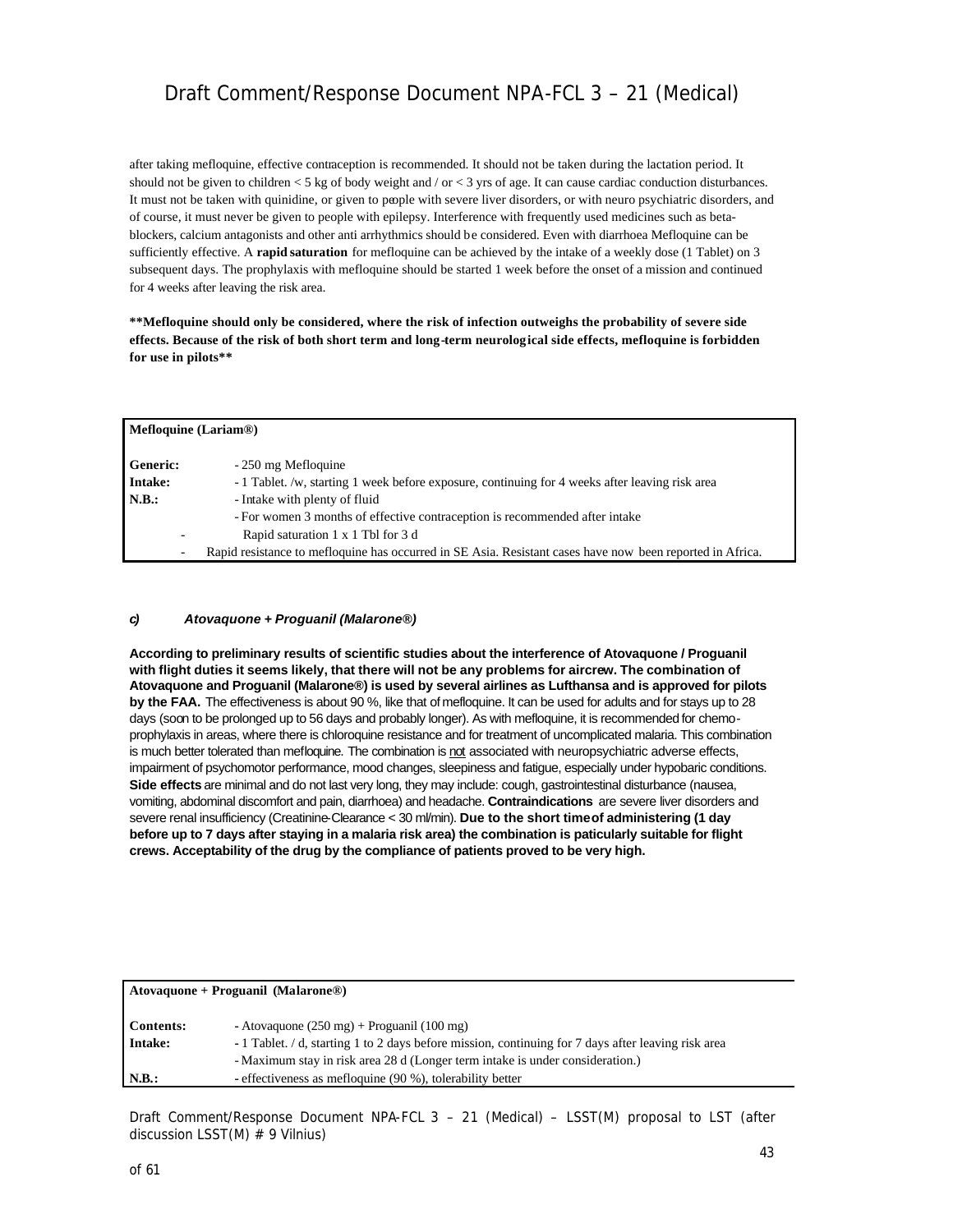#### *d) Doxycycline*

**The antibiotic doxycycline is not officially approved for pilots yet**, but it is being used in military pilots in high - risk areas, because of the lack of an effective alternative. It is not licensed for chemo-prophylaxis of malaria in some European Countries, but is used in the UK and the U.S. It is used for prophylaxis in areas with multi-resistant plasmodia (resistance against chloroquine, and proguanil, and mefloquine). This applies to the border areas between Thailand and Myanmar and Thailand and Cambodia. **For the time being Doxycycline is regarded as effective as Atovaquone + Proguanil (Malarone®) or Mefloquine (Lariam®) for chemo-prophylaxis by some Societies for Tropical and Travel Medicine in Europe. It can be used instead of them, where these are recommended.**

**Side effects** can include gastrointestinal disturbances (nausea, vomiting, diarrhoea), photo-dermatitis (care must be taken with solar radiation in tropical areas), very rarely it can cause increased intra-cranial pressure. **Contraindications** are children < 8yrs, severe liver disorders.

| Doxycycline (several brand names) |                                                                                                               |  |
|-----------------------------------|---------------------------------------------------------------------------------------------------------------|--|
| <b>Content:</b><br>Intake:        | - 100 mg Doxycycline<br>$-1$ Tbl. $/d$                                                                        |  |
| N.B.:                             | - Must be taken with plenty of fluid                                                                          |  |
|                                   | - Contraindicated in children $< 8$ yrs and pregnant women<br>- Beware of photo-dermatitis (solar radiation!) |  |

...

#### **5.1.4 Special recommendations**

An example for special recommendations are those of the Swiss/ German Societies of Tropical Medicine and various other Organisations, which differentiate their recommendations by countries, and even travelling areas within countries, seasons and duration of stay.



(after WHO International Travel and Health 2003, and SAR and DTG)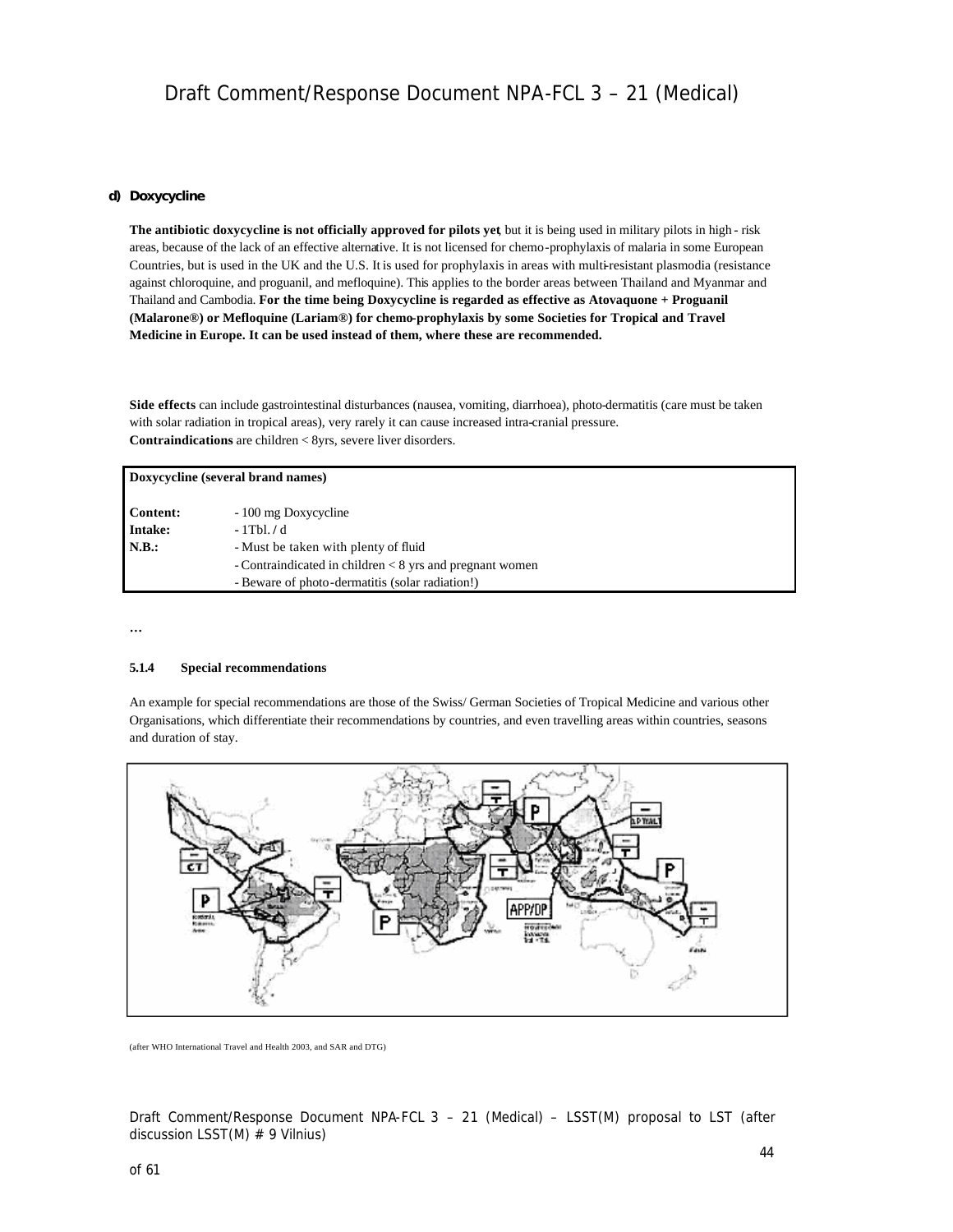| areas without risk of malaria |
|-------------------------------|
| areas with limited risk       |
| malaria risk areas            |

| P<br><b>APP/DP</b> | Mefloquine (Lariam®), or Atovaquone / Proguanil (Malarone®), or Doxycyclin for Chemoprohylaxis<br>Atovaquone / Proguanil (Malarone®), or Doxycyclin for Chemoprophylaxis |
|--------------------|--------------------------------------------------------------------------------------------------------------------------------------------------------------------------|
| <b>APT/ALT</b>     | no Chemo-prophylaxis but Atovaquone / Proguanil (Malarone®) or Artemether/Lumefantrin (Riamet®) for Standby-                                                             |
|                    | Therapy<br>no Chemo-prophylaxis but Mefloquine (Lariam®) or Artemether/Lumefantrin (Riamet®) for Standby-Therapy                                                         |
| -CT                | no Chemo-prophylaxis but Chloroquine (Resochin <sup>®</sup> ) for Standby-Therapy                                                                                        |

#### Recommendations for malaria prophylaxis (after DTG, 2003)

| Geographic Region                                     | Prophylaxis          |
|-------------------------------------------------------|----------------------|
| Tropical Africa, Eastern Indonesia, Papua-New Guinea, | P                    |
| Salomon Islands, Amazonian-Provinces                  |                      |
| Indian Subcontinent north of line, Goa-Madras         | P                    |
| Thailand (Provinces Trat and Tak)                     | APP / DP             |
| Thailand (other provinces)                            | APT/ALT              |
| Central America                                       | CT                   |
| Other risk areas                                      | т                    |
| In all malaria areas                                  |                      |
|                                                       | Exposure prophylaxis |

#### **6.2.3 Therapy**

...

#### **Therapy of amoebiasis (Modified after Lunzen, Tannich, Burchard, Dt. Ärzteblatt 93, 51 - 52)**

| <b>Diagnosis</b>                       | Drug                      | <b>Dosage</b>                      | <b>Time of treatment</b> |
|----------------------------------------|---------------------------|------------------------------------|--------------------------|
| Luminal infection                      | Paromomycin               | $25 - 35$ mg / kg / d, tid         | 7 days                   |
|                                        | Diloxanidfuroat           | 3 x 500 mg p.o.                    | 10 days                  |
| Metronidazole<br>Amoebic dysentery     |                           | $3 \times 10$ mg/kg KG p.o. or i.v | 10 days                  |
|                                        |                           |                                    |                          |
|                                        |                           |                                    |                          |
|                                        | Tinidazole                | 2 g/d p.o.                         | 5 days                   |
| Amoebic liver abscess<br>Metronidazole |                           | $3 \times 10$ mg/kg KG i.v.        | 10 days                  |
|                                        | Severe cases additionally |                                    |                          |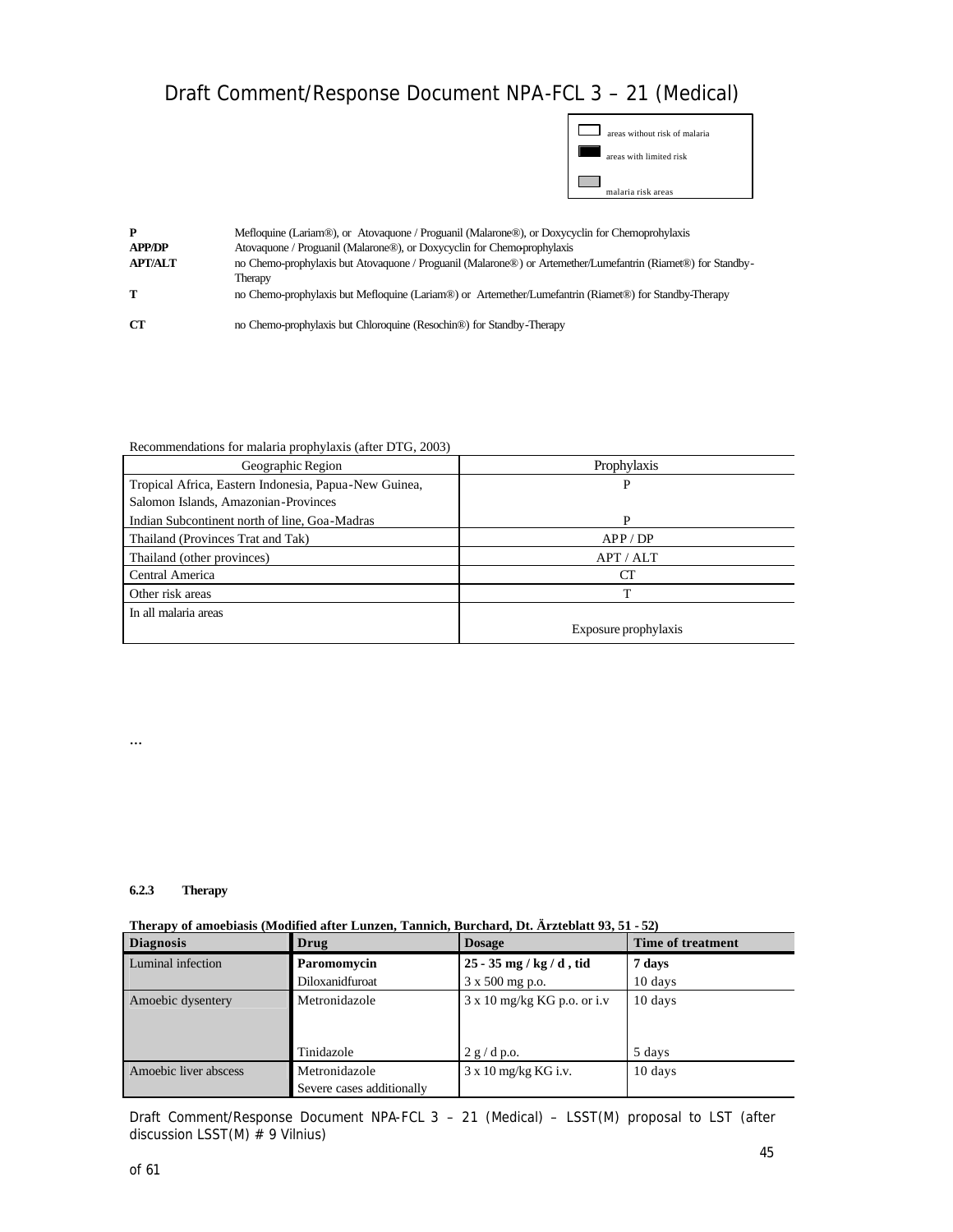| $\sim$<br>hloroquine_ | Initially 600 mg p.o.,     | 2 days               |
|-----------------------|----------------------------|----------------------|
|                       | then $300 \text{ mg p.o.}$ | weeks<br>$\sim$<br>∼ |

In invasive amoebiasis, a luminal infection is present as well and should be treated with Paromomycin or Diloxanidfuroat (available in the U.K.) after treatment with tissue amebecidal drugs like Metronidazol or Tinidazol and the amebic colitis has been cured. Success of intestinal eradication should be checked after about 6 weeks by microscopic stool diagnosis. **During medication with either drug, members of flight crew are not fit to fly.** The **side effects** of the medication can include extra-pyramidal tremors and **a severe reaction with any form of alcohol. In asymptomatic luminal infection, fitness for flying is not restricted. Flight crew are not fit for flying duties with amoebic dysentery or with liver abscess or other manifestations. 2 weeks after successful treatment (proved by ultrasound, CCT, NMR, EEG depending on clinical manifestation), flight crew may return to duty.**

#### **Annex 3-011**

#### **Proposal for changes to the proposed Chapter 18 - Tropical Medicine**

#### **1.2 Medical stress factors in the tropics**

**Not only geographic location and climate relate to possible health effects in areas outside the temperate zones. Therefore, the standard of development and life standard have to be considered as well. Regarding these facts medical advice given here is not restricted to the tropics proper but to Subtropics as well. On the other hand, some tropical countries have health systems similar to industrial countries and pose much less risk.**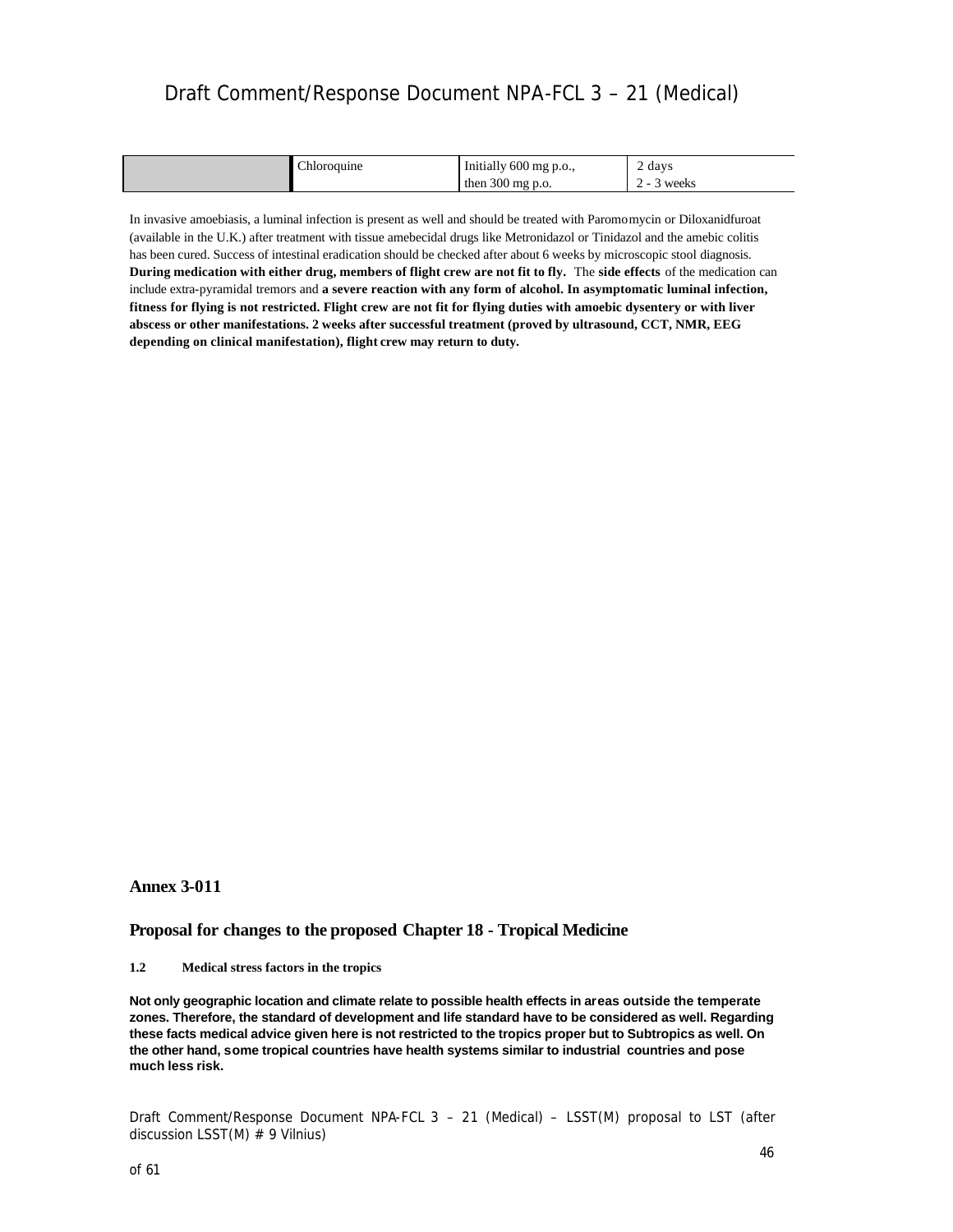Medical stress factors in the tropics can be caused by the climate, factors related to travel (jet lag, means of transport etc.), and insects (because of the warm climate). These insects can act as vectors of diseases. Other factors can be the low standard of hygiene, infectious diseases, socio-economic problems and psychosocial stress.

...

### *3 Medical Travel Prophylaxis*

| <b>Medical Travel Precautions:</b> |                                |                                                                   |
|------------------------------------|--------------------------------|-------------------------------------------------------------------|
| 1.                                 | <b>Exposure prophylaxis</b>    | - General recommendations                                         |
|                                    |                                | - Protection against sun and climate                              |
|                                    |                                | - Food and beverage hygiene                                       |
|                                    |                                | - Protection against insects                                      |
|                                    | <b>Vaccination Prophylaxis</b> | - Active (and passive) vaccinations                               |
| 3.                                 | <b>Medical prophylaxis</b>     | - Malaria chemo-prophylaxis                                       |
|                                    |                                | - Prophylaxis against travellers' diarrhoea (only exceptionally!) |

#### **3.1 Exposure prophylaxis – general recommendations**

Exposure Prophylaxis is avoiding those factors, which may cause or encourage **deterriorate** health problems. It is the basis of all the precautions and prophylactic means against any disease, which can exist in the tropics and subtropics.

...

#### **4 Vaccinations**

#### **4.1 General Considerations**

Vaccination is the most efficient means of prophylaxis for a number of infectious diseases. Vaccination is generally effective and well tolerated. Therefore it is one of the most efficient medical measures to hand. The individual is protected and the public are protected, because the vaccinated person cannot transmit the respective disease any more.

#### **Flight crews are normally unfit for flight duties for at least 24 hours after a vaccination.**

#### **4.1.1 Information and Documentation**

Vaccination requires personal informed consent. The person to be vaccinated has to be fully informed about the vaccination in sufficient time prior to a planned vaccination. The information should include a description of the disease to be prevented, and its treatment (What kind of vaccine is it? What if any, are the benefits, both individually and collective. What are the contraindications, possible side effects and what could be the complications. What is the duration of immune protection being given by the vaccination? What boosters will be required? What is the recommended behaviour after the vaccination?). All the information given should be documented and show that written consent has been given.

After any vaccination, the date, type, manufacturers-number, stamp and signature of the vaccinating physician has to be written down on the appropriate document (The international vaccination passport certificate of the WHO is one recommendation.). Any missing documentation of any former vaccination, prior to a booster vaccination, should not delay or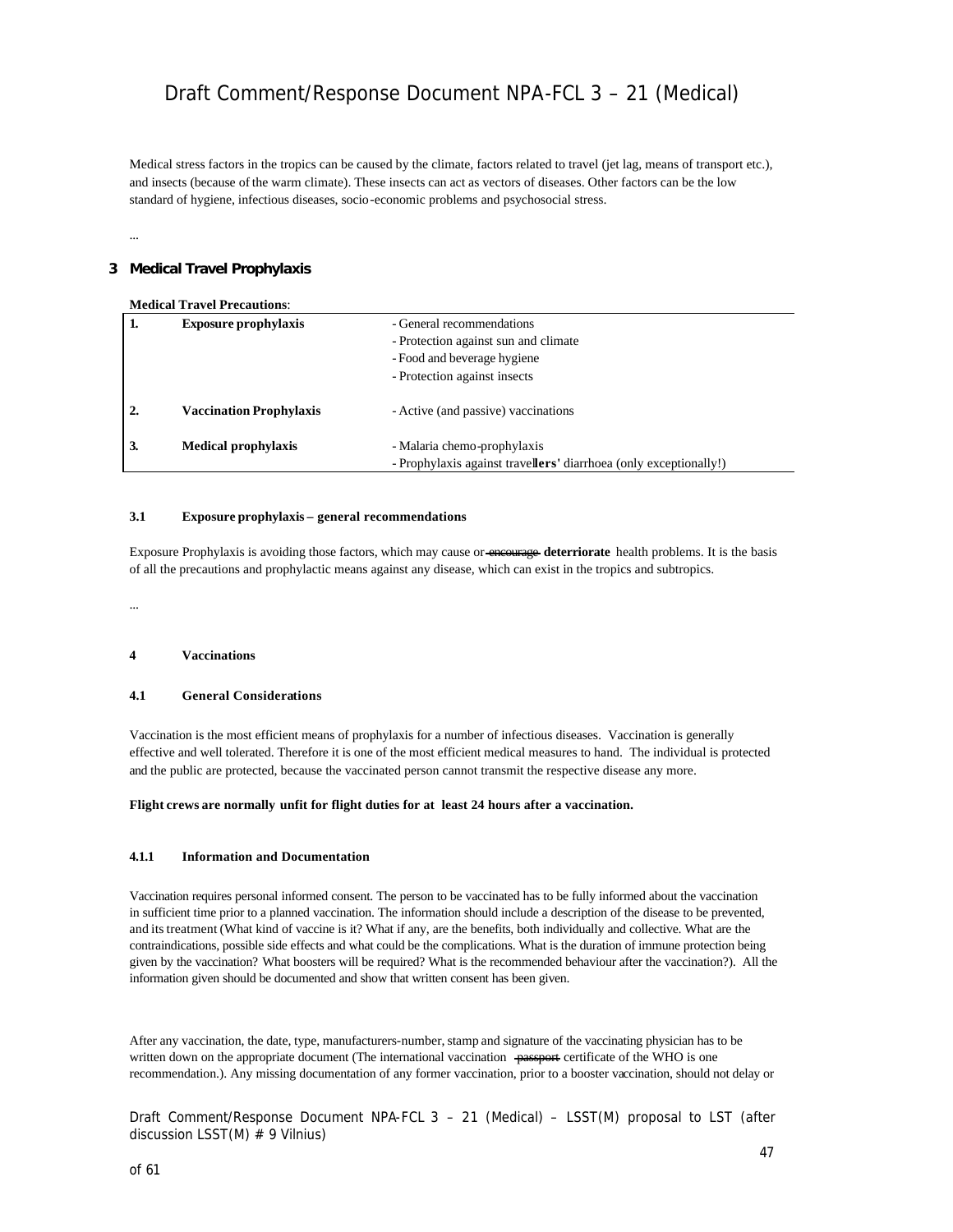even exclude a planned vaccination. A probable booster vaccination over and above the basic scheme does not normally have any side effects.

...

#### **4.1.3 Scheduling vaccinations**

The immune protection afforded by vaccinations ...

For Booster immunizations the effective period of the respective vaccination has to be taken into account.

*The effectiveness and the effective period of vaccinations (modified after Steffen, R., von Sonnenburg, F. in W. Lang, T. Löscher, Tropenmedizin in Klinik und Praxis, 3. Auflage, Thieme, 2000). This schedule is up to date as of Jun 2002, it should be checked periodically to see if there have been any changes.*

| <b>Vaccination</b>      | <b>Application</b> | Effectiveness $(\% )$ | <b>Effective</b>          | <b>Effective period</b> |
|-------------------------|--------------------|-----------------------|---------------------------|-------------------------|
|                         |                    |                       | from                      |                         |
| Cholera parenteral      | i.d., s.c., i.m.   | < 50                  | d 6 (first immunization), | Officially 6 m          |
|                         |                    |                       | $d1$ (booster *)          | Effective $3-6$ m       |
| Cholera oral            | p.o.               | $60 - 86$             | d 6 (first vaccination),  | Officially 6 m          |
| $(WC-BS)$               |                    |                       | $d1$ (booster *)          | Effective $3-6$ m       |
| Cholera oral            | p.o.               | $13 - 100$            | d 6 (first immunization), | Officially 6 m          |
| (CVD-103 HgR)           |                    |                       | $d1$ (booster *)          | Effective $3-6$ m       |
| <b>Diphtheria</b>       | i.m.               | $~1$ 80               | 4 w                       | $5( -10)$ yrs           |
| <b>ESME</b> (Tick borne | i.m.               | 99                    |                           | $>$ 3 yrs               |
| <b>Encephalitis</b> )   |                    |                       |                           |                         |
| <b>Hepatitis A</b>      | i.m.               | > 99                  | $d14$ (evtl. $d0$ )       | $10(-30)$ yrs           |
| <b>Hepatitis B</b>      | i.m.               | $~1$ 90               | $d30 - d60$               | Responder lifelong      |
| Influenza               | i.m.               | $70 - 90$             |                           | $>1 \text{ yr}$         |
| <b>Japanese</b>         | s.c.               | > 90                  |                           | $>$ 4 yrs               |
| <b>Encephalitis</b>     |                    |                       |                           |                         |
| Meningococcal           | s.c.               | $70 - 90$             | d <sub>7</sub>            | $1 - 3$ yrs             |
| <b>Meningitis</b>       |                    |                       |                           |                         |
| <b>MMR</b> (Measles,    | i.m.               | $90 - 95$             |                           | lifelong                |
| Mumps, Rubella)         |                    |                       |                           |                         |
| Pest                    | i.m.               | ?                     | A couple of d             | 6 <sub>m</sub>          |
| Poliomyelitis (IPV)     | i.m.               | > 99                  | $4 - 6 w$                 | $10$ yrs                |
| Poliomyelitis (OPV)     | p.o.               | > 99                  | 4 w                       | Life-long               |
| <b>Tetanus</b>          | i.m.               | > 99                  | 4 w                       | $10$ yrs                |
| <b>Rabies</b>           | $i.m.$ (s.c.)      | > 99                  | $\sim$ 7 d                | $2 - 3$ yrs             |
| Tuberculosis (BCG)      | i.c.               | $0 - 80$              | Not sure                  | $10$ yrs                |
| Typhoid F. Ty 21 a      | p.o.               | $~1$ 70               | d 14                      | $1 - 3$ yrs             |
| <b>Typhoid F.</b> Vi    | i.m.               | ~1                    | $d$ 14                    | $2 - 3$ yrs             |
| <b>Yellow Fever</b>     | s.c.               | > 99                  | d 10 (first immunization) | Officially 10 yrs       |
|                         |                    |                       | $d1$ (booster *)          | Effective lifelong?     |

\* If vaccinated within effective period of former immunization

...

#### **4.2 Vaccinations in Travel Medicine**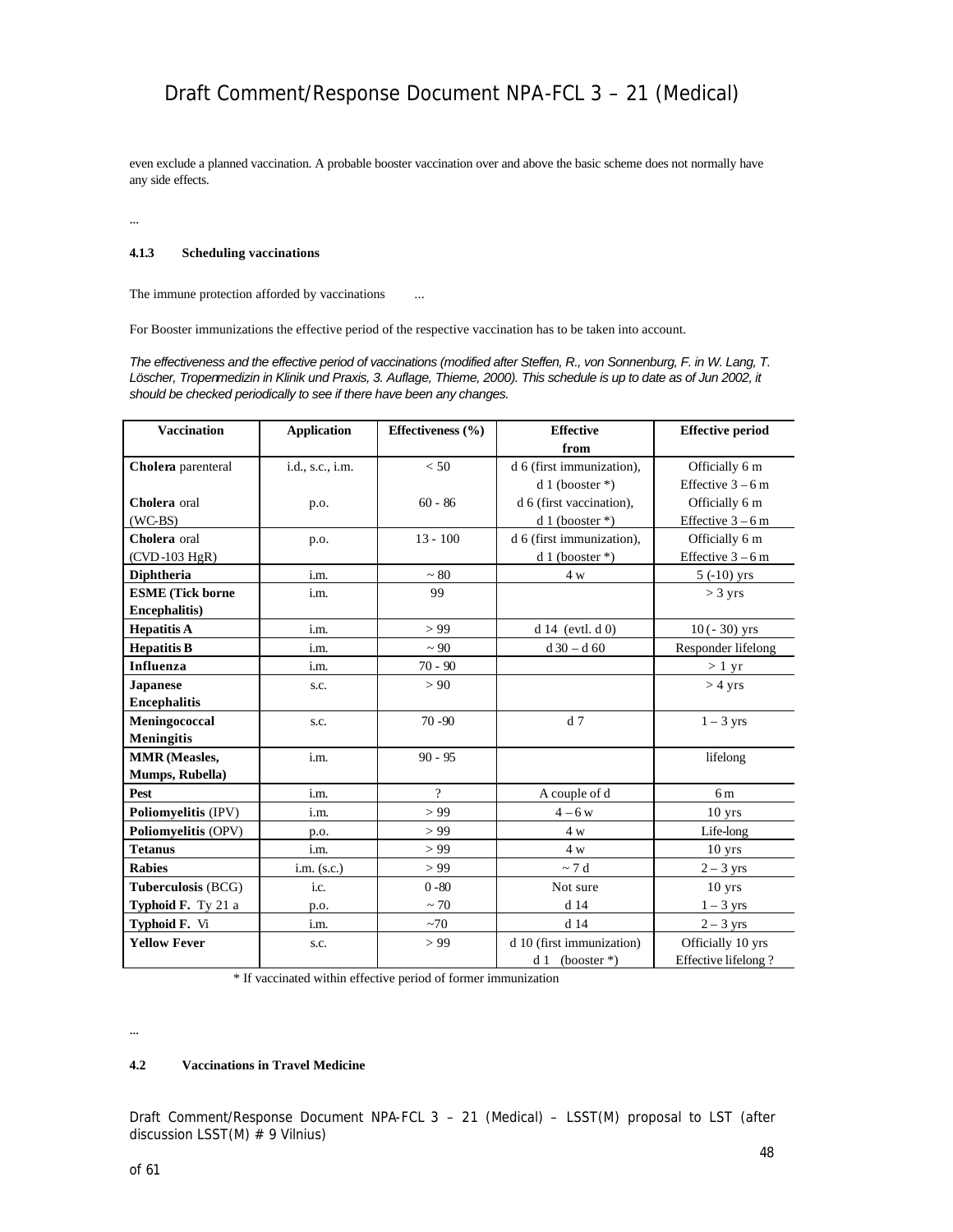When briefing flight crews and other people who travel, a distinction has to be made between mandatory vaccinations, generally recommended vaccinations and specific travel vaccinations.

**Mandatory vaccinations** according to the WHO, used to be the vaccinations against **Smallpox**, Cholera and Yellow Fever. Smallpox was eradicated in the 70's of the last century. The injection type of vaccination against Cholera showed no sufficient effect, and was omitted from the list of mandatory vaccinations. Nevertheless one should be aware, that the vaccination against Cholera might be demanded by certain border controls. This is against the general practice and scientific findings. It is often done in order to extract money dishonestly, by exaggerating the risk.

The vaccination against Yellow Fever is now the only mandatory vaccination, when travelling to certain countries. Some countries (16 countries in tropical Africa and French Guyana) demand the vaccination for every person entering that particular country. Other countries require YF, only for those who have visited an endemic area within the last 6 days. The vaccination against meningo-coccal meningitis is mandatory for pilgrims who are travelling to Mecca. For flight crews taking pilgrims to Saudi Arabia, this vaccination is also mandatory.

The **generally recommended vaccinations** against Tetanus, Diphtheria and Poliomyelitis are also recommended as a matter of principle. The immunization status should be checked and a booster given if necessary. The combination vaccines are generally recommended. If a tetanus immunization is necessary because of an injury, a combination vaccine with diphtheria vaccine, or diphtheria and poliomyelitis vaccine, should be used.

The indication for **specific travel vaccinations** depends on the areas to be visited, the time (rainy or dry season etc.), the duration and the style of travel (staying in the hotel or travelling around during the layover). These vaccinations should ensure an optimal protection for the flight crew or the traveller. For members of flight crew, immunization for Hepatitis A and Yellow Fever are recommended in general, others depend on each and every situation.

#### *Specific Travel Vaccinations*

| 1. Hepatitis A                            |
|-------------------------------------------|
| 2. Hepatitis B                            |
| 3. Typhoid Fever                          |
| 4. Meningo-coccal meningitis              |
| 5. Rabies                                 |
| <b>6. Japanese B-Encephalitis</b>         |
| 7. Cholera                                |
| <b>8. ES ME (Tick Borne Encephalitis)</b> |
|                                           |

#### **4.2.4 Yellow Fever**

...

Yellow Fever is endemic in the tropical rain forest zones of South America and Africa and is caused by a Flavivirus. Endemic and infectious zones can be readily distinguished. In **endemic zones** the virus circulates within a so-called sylvatic cycle between monkeys as reservoir and mosquitoes as vectors (Haemagogus and Sabethes mosquitos in South America, Aedes in Africa). In **infectious zones** (found within endemic zones) transmission to man occurs due to an urban cycle with anthropophilic Aedes mosquitoes as vectors. Epidemics can be caused in the same way.

Yellow Fever is a viral haemorrhagic fever. The severity of the disease varies from a virtually unnoticeable or mild course (especially found in endemic zones) to severe and even lethal, classic or haemorrhagic yellow fever. In the latter cases the general condition rapidly deteriorates, with failure of the liver and the kidneys. There is generalized haemorrhagic diathesis with haematemesis, melaena, metorrhagia, haemorrhages in the skin and mucosa. Involvement of heart and CNS are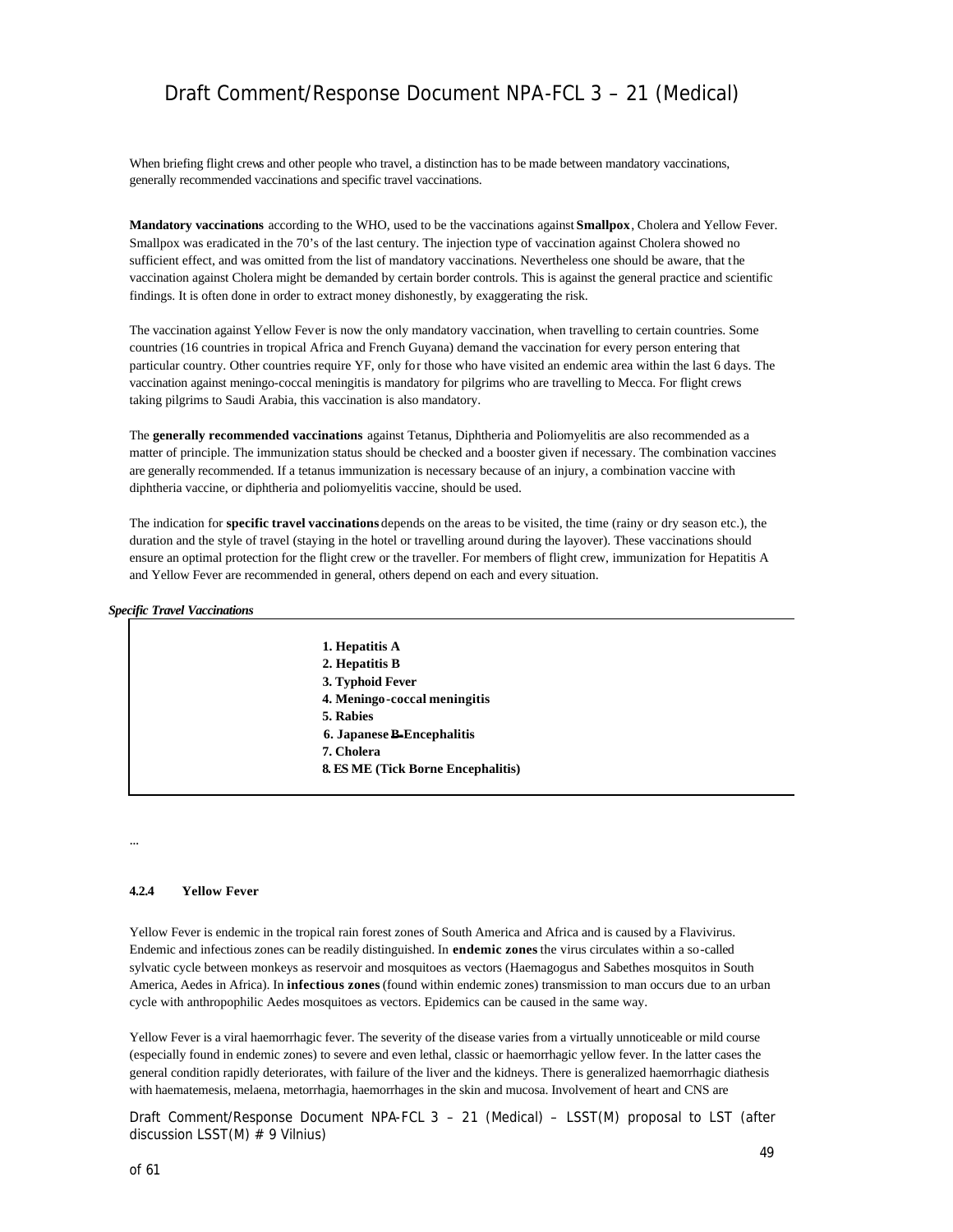common. 7 to 10 days after onset of symptoms the patients may die. The mortality of yellow fever in general is 10 to 20 %, and up to 50 % with classical yellow fever.

Vaccination against YF is recommended when visiting endemic zones. It is mandatory when entering certain countries of the endemic zones and, after having visited endemic zones within the last 6 days, when entering certain other countries of the endemic zones and outside. The vaccination may also be necessary when travelling within countries of the endemic zones, e.g. Brazil and Ecuador. **Flight Crews should be vaccinated even if they only fly over endemic areas, because an immunization might be required after a diversion to an airport, which is in the endemic zone. Therefore all flight crew operating in Africa or Latin South America should be vaccinated against Yellow Fever.** 

The vaccine consists of a highly effective, attenuated live vaccine. The substantial residual virulence of the vaccine should be taken into account when vaccinating patients who are immuno-suppressed (HIV positive patients can be immunized with a CD4-count > 400 / µl.). The vaccine virus is bred on eggs or chicken fibro-blasts, therefore chicken protein allergy might be a contraindication or at least relative contraindication. On the day of vaccination, and for the three successive days after the vaccination, those who have had a vaccination, should not do anything requiring muscular exertion or exposure (e.g. sport, sauna or being out in the strong sun and receiving UV exposure). **Side effects** can be slight, local reactions at the site of inoculation (up to 10 % of those vaccinated). After,  $4 - 6$  days there may be more general reactions, such as an elevated body temperature and malaise (about 10 % of those vaccinated). The malaise, headache and muscle pain usually lasts for about 24 hours  $(2 - 5)$  % of those vaccinated).

**Contraindications** are acute febrile diseases within the last two weeks, immuno suppression and immune defects (see above), corticoid medication, allergy against chicken protein and age < 6m.

Only Authorized Vaccination Centres may give the Yellow Fever vaccine. These Centres only, certify the vaccination on the official vaccination certificate. The stamp is valid from ten days until 10 years after inoculation. In case of contraindications, an exemption certificate has to be given (The text should state that "No vaccination was possible on medical grounds".). One should be aware that the health authorities of certain countries might not acknowledge the exemption certificate.

| Yellow Fever Vaccination  |                                                                                 |
|---------------------------|---------------------------------------------------------------------------------|
| <b>Indication</b>         |                                                                                 |
|                           | <b>Travel into infection zones</b>                                              |
|                           |                                                                                 |
|                           | According to health regulations of certain countries for every visitor or after |
|                           | visits of endemic zones within the last 6 days                                  |
| <b>Vaccine</b>            | Live Vaccine of attenuated virus of 17 D - strain                               |
|                           |                                                                                 |
| <b>Vaccination Scheme</b> | $1 \times 0.5$ ml sub.cut or im.                                                |
|                           |                                                                                 |
| <b>Effectiveness</b>      | Reliable, probably lifelong                                                     |
|                           |                                                                                 |
| <b>Validity</b>           | As mandatory vaccination: from $d_{10}$ until 10yrs after vaccination           |
| N.B.                      |                                                                                 |
|                           | Vaccination only by authorized vaccination centres                              |
|                           | Intervals to be observed with other live vaccines                               |
|                           |                                                                                 |
|                           | Care must be taken with the chicken protein allergy and HIV infection!          |

**Yellow Fever Vaccination** 

#### **4.2.5 Hepatitis A**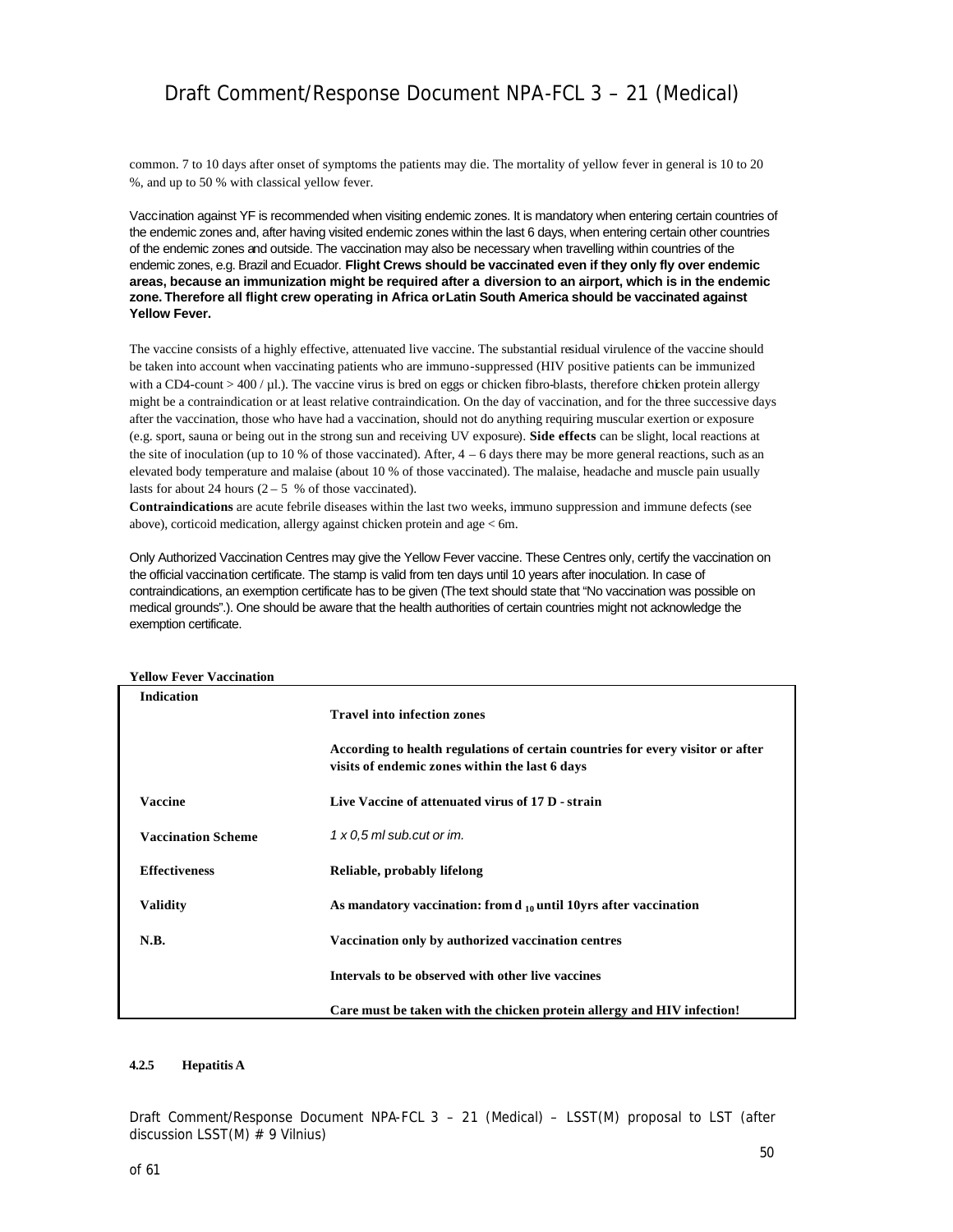Hepatitis A is an acute viral infection affecting the liver. The infection is predominantly self- limiting. In children the clinical course is mostly unnoticed. Even though the case fatality rate is overall only about 0,2 %, it increases by age (> 40 a: 2 %, > 50 a: 2,7. Moreover, recovery may take a couple of months, because of a protracted course or a delayed recovery.

Hepatitis A is acquired by fecal-oral transmission (especially in children by smear infection) by contaminated food and beverages. Raw seafood and oysters are a predominant source of infection. For exposure prophylaxis, good hygiene is effective because of the high resistance of Hepatitis A-virus against the environmental influence. In spite of this, vaccination is very effective because of the low hygiene standards and high rate of infectivity in the tropics.

A very effective, and inactivated type of vaccine, has existed since 1992. The effective period is 10 years. The new vaccine only needs two inoculations with an interval of six months in between. Even after the first inoculation an immune protection of six months to one year, can result. At the latest, two weeks before departure to tropical areas, the first inoculation should be given. Nevertheless, a later inoculation should not be omitted, because the immune protection will have built up a couple of days after arrival. Because of the high infection rate in children, even in first world areas in former days, a lot of the older aircrew might have had hepatitis A as a child even without knowing about it. Therefore, the titre of Anti-HAV of patients born before 1950-1960, with otherwise unexplained jaundice, or after a longer stay in third world areas, should be checked prior to the vaccination. Only patients with no titre (the threshold of immune protection being around, 20 IU/l) need a vaccination. Nevertheless, a vaccination of patients with titre of Anti-HAV is not harmful.

#### *Hepatitis A Vaccination*

| <b>Indication:</b> |                            | Wide indication, all travels overseas and to the Mediterranean |
|--------------------|----------------------------|----------------------------------------------------------------|
|                    |                            | and Eastern Europe encountering low hygienic standards         |
|                    |                            | Patients born before 1950-1960 depending on titre of Anti-HAV  |
| Vaccine:           |                            | Inactivated vaccine (formalin activated virus)                 |
|                    |                            | (HAVRIX®, VAOTA®, Epaxal®, HAVpur®)                            |
|                    | <b>Vaccination Scheme:</b> | $0 - 6$ (to 12) months, i.m.                                   |
|                    |                            | Immune protection starts after $2 - 4$ w for 6 to 12 m         |
| <b>Booster:</b>    |                            | After 10yrs                                                    |
| N.B.:              |                            | Testing of titre of Anti-HAV in patients born before 1950-1960 |

...

#### **4.2.9 Meningococcal Meningitis**

Meningococci exist worldwide, permanent epidemic areas, reach from Brazil in the west to the sub-Saharan Sahel Zone in Africa, to the Arabian Peninsula and to the Indian subcontinent. The African Meningitis belt is located in the Sahel Zone and south of it. Particularly during the dry periods (December to June) epidemics occur in intervals over several years, e.g. pilgrims to Mecca. The infection is spread by large groups of people, such as Mecca pilgrims and high density of housing, such as in shantytowns, slum or mass tented areas.

The causative agents are gram-negative diplococci, Neisseria meningitidis. Eight serogroups A, B, C, X, Y, Z, W 135 und W 29 exist. Within the Meningitis belt infections with serotype A can be found, whereas in middle Europe, Australia and North America, infections with serotypes B and C occur. Meningococi are transmitted face to face by droplet infection. The reservoir is the nasopharyngeal area of healthy carriers. During an epidemic, up to 10 % of the population are carriers that can infect mainly susceptible non-immune children. The clinical course varies between an asymptomatic infection of the nasopharyngeal tract, (this is the most frequent type) to an acute meningococcaemia with light fever and petechiae. This may develop in 10% of those with the asymptomatic infection. The more serious infection has a case fatality rate of about 10 %, especially in children and juveniles and leaves long time residuals in up to 20 %. **If close contact with**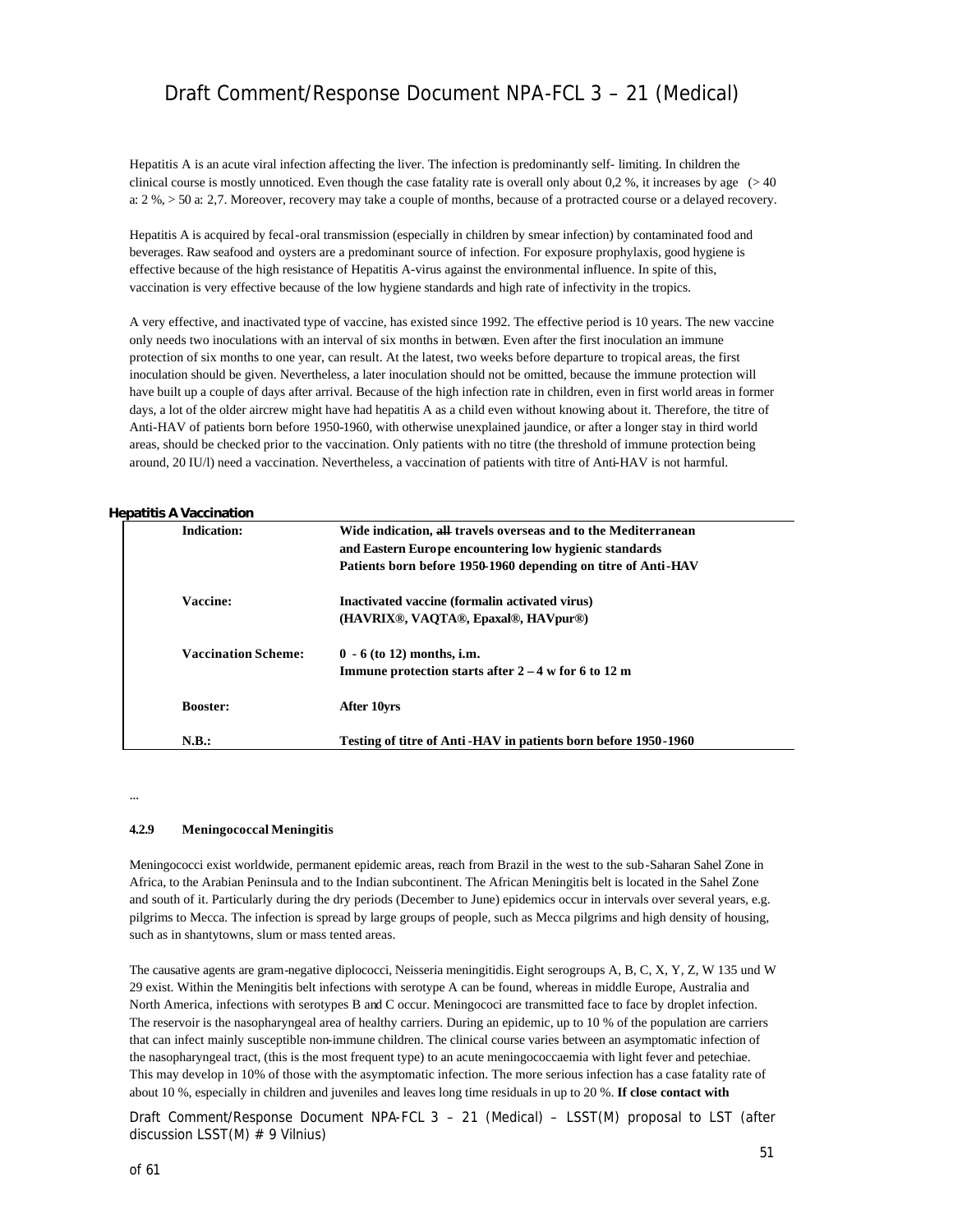#### **infected persons has occurred over a period of several hours (> 8 h) such as within an aeroplane, a prophylactic dose of Rifampicin is recommended.**

The polysaccharide vaccine protects against sero-groups A and C or additionally sero-groups W 135 und Y. The immunization is effective 10 to 14 days after the last inoculation and lasts at least for three years. Those vaccinated should be older than two years.

Beside exposure prophylaxis, the vaccination is indicated for travel in rural basic areas and where there is close contact with the population in these areas. It is mandatory for pilgrims to Mecca (Art. 84, International Health Regulations). Serotype W 135 is responsible for the most infection in this group. Therefore, the vaccine protecting against this serotype is recommended and is mandatory from 2002 onwards. **For flight crews transporting pilgrims to Saudi Arabia on pilgrim flights the vaccination might be mandatory, whether entering the country or not.**

| vaccination against inclinigococcal incliniguis |                                                                                  |  |
|-------------------------------------------------|----------------------------------------------------------------------------------|--|
| Indication                                      | Long-time stay in risk areas. Travel into rural areas under basic conditions and |  |
|                                                 | with close contact with the local population in these high risk areas            |  |
|                                                 | Mandatory for pilgrimage to Mecca or flight crew transporting pilgrims upon      |  |
|                                                 | entry to Saudi Arabia                                                            |  |
|                                                 |                                                                                  |  |
|                                                 | Under certain circumstances probably required by certain countries upon entry    |  |
|                                                 | from risk areas                                                                  |  |
| <b>Vaccine</b>                                  | Inactivated vaccine, depending on producer                                       |  |
|                                                 | -Bivalent vaccine with serotypes A and C (A+C Mérieux®)                          |  |
|                                                 | -Tetravalent vaccine with serotypes A, C, W 135, Y (Mencevax $ACWY@$ )           |  |
| <b>Vaccination Scheme</b>                       | $1 \times 0.5$ ml s.c.                                                           |  |
|                                                 |                                                                                  |  |
| <b>Effectiveness</b>                            | Reliable immune protection from 1 - 2 w after vaccination lasting 3yrs           |  |
|                                                 |                                                                                  |  |
| N.B.                                            | Mandatory vaccination valid from 10 d after until 3yrs after vaccination         |  |
|                                                 | No protection against serotype B (Europe, South America)                         |  |

**Vaccination against Meningococcal Meningitis**

...

#### **4.2.11 Japanese B-Encephalitis**

Japanese B-Encephalitis is the most common viral encephalitis worldwide. The frequency differs between the Eastern Asia from Siberia, Korea and Japan to South East Asia and the Indian subcontinent as well as Taiwan, Philippines, the Mariane Islands and Guam. The disease has been spreading further worldwide in more recent years.

Birds are a reservoir, with an augmenting reservoir in pigs. The infection occurs in areas with rice paddies, where the vectors breed. The vector is the Culex mosquito, which is active from dawn to dusk. The virus circulates between these vectors and the reservoirs. Humans get infected when the density of the mosquito increases. Birds may carry the infection from the rural to the urban areas. Sporadic infections can occur all through the year. During the monsoon season the mosquito population can expand a great deal, causing epidemics.

Draft Comment/Response Document NPA-FCL 3 – 21 (Medical) – LSST(M) proposal to LST (after discussion LSST $(M)$  # 9 Vilnius) In travellers Japanese B-Encephalitis is very rare. Nevertheless, an infection may be lethal. Beside exposure prophylaxis, the vaccination is indicated for individual travellers, who spend more than 4 weeks during the summer monsoon (May to October) in rural areas in endemic zones or who do extensive cross-country expeditions. This does not normally apply to flight crew. Only with extensive outdoor activities in endemic areas longer than 4 weeks duration is a vaccination warranted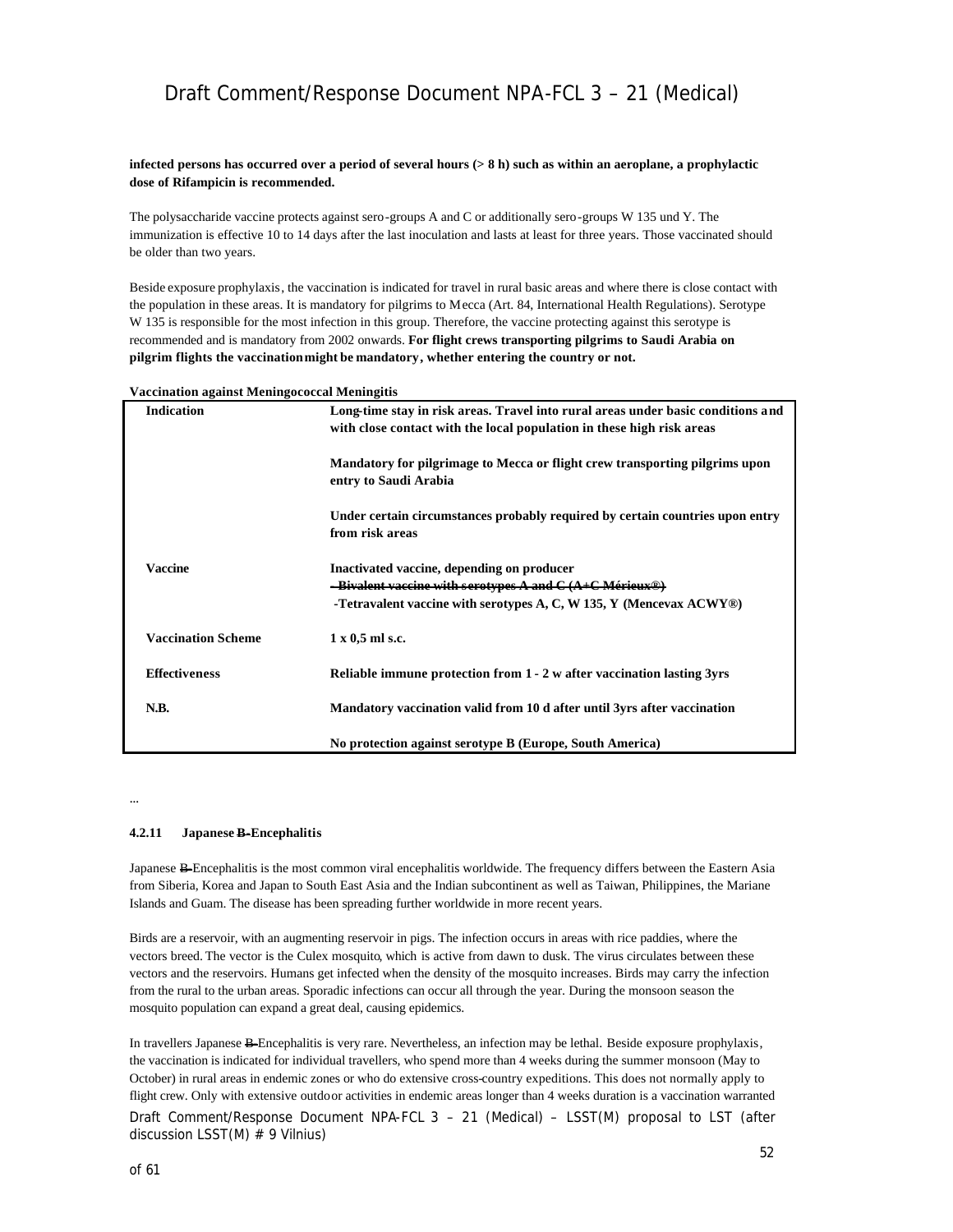for flight crews. The inactivated vaccine contains inactivated virus from mouse brains (producers Biken or Connard). It is not licensed in every European country, but can be obtained by international pharmacies. In case of adverse side effects the immunizing physician is liable. Those to be vaccinated should be informed about this situation.

#### *Vaccination against Japanese B-Encephalitis*

| Indication:                | Individual travels $>4$ w in rural areas of endemic zones                                                         |
|----------------------------|-------------------------------------------------------------------------------------------------------------------|
| Vaccine:                   | Inactivated vaccine with inactivated virus from mouse brain                                                       |
| <b>Vaccination Scheme:</b> | 1 ml s.c on days 0 - 7 - 28<br>An alternative rapid scheme at days: $0 - 7 - 14$<br>A booster after $1 - 2$ years |
| <b>Effective period:</b>   | 4 years                                                                                                           |
| Side effects:              | local at site of inoculation (rare).                                                                              |

#### **4.2.13 Tick Born Encephalitis**

Tick born Encephalitis is a viral disease. The central European variant is also known as ESME or FSME, and occurs in Central and Eastern Europe, from Southern Germany and Switzerland to the Urals, and to the south of Sweden and Finland. The Far East or Russian variant, also known as RSSE, occurs from the Baltic States in the west, throughout Russia to the Pacific Ocean.

...

...

...

#### **5.1 Malaria Prophylaxis**

**1. Exposure prophylaxis**

- **2. Chemo -prophylaxis ( medical drug prophylaxis)**
- **3. Establish an early diagnosis and therapy.**
	- **If applicable standby therapy (probably malaria quick test)**

#### 5.1.1 Exposure Prophylaxis

Exposure prophylaxis of Malaria is to protect against mosquito bites. It has to be carried out throughout the active time of the vectors – from dusk throughout the night to dawn. Exposure prophylaxis can reduce the risk of malaria by 90 %.

#### **3. Cover as much as possible of the body surface by fair-coloured, loose-fitting cotton clothes (Long trousers, long sleeves).**

**4. Uncovered skin should be treated with insect repellents (e.g. Bayrepel, DEET. Permethrin is not**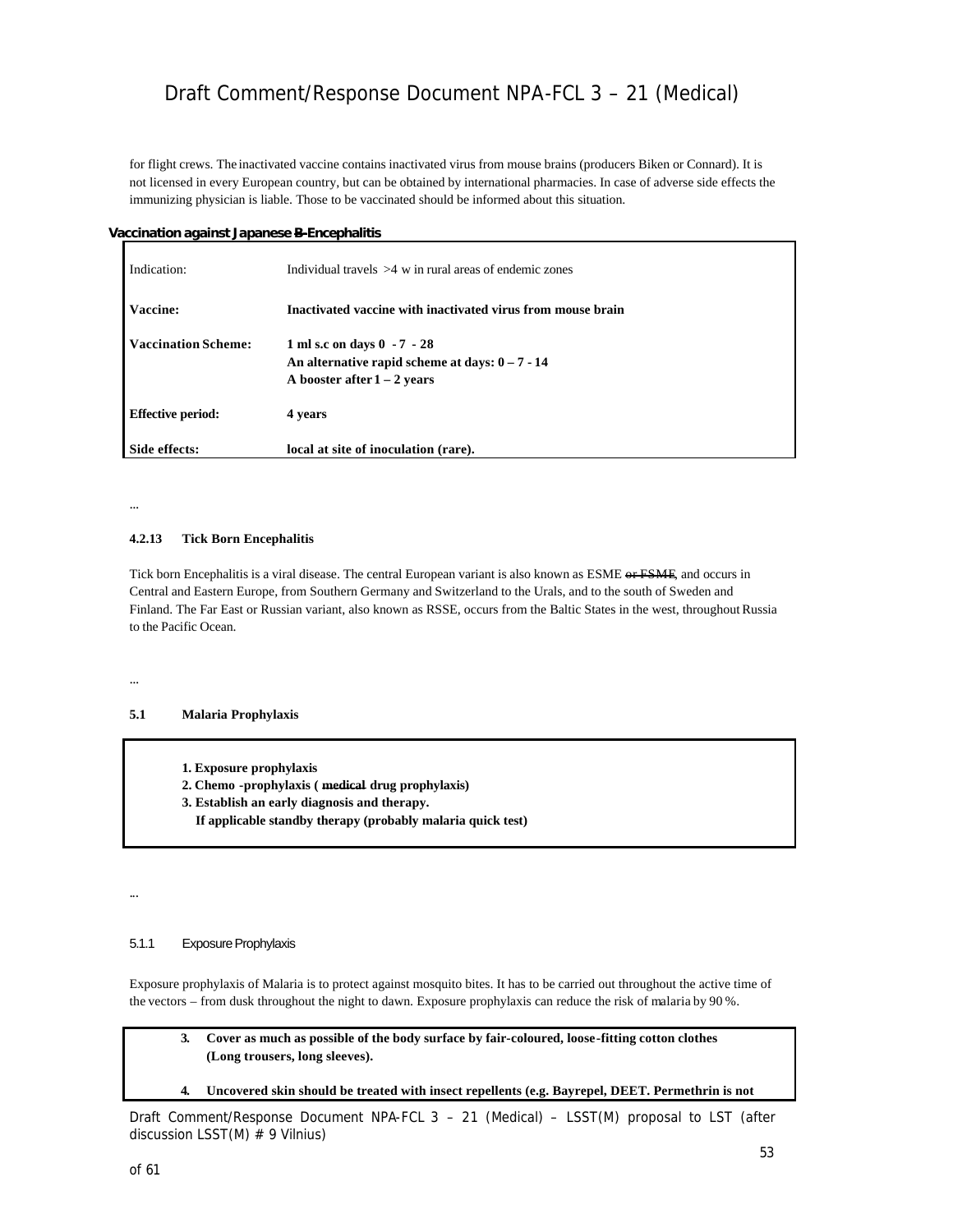#### **favoured**

 **in some countries). These products should not be used on damaged areas of skin and children < 2 yrs**

- **3. Staying inside with closed rooms during evening and night. Rooms should be mosquito-proof: use mosquito screens, air conditioning, and if applicable insecticides.**
- **5. Mosquito nets are recommended (they should be big enough not to be touched while sleeping, loose ends should be fixed under mattress). If applicable mosquito nets impregnated by Permethrin (judged critically in some countries).**

...

#### **a) Chloroquine (e.g. Resochin®) + Proguanil (Paludrine®)**

The effectiveness of this combination of two anti-malarial medications is only about 60 **%** (West Africa) and should not be recommended, if a more effective, alternative drug like Atovaquone + Proguanil (Malarone®) is available. It can be used over long periods continuously (Up to 100 g of Chloroquine, corresponding to continuous intake over 5 years, is harmless. For continuous intake – which normally does not apply for flight crew – an ophthalmological control is recommended every 2 years. The combination of Chloroquine and Proguanil used to be the only anti-malarial approved for pilots before Atovaquone + Proguanil (Malarone®) was approved. Severe adverse **side effects** do not exist, for Chloroquine, short term stomach discomfort, flickering of eyesight, light dizziness, sleep disturbance occur rarely. For Proguanil reversible loss of hair, ulceration of the mouth and stomach discomfort may occur rarely**.** The medication should always be taken with food and with plenty of fluid. **Contraindications** for Chloroquine are psoriasis, retino-pathology, visual field defects, myasthenia gravis, glucose-6-phosphate dehydrogenase deficiency, hepatic porphyria, severe liver disorders, renal insufficiency and intolerance of 4-Aminochinolins. Contraindications for Proguanil are, severe renal insufficiency (reduction of dose necessary). A rapid saturation for chloroquine can be achieved by the intake of a weekly dose (2 Tablets) on 2 subsequent days. Subsequently, the chemo-prophylaxis has to be continued in a regular way. It has to be continued for 4 weeks after leaving the risk area.

#### **Chloroquin + Proguanil (e.g. Resochin® + Paludrine®)**

| Generics: | - 150 mg Chloroquine-Base resp. 100 mg Proguanil                                                          |
|-----------|-----------------------------------------------------------------------------------------------------------|
| Intake:   | - 2 Tbl. Resochin / w (with body weight > 80 kg: 3 Tbl), starting 1 week before mission, continuing       |
|           | For 4 weeks after leaving risk area                                                                       |
|           | - 2 x 1 Tbl. Paludrine / d, starting 1 day before mission, continuing for 4 weeks after leaving risk area |
| N.B.:     | - for better compatibility intake with lots of fluid at meal times.                                       |
|           | - With continuous intake $> 2$ a ophthalmological control every 2 years                                   |
|           | - In New Guinea there is resistance against Proguanil                                                     |
|           | - Chemo-prophylaxis is possible for children and in pregnancy                                             |
|           | - Rapid saturation with Chloroquine using: 2 Tbl/d for 2 d                                                |

#### **b) Mefloquine (e.g. Lariam® or Mephaquine®)**

Draft Comment/Response Document NPA-FCL 3 – 21 (Medical) – LSST(M) proposal to LST (after discussion LSST(M) # 9 Vilnius) **Mefloquine is not approved for pilots! If a pilot should take it by mistake, then that pilot must remain unfit for flying duties for four weeks, and then be observed to see if any neuro- psychiatric side effects have occurred.** Mefloquine in special circumstances can be used for flight attendants. The discussion about mefloquine for flight crew has not yet come to any fixed conclusions. Therefore until some conclusions have been reached, there is no reason why flight attendants should have to take the risk of using a less effective type of prevention, when this very effective anti-malarial for chemo- prophylaxis is available. Effectiveness is about 90 % in West Africa. Long-term intake is possible for up to 2 years. The **Side Effects** can include neuro- psychiatric symptoms (0,1 to 1 %)[There are some reports of a higher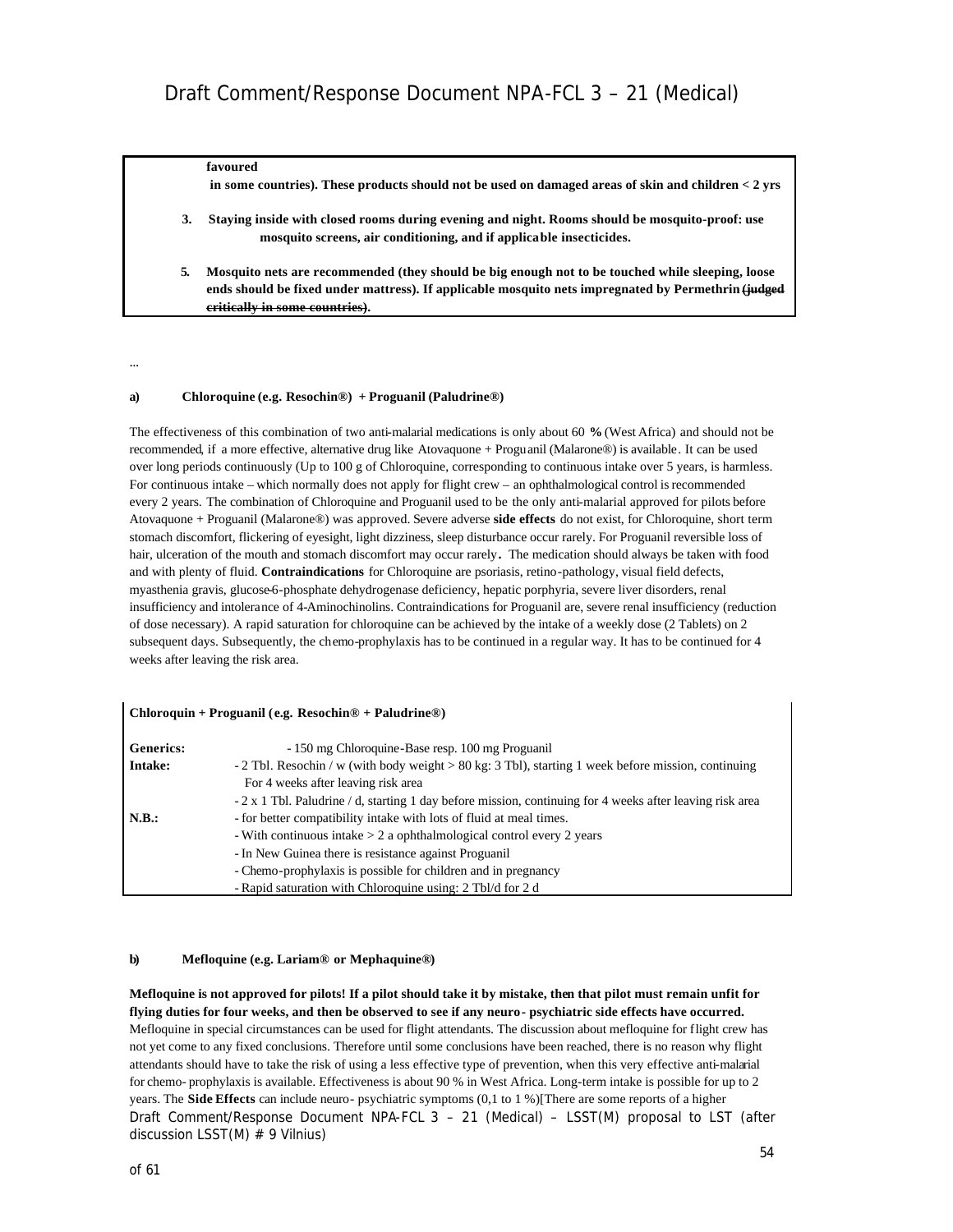percentage]. Visual blurring can occur. Epileptic seizures have been reported as well as psychotic symptoms. These effects can be dose related and occur more frequently with rapid saturation, or therapeutic intake, or in women (higher blood levels). Side effects are more likely to occur after a second intake. When the chemo-prophylaxis is taken for the first time, it should be started 3 weeks before onset of any exposure, therefore,in order to change the prophylaxis regime in case of side effects. **If side effects occur**, **Mefloquine should never be used again**. Vice versa, if side effects are absent, Mefloquine should be tolerated well in the future, although there is no guarantee or clinical evidence to prove this. The **Contraindications** include the first trimester of pregnancy when genetic abnormalities have been recorded. Three months after taking mefloquine, effective contraception is recommended. It should not be taken during the lactation period. It should not be given to children  $<$  5 kg of body weight and  $/$  or  $<$  3 yrs of age. It can cause cardiac conduction disturbances. It must not be taken with quinidine, or given to people with severe liver disorders, or with neuro psychiatric disorders, and of course, it must never be given to people with epilepsy. Interference with frequently used medicines such as betablockers, calcium antagonists and other anti arrhythmics should be considered. Even with diarrhoea Mefloquine can be sufficiently effective. A **rapid saturation** for mefloquine can be achieved by the intake of a weekly dose (1 Tablet) on 3 subsequent days. The prophylaxis with mefloquine should be started 1 week before the onset of a mission and continued for 4 weeks after leaving the risk area.

**\*\*Mefloquine should only be considered, where the risk of infection outweighs the probability of severe side effects. Because of the risk of both short term and long-term neurological side effects, mefloquine is forbidden for use in pilots\*\*** 

|                          | <b>Mefloquine (Lariam®)</b>                                                                               |  |  |
|--------------------------|-----------------------------------------------------------------------------------------------------------|--|--|
| <b>Generic:</b>          | - 250 mg Mefloquine                                                                                       |  |  |
| <b>Intake:</b>           | - 1 Tablet. /w, starting 1 week before exposure, continuing for 4 weeks after leaving risk area           |  |  |
| N.B.:                    | - Intake with plenty of fluid                                                                             |  |  |
|                          | - For women 3 months of effective contraception is recommended after intake                               |  |  |
| -                        | Rapid saturation 1 x 1 Tbl for 3 d                                                                        |  |  |
| $\overline{\phantom{a}}$ | Rapid resistance to mefloquine has occurred in SE Asia. Resistant cases have now been reported in Africa. |  |  |

#### *c) Malarone® (Atovaquone + Proguanil)*

According to preliminary results of scientific studies about the interference of Atovaquone / Proguanil with flight duties it seems likely, that there will not be any problems for aircrew. The combination of Atovaquone and Proguanil (Malarone®) is used by several airlines as Lufthansa and is approved for pilots by the FAA.The effectiveness is about 90 %, like that of mefloquine. It can be used for adults and for stays up to 28 days (soon to be prolonged up to 56 days and probably longer) **and for persons with body weight of more than 40 kg (These restrictions do not apply for the USA)**. As with mefloquine, it is recommended for chemo-prophylaxis in areas, where there is chloroquine resistance and for treatment of uncomplicated malaria. This combination is much better tolerated than mefloquine. The combination is not associated with neuropsychiatric adverse effects, impairment of psychomotor performance, mood changes, sleepiness and fatigue, especially under hypobaric conditions. **Side effects** are minimal and do not last very long, they may include: cough, gastrointestinal disturbance (nausea, vomiting, abdominal discomfort and pain, diarrhoea) and headache. **Contraindications** are severe liver disorders and severe renal insufficiency (Creatinine-Clearance < 30 ml/min). **Due to the short time of administering (1 day before up to 7 days after staying in a malaria risk area) the combination is paticularly suitable for flight crews. Acceptability of the drug by the compliance of patients proved to be very high.**

| $A$ tovaquone + Proguanil (Malarone®) |  |
|---------------------------------------|--|
|                                       |  |
|                                       |  |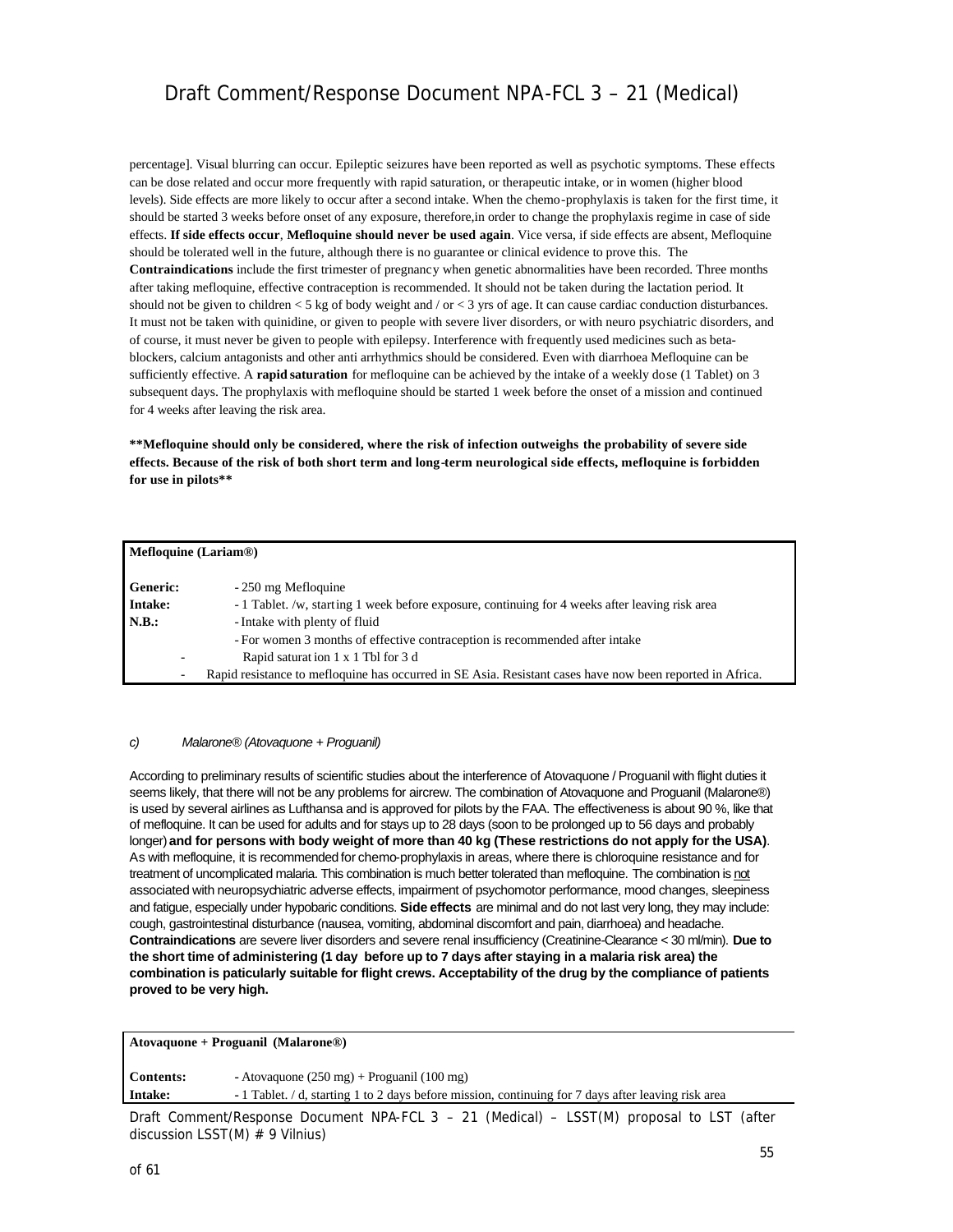|                      | - Maximum stay in risk area 28 d (Longer term intake is under consideration.) |
|----------------------|-------------------------------------------------------------------------------|
| $\blacksquare$ N.B.: | - effectiveness as mefloquine (90 %), tolerability better                     |

#### *d) Doxycycline*

**The antibiotic doxycycline is not officially approved for pilots yet**, but it is being used in military pilots in high - risk areas, because of the lack of an effective alternative. It is not licensed for chemo-prophylaxis of malaria in some European Countries, but is used in the UK and the U.S. It is used for prophylaxis in areas with multi-resistant plasmodia (resistance against chloroquine, and proguanil, and mefloquine). This applies to the border areas between Thailand and Myanmar and Thailand and Cambodia. **For the time being Doxycycline is regarded as effective as Atovaquone + Proguanil (Malarone®) or Mefloquine (Lariam®) for chemo-prophylaxis by some Societies for Tropical and Travel Medicine in Europe. It can be usedinstead of them, where these are recommended.**

**Side effects** can include gastrointestinal disturbances (nausea, vomiting, diarrhoea), photo-dermatitis (care must be taken with solar radiation in tropical areas), very rarely it can cause increased intra-cranial pressure. **Contraindications** are children < 8yrs, severe liver disorders.

| Doxycycline (several brand names) |                                                                                              |  |
|-----------------------------------|----------------------------------------------------------------------------------------------|--|
| <b>Content:</b>                   | - 100 mg Doxycycline                                                                         |  |
| Intake:                           | - 1Tbl. / d, starting 1 week before exposure, continuing for 4 weeks after leaving risk area |  |
| N.B.:                             | - Must be t aken with plenty of fluid                                                        |  |
|                                   | - Contraindicated in children $< 8$ yrs and pregnant women                                   |  |
|                                   | - Beware of photo-dermatitis (solar radiation!)                                              |  |

...

#### **5.1.3 Standby -Prophylaxis Standby Emergency Treatment**

In Standby-Prophylaxis Standby Emergency Treatment patients can take an anti-malarial with them. This **should** be used should if symptoms suspicious of malaria **(e.g.** fever > 38,5 °C, pain in the head and limbs, nausea and malaise**) should** occur, at least one week after having entered a risk area. Standby therapy-prophylaxis **Emergency Treatment can be recommended** in areas with low transmission risk,  $\leftrightarrow$  short stays,  $\leftrightarrow$  intolerance of anti-malarials **or where side-effects of chemo-prophylaxis outweigh the malaria-risk**. European recommendations, (e.g. Swiss and German Societies of Tropical Medicine, 2001) advise standby precautions. Furthermore, **S**tandby **Emergency Treatment** should be recommended if chemo-prophylaxis with chloroquine / proguanil is used, particularly if a more effective prophylaxis cannot be used in pilots or where there is intolerance. **It can be considered especially in case of frequent short stops in endemic areas over a prolonged period of time. However, it does not replace exposure prophylaxis, which should be carried out meticulously.** 

If fever or other symptoms suspicious of malaria occur and no doctor is available, the standby drug should be taken by way of self- medication. As soon as possible a physician trained in tropical medicine should be consulted. **After having taken the Standby Emergency Treatment, flight crew are not fit for flying duties for four weeks.**

#### *Procedure if malaria is suspected*

| symptoms suspicious of malaria     |
|------------------------------------|
| Stay in risk area for at least 7 d |
| No doctor available for next 24 h  |
|                                    |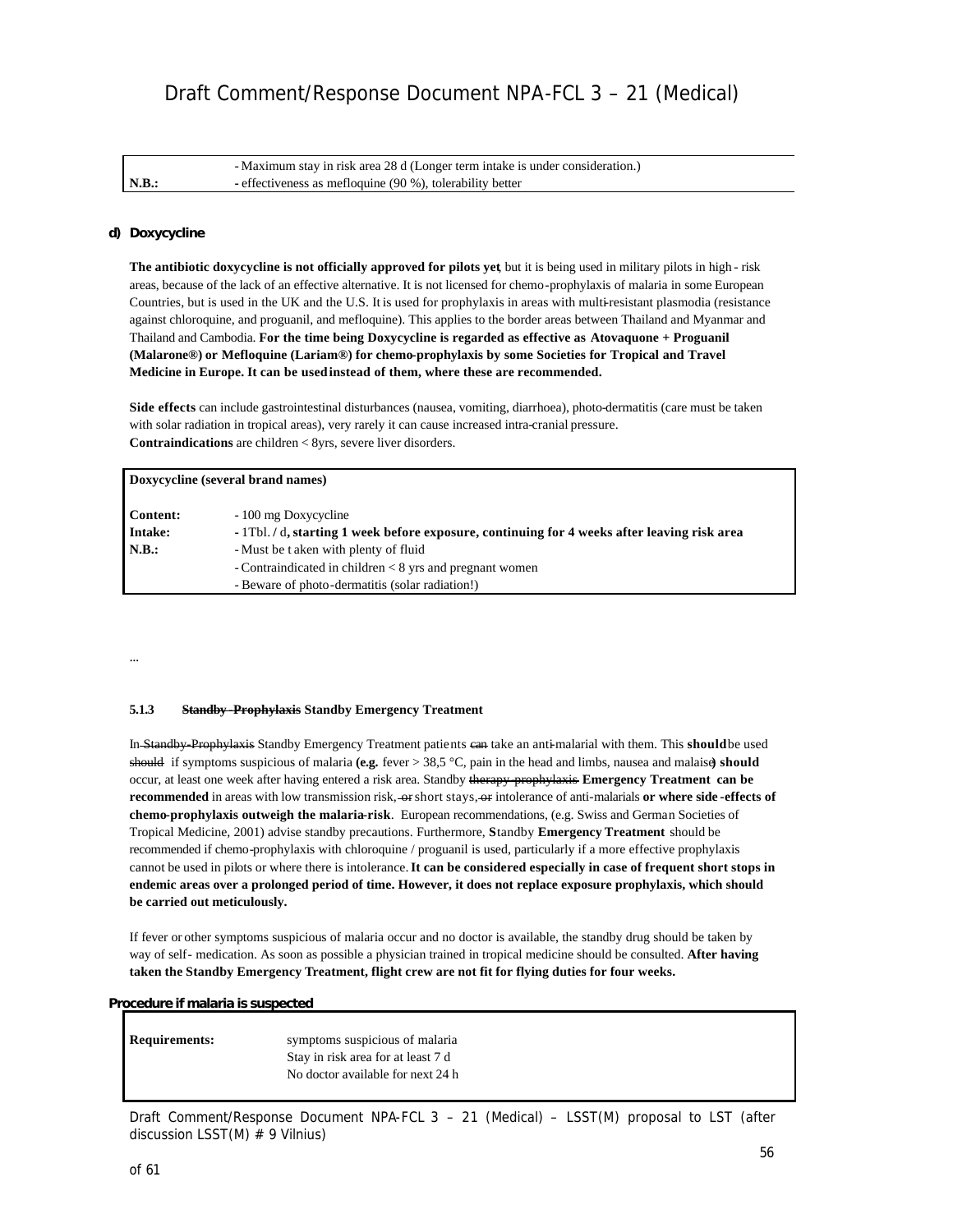

\*If applicable microscopic investigations have to be repeated every 6 h or in fever attacks

Depending on the destination, different drugs have been recommended for standby prophylaxis. Halo fantrin (Halfan®) and the combination of Pyrimethamin und Sulfadoxin (Fansidar®) are not now recommended by most European Societies of Tropical Medicine. This is due to a variety of serious side effects including cardiac arrythmias.

**In remote areas Standby Emergency Treatment can be appropriate, if malaria symptoms occur even though chemoprophylaxis has been taken and medical assistance is not available within the next 24 hours. The choice of drugs depends on the type of chemoprophylaxis taken before. Furthermore, a drug with no resistance in the respective area should be used. Because of lack of data no recommendation for Standby Emergency Treatment after chemoprophylaxis with Atovaquone/Proguanil can be given.**

| <b>Prophylactic regimen</b>        | <b>Standby Emergency Treatment</b>             |  |
|------------------------------------|------------------------------------------------|--|
| None                               | Chloroquine, for P. vivax areas only           |  |
|                                    | Mefloquine                                     |  |
|                                    | Ouinine                                        |  |
|                                    | Artemether/Lumefantrine <sup>a</sup>           |  |
|                                    | Atovaguone/Proguanil <sup>a</sup>              |  |
| Chloroquine alone / with Proguanil | Mefloquine                                     |  |
|                                    | Ouinine                                        |  |
| Mefloquine                         | Quinine <sup>b</sup>                           |  |
|                                    | Quinine + Doxycycline/Tetracycline for 7 $d^b$ |  |
| Doxycycline                        | Mefloquine                                     |  |
|                                    | Quinine + Tetracycline for 7 d                 |  |

**Choice of drugs for Standby Emergency Treatment according to previous chemoprophylactic regimen (International Travel and Health (2004), WHO, Geneva)**

<sup>a</sup> Limited experience of drug interactions with other antimalarial drugs, therefore these drugs not recommended if taking already other antimalarial

<sup>b</sup> Mefloquine to be resumed 7 days after last dose of Quinine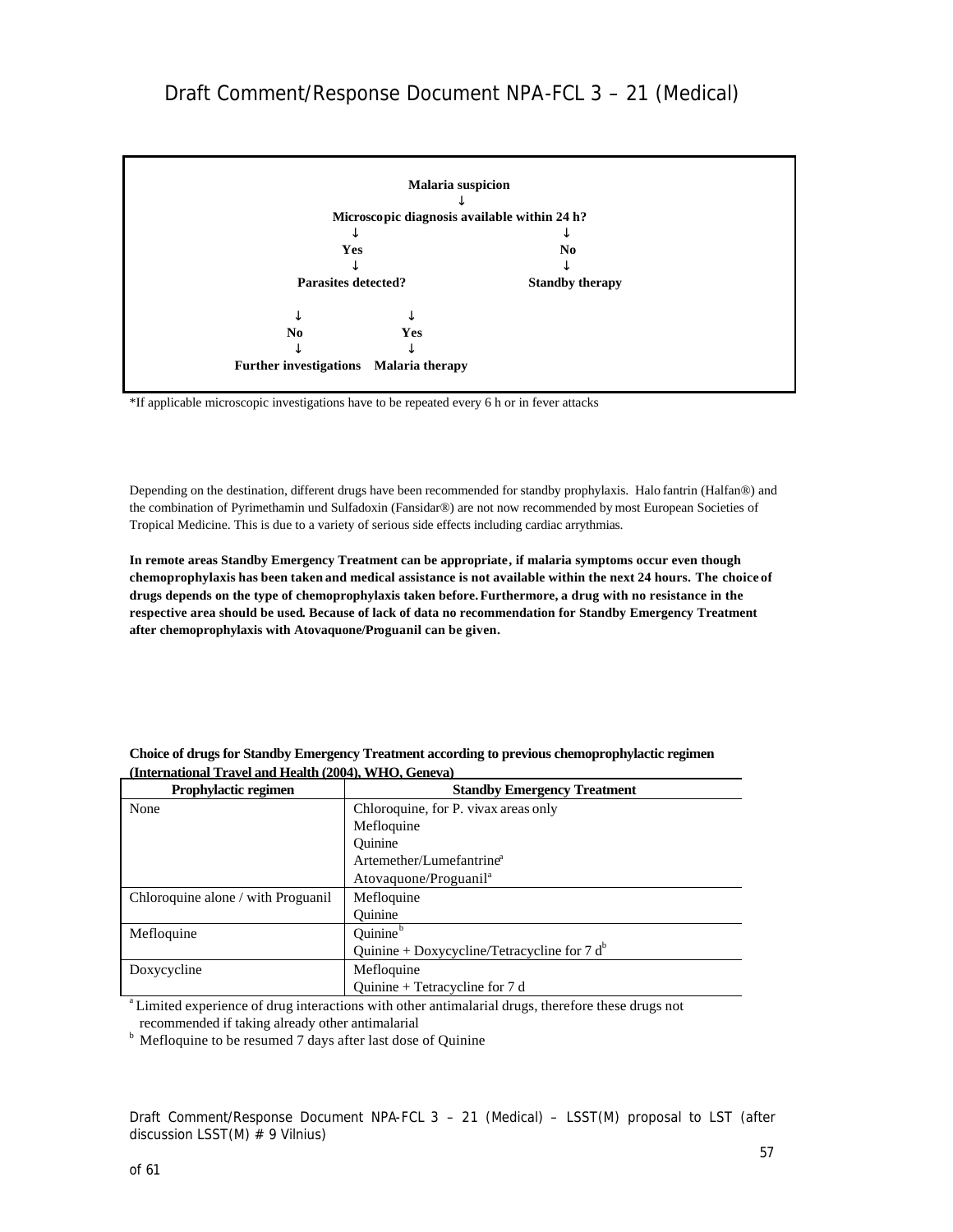|                | <b>Mefloquin</b><br>(Larian@)<br>(Thl. à 250 mg)                        | Atovaguon/Proguanil<br>(Malarone <sup>®</sup> )<br>(Tbl. à $250 \text{ mg}/100 \text{ mg}$ ) | <b>Artemether/Lumefantrin</b><br>(Riamet <sup>®)</sup><br>(Tbl. $\hat{a}$ 20 mg/120 mg) | <b>Chloroquine</b><br>(Resochin <sup>®)</sup><br>(Thl. à 150 mg) |
|----------------|-------------------------------------------------------------------------|----------------------------------------------------------------------------------------------|-----------------------------------------------------------------------------------------|------------------------------------------------------------------|
| d <sub>1</sub> | Initially<br>3 Tbl.<br>After $6 - 8 h 2$ Tbl.<br>After $6 - 8 h 1$ Tbl. | Initially 4 Tbl.                                                                             | Initially<br>4 Tbl.<br>After 8 h<br>4 Th.                                               | Initially<br>4 Tbl.<br>$2$ Tbl.<br>After 6 h                     |
| $d_2$          |                                                                         | 4 Tbl.                                                                                       | $2 \times 4$ Tbl.                                                                       | $2$ Tbl.                                                         |
| $d_3$          |                                                                         | 4 Tbl.                                                                                       | $2 \times 4$ Tbl.                                                                       | $2$ Tbl.                                                         |
| Area           | All malaria areas                                                       | All malaria areas                                                                            | All malaria areas                                                                       | Only in areas without<br>chloroquine resistance                  |

#### Dosages in Standby **Therapy Emergency Treatment**

#### **Guidelines for Standby Emergency Treatment (International Travel and Health (2004), WHO, Geneva)**

- Consult a physician immediately if fever occurs 1 week or more after entering an area with malaria risk.
- If it is impossible to consult a physician and/or establish a diagnosis within 24 hours of the onset of fever, start the stand-by emergency treatment and seek medical care as soon as possible for complete evaluation and to exclude other serious causes of fever.
- Complete the stand-by treatment course and resume antimalarial prophylaxis 1 week after the first treatment dose. Mefloquine prophylaxis, however, should be resumed 1 week after the last treatment dose of quinine.
- Vomiting of antimalarial drugs is less likely if fever is first lowered with antipyretics. A second full dose should be taken if vomiting occurs within 30 minutes of taking the drug. If vomiting occurs 30–60 minutes after a dose, an additional half-dose should be taken. Vomiting with diarrhoea may lead to treatment failure because of poor drug absorption.
- Do not treat suspected malaria with the same drugs used for prophylaxis, because of the increased risk of toxicity and resistance.

...

#### **6.1 Travellers' diarrhoea**

Travel**lers'** diarrhoea is the most frequent disorder encountered in tropical and sub-tropical regions (at least 30 to 50 % of travellers). Risk and incidence increase with poor hygienic conditions. Eating with local people and food purchased from street vendors pose a special risk. Ice produced from unknown water sources is a common cause of travel diarrhoea.

The infection is acquired by fecal-oral transmission and is caused by contaminated food, beverages or smear/saliva infection. Causative agents are bacteria (e.g. enteric salmonella, pathogenic Escherichia coli, especially ETEC, Shigella, Yersinia and Campylobacter), their toxins (which can cause the food poisoning), several viruses (e.g. Rota and Norwalk virus) and protozoa. The most common are Amoeba and Giardia, and with increasing frequency Cryptosporidia. In acute diarrhoea, bacteria is the most common cause. In chronic diarrhoea, parasites are the most common cause.

#### *Risk factors for travellers' diarrhoea*

**Destination Season (in subtropical destinations) Duration of stay Style of stay (Hotel during Layover < circular tour < adventure trip) Lodging, low standard of hygiene Neglect of food and beverage hygiene**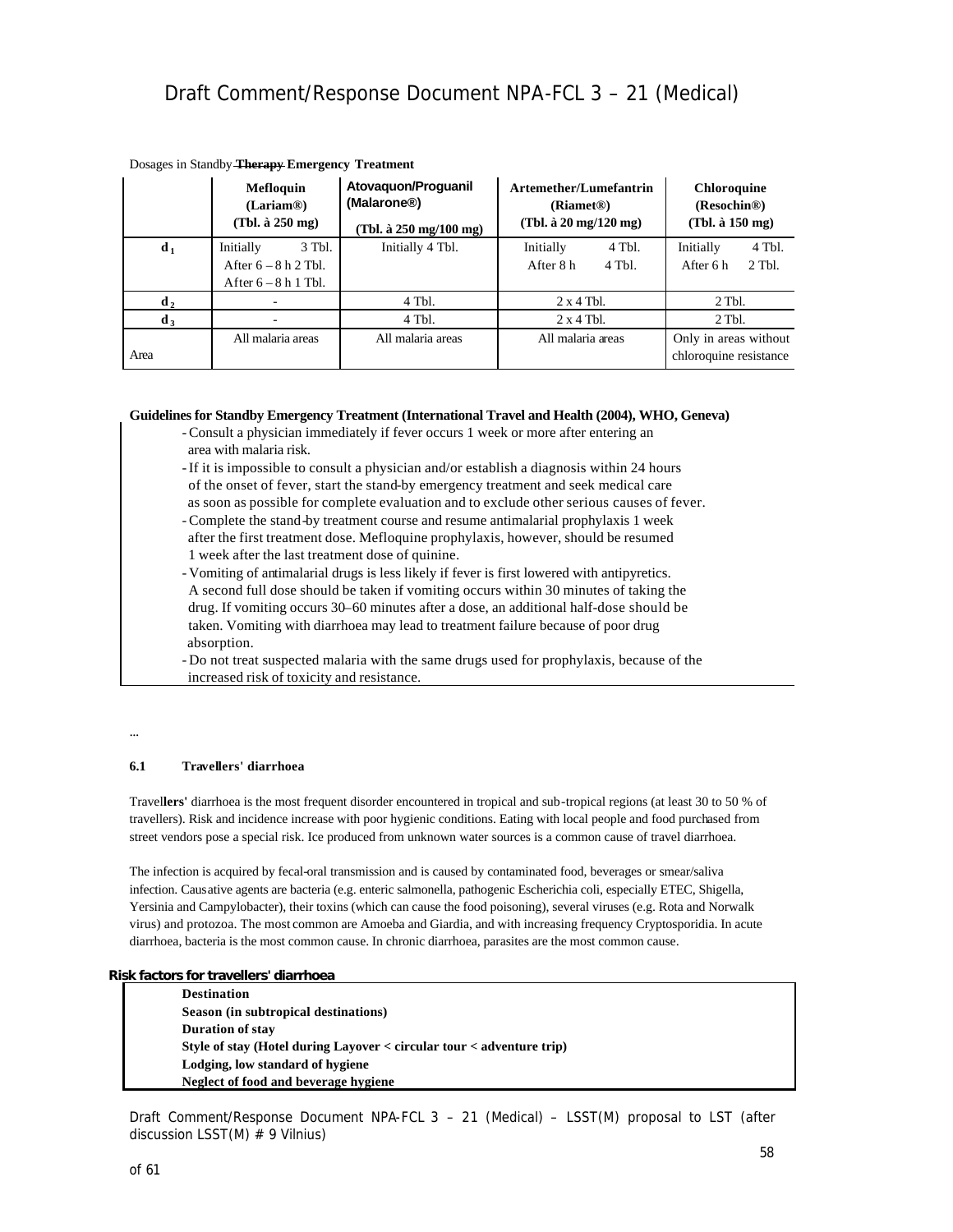**Reduced gastric acid (H2-Blockers, Proton Pump Blockers, previous gastric resection) Reduced immune response Previous stay in third-world country (> 6 m before)**

#### **6.1.2 Clinical features and diagnosis**

Normally travel**lers**' diarrhoea starts on the third day of stay. **The Incubation period** can be only some hours, or up to several days. Bacterial and viral infections are usually of 6 to 12 hours. A shorter incubation (frequently only 30 minutes) is normally caused by food poisoning. Typical symptoms are, more than three liquid stools. Every type of diarrhoea can cause dehydration and a reduction of the electrolytes, potassium and bicarbonate. **The mean duration** is 3 to 4 days, 10 % may take more than one week, and only 1 % may result in a chronic form of diarrhoea (duration > 3 weeks).

Uncomplicated diarrhoea is common, presenting as gastroenteritis or entero-colitis with watery diarrhoea, rarely covered by mucus, diffuse abdominal pain, vomiting and temperatures of maximum 38,5°C. Typical for dysentery (up to 10 % of travel diarrhoea) are stools mixed with blood or pus (resulting from invasion of the colonic mucosa), intestinal cramps and fever up to  $> 40^{\circ}$ C.

Most patients suffer a self-limiting disorder, and often by the time a visit is made to the physician, the symptoms have subsided. Therefore, a **diagnosis is not necessary** in most cases. If further diagnostic is intended, Salmonella, Shigella, Yersinia and Campylobacter should be checked for. Negative results do not rule out an infectious cause, because travel diarrhoea is almost always of an infectious origin. Many leukocytes detected by stool examination may indicate dysentery or invasive enteritis. However, in case of a fever > 38,5 °C and / or blood or pus, further diagnostic tests are mandatory.

#### **6.1.3 Therapy**

Symptomatic treatment – mostly as self-therapy (This information has to be given to flight crew) - and is usually sufficient. Fever > 38,5 °C and / or blood or pus, makes it necessary for a consultation with a doctor and the fever will require specific therapy.

#### **a) Symptomatic Therapy**

Fluid loss resulting from diarrhoea requires urgent fluid replacement. Motility inhibitors may be used as a supplementary measure:

#### **Rehydratation**

- Mild cases: fruit juice, tea with sugar, broth, juice of coconut, in children, cola and salt sticks.

- More severe cases: solution recommended by WHO (sodium chloride 3.5 g, sodium bicarbonate 2.5 g, potassium chloride 1.5 g, glucose or sugar 40.0 g, water ad 1000 ml, available also as ready mix e.g. Elotrans®, Oralpädon®, Rehdrat, Dioralyte, etc or a do it yourself solution with a 10ml spoonful of glucose or sugar, a 5ml teaspoon of salt or half salt/ half baking powder plus one litre of fluid.

- Fluid loss of > 10 % body weight: infusion therapy.

#### **Motility Inhibitors**

- Loperamid (Imodium®): initially 2 cps (4 mg), then 1 cps (2 mg) after every subsequent loose bowel movement Max. 12 mg/24 h, not to be used for more than 48 hr, not to be used for children  $<$  2 a or dysentery (fever or bloody diarrhoea).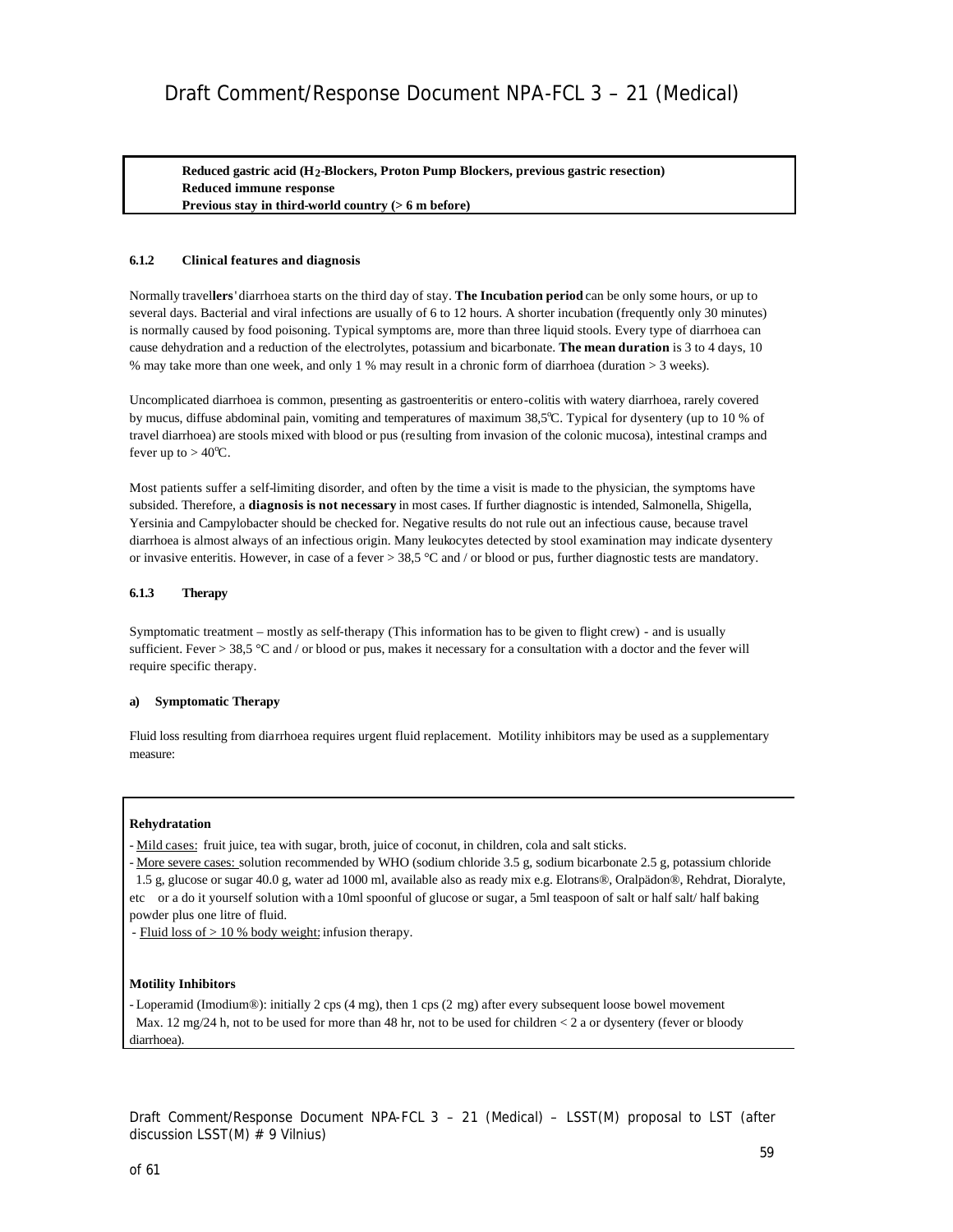#### **b) Specific Therapy**

In case of cholera or infection with Shigella, parasites, typhoid fever or para-typhus a specific treatment by specific antibiotics is required. Otherwise a calculated antibiotic treatment can be prescribed for 3 to 5 days. Antibiotics do not replace fluid replacement! **Whilst taking antibiotic therapy , flight crew are unfit for flying duties, until they are fully recovered and the antibiotic therapy has been stopped.**

| <b>Disease</b>                          | <b>Therapeutic Options</b>                                       |  |
|-----------------------------------------|------------------------------------------------------------------|--|
| Diarrhoea without knowledge of the      | Ciprofloxazin 2 x 500 mg/24 h for $3 - 5$ days                   |  |
| causative agent (calculated antibiosis) | Norfloxazin 2 x 400 mg/24 h for $3 - 5$ days                     |  |
|                                         | Ofloxazin 2 x 200 mg/24 h for $3 - 5$ days                       |  |
| Cholera                                 | Tetracycline $2 \times 500$ mg/24 h for 5 days                   |  |
| Shigella                                | Ampicillin 2 - 4 x 500 mg/24 h for 5 days                        |  |
|                                         | Trimethoprim/Sulfamethoxazol 160 mg/800 mg 2 x 1/24 h for 5 days |  |
|                                         | Ciprofloxazin 2 x 500 mg/24 h for $3 - 5$ days                   |  |
|                                         | Norfloxazin 2 x 400 mg/24 h for $3 - 5$ days                     |  |
|                                         | Ofloxazin 2 x 200 mg/24 h for $3 - 5$ days                       |  |
| Campylobacter                           | Azithromycin 1 x 500 mg for 3 days                               |  |
|                                         | Erythromycin 4 x 500 mg/24 h for 7 days                          |  |
| Giardia                                 | Tinidazole/Metronidazole 2 g as a single dose                    |  |

**Antibiotic therapy for travellers' diarrhoea**